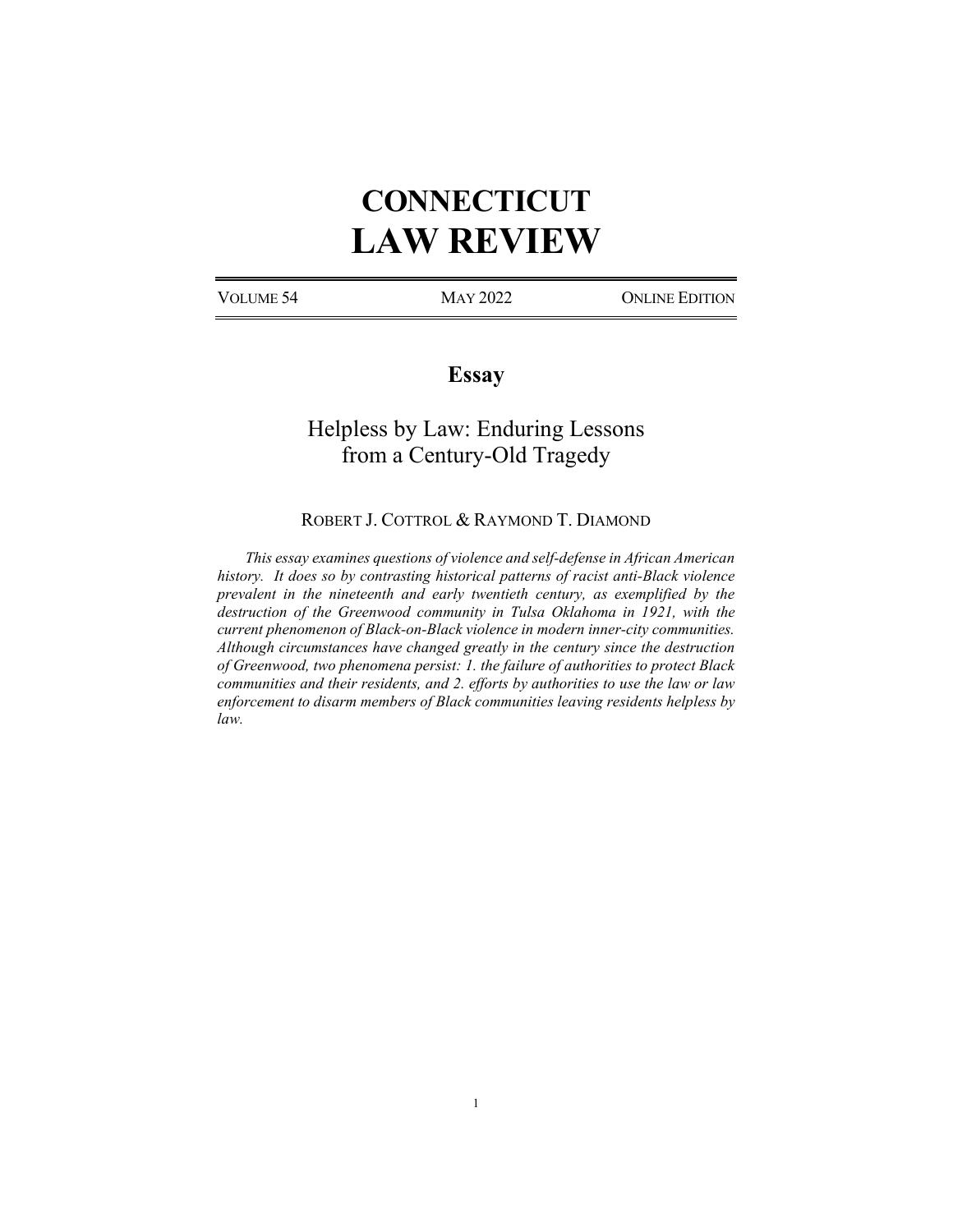# **ESSAY CONTENTS**

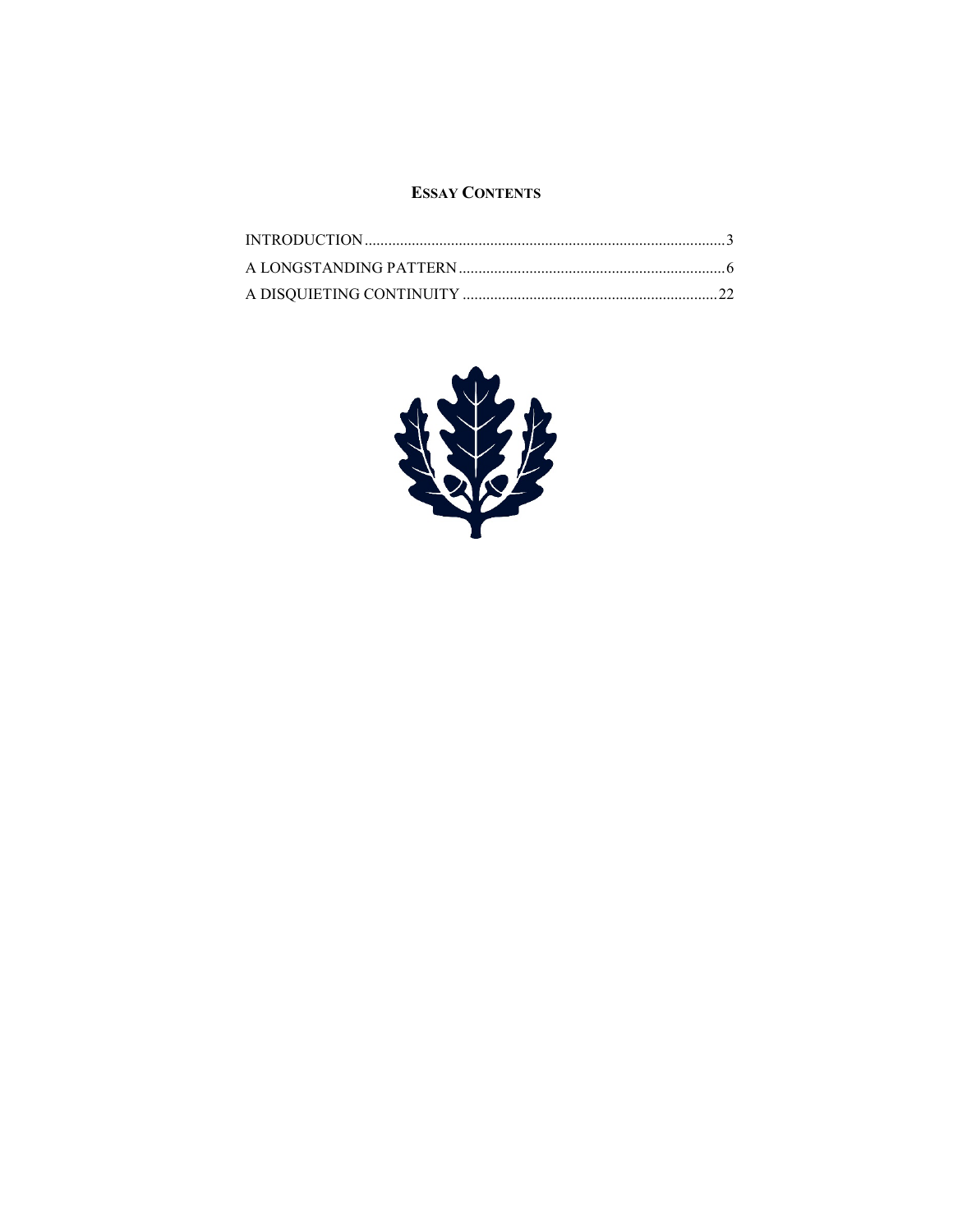# Helpless by Law: Enduring Lessons from a Century-Old Tragedy

ROBERT J. COTTROL [\\*](#page-2-0) & RAYMOND T. DIAMOND [\\*\\*](#page-2-1)

# **INTRODUCTION**

A little more than 100 years ago, between May 31st and June 1st of 1921, the prosperous Negro community of Greenwood in Tulsa, Oklahoma was destroyed. Dubbed "the Black Wall Street," Greenwood was a community of thriving small businesses, barber shops, beauty parlors, restaurants, funeral parlors, and other entrepreneurial efforts. It was a community of strivers and dreamers. Its success was fueled in part by the oil driven prosperity that brought wealth to the Sooner state, a wealth not spread equally among the different racial groups in Oklahoma, but a wealth that was spread, nonetheless. The destruction was brought about in part by a White mob or better put, a series of White mobs enraged by a later-to-be retracted claim that a Black youth had assaulted a young White woman.<sup>[1](#page-2-2)</sup> It was also aided by local police and state National Guard units who sided with the White mobs and conducted their own attacks on the city's Afro-American residents, levelled the homes and businesses of the residents, disarmed them, and finally herded them into detention camps. [2](#page-2-3)

<span id="page-2-0"></span> <sup>\*</sup> Harold Paul Green Research Professor of Law, and Professor of History and Sociology, The George Washington University

<span id="page-2-1"></span><sup>\*\*</sup> Jules F. and Frances L. Landry Distinguished Professor, and James Carville Alumni Professor, Louisiana State University Law Center

<span id="page-2-3"></span><span id="page-2-2"></span><sup>&</sup>lt;sup>1</sup> Scott Ellsworth, *The Tulsa Race Riot*, *in* TULSA RACE RIOT: A REPORT BY THE OKLAHOMA COMMISSION TO STUDY THE RACE RIOT OF 1921 37, 59 (2001).

<sup>2</sup> R. Haliburton Jr., *The Tulsa Race War of 1921*, 2 J. BLACK STUD. 333, 339–44, 346–48.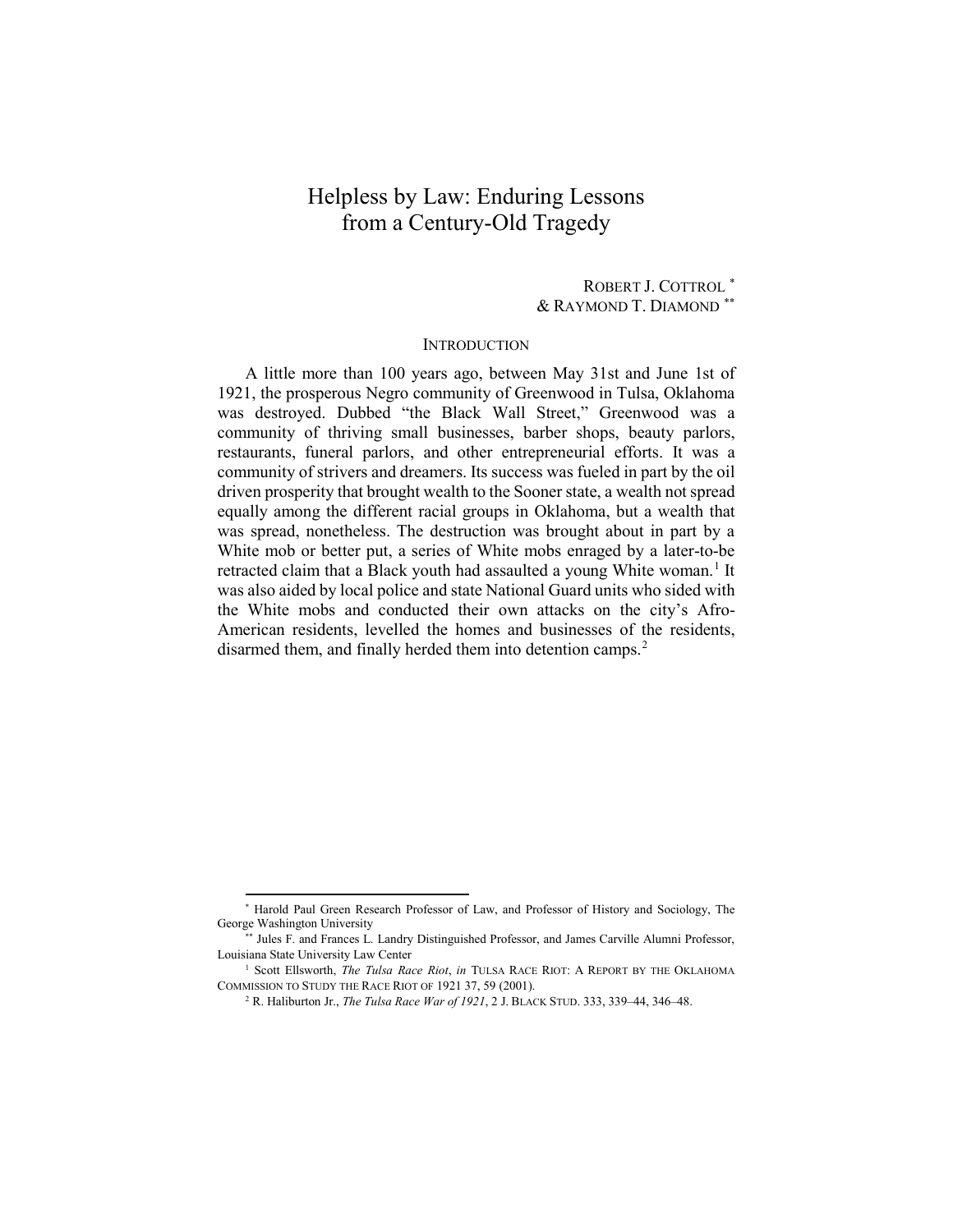<span id="page-3-6"></span>The story of the Tulsa Race Riot has been recounted in any number of books and articles.<sup>[3](#page-3-0)</sup> It has also been the subject of congressional hearings<sup>[4](#page-3-1)</sup> and an Oklahoma state commission.<sup>[5](#page-3-2)</sup> The 1921 race riot that levelled Tulsa's Greenwood neighborhood was important in many ways. It was in part a story of envy. Greenwood suffered the fate of a number of other Negro communities in the early twentieth century that had, despite the strident prejudices of the era, managed to gain a precarious foothold on prosperity only to see their efforts destroyed by Whites who felt that prosperous Negroes were too proud, too assertive, too uppity in the language of the day. The Tulsa Massacre was not unique. Similar events had destroyed Black communities in northern and southern cities in the early decades of the twentieth century. Racial animus led to the levelling of an Afro-American neighborhood in Atlanta in 190[6](#page-3-3).<sup>6</sup> In 1919, the new assertiveness of Colored doughboys returning from "The War to End All Wars" made bigots uneasy and caused the year after the Armistice to be a year of widespread lynching of returning soldiers and assaults on Black communities, even in Washington, D.C.<sup>7</sup> The small Negro community of Rosewood, Florida was destroyed in 1923 after allegations that a White woman had been raped in the vicinity.[8](#page-3-5) The tragedy of Tulsa was by no means unique. It was instead part of a pattern that was all too common in the early decades of the last century.

<span id="page-3-0"></span><sup>&</sup>lt;sup>3</sup> See generally ALFRED L. BROPHY, RECONSTRUCTING THE DREAMLAND: THE TULSA RIOT OF 1921 - RACE, REPARATIONS, AND RECONCILIATION (2002); JAMES S. HIRSCH, RIOT AND REMEMBRANCE: THE TULSA RACE WAR AND ITS LEGACY (2002); HANNIBAL B. JOHNSON, BLACK WALL STREET: FROM RIOT TO RENAISSANCE IN TULSA'S HISTORIC GREENWOOD DISTRICT (1998); SCOTT ELLSWORTH, DEATH IN THE PROMISED LAND: THE TULSA RACE RIOT OF 1921 (1982); LEE E. WILLIAMS & LEE E. WILLIAMS II, ANATOMY OF FOUR RACE RIOTS: RACIAL CONFLICT IN KNOXVILLE, ELAINE (ARKANSAS), TULSA AND CHICAGO, 1919-1921 (1972); Alfred L. Brophy, *When More than Property Is Lost: The Dignity Losses and Restoration of the Tulsa Riot of 1921*, 41 LAW & SOC. INQUIRY 824 (2016); Chris M. Messer, *The Tulsa Race Riot of 1921: Toward an Integrative Theory of Collective Violence*, 44 J. SOC. HIST. 1217 (2011) Chris M. Messer & Patricia A. Bell, *Mass Media and Governmental Framing of Riots: The Case of Tulsa, 1921*, 40 J. BLACK STUD. 851 (2010).

<span id="page-3-1"></span><sup>4</sup> *See Hearing: Continuing Injustice: The Centennial of the Tulsa-Greenwood Race Massacre*, SUBCOMM. CONST., C.R. & C.L., COMM. ON THE JUD., https://docs.house.gov/Committee/Calendar/By Event.aspx?EventID=112648 (last updated May 24, 2021) (including testimony by centenarian survivors of the riot). *See also* Daniel Victor, *At 107, 106 and 100, Remaining Tulsa Massacre Survivors Plead for Justice*, N.Y. TIMES, (June 9, 2021), https://www.nytimes.com/2021/05/20/us/tulsa-massacresurvivors.html. 5 *See generally* TULSA RACE RIOT: A REPORT BY THE OKLAHOMA COMMISSION TO STUDY THE

<span id="page-3-2"></span>RACE RIOT OF 1921 (2001).

<span id="page-3-3"></span><sup>6</sup> *See* Dominic J. Capeci Jr. & Jack C. Knight, *Reckoning with Violence: W.E.B. Dubois and the 1906 Atlanta Race Riot*, 62 J. S. HIST. 727, 741, 745–46 (1996)

<span id="page-3-4"></span><sup>7</sup> David F. Krugler, *A Mob in Uniform: Soldiers and Civilians in Washington's Red Summer, 1919*, 21 WASH. HIST. 49, 58–59 (2009); Jennifer Keene, *A 'Brutalizing' War? The USA after the First World War*, 50 J. CONTEMP. HIST. 78, 87–88 (2015).

<span id="page-3-5"></span><sup>8</sup> David R. Colburn, *Rosewood and America in the Early Twentieth Century*, 76 FLA. HIST. Q. 175, 175–76, 192 (1997).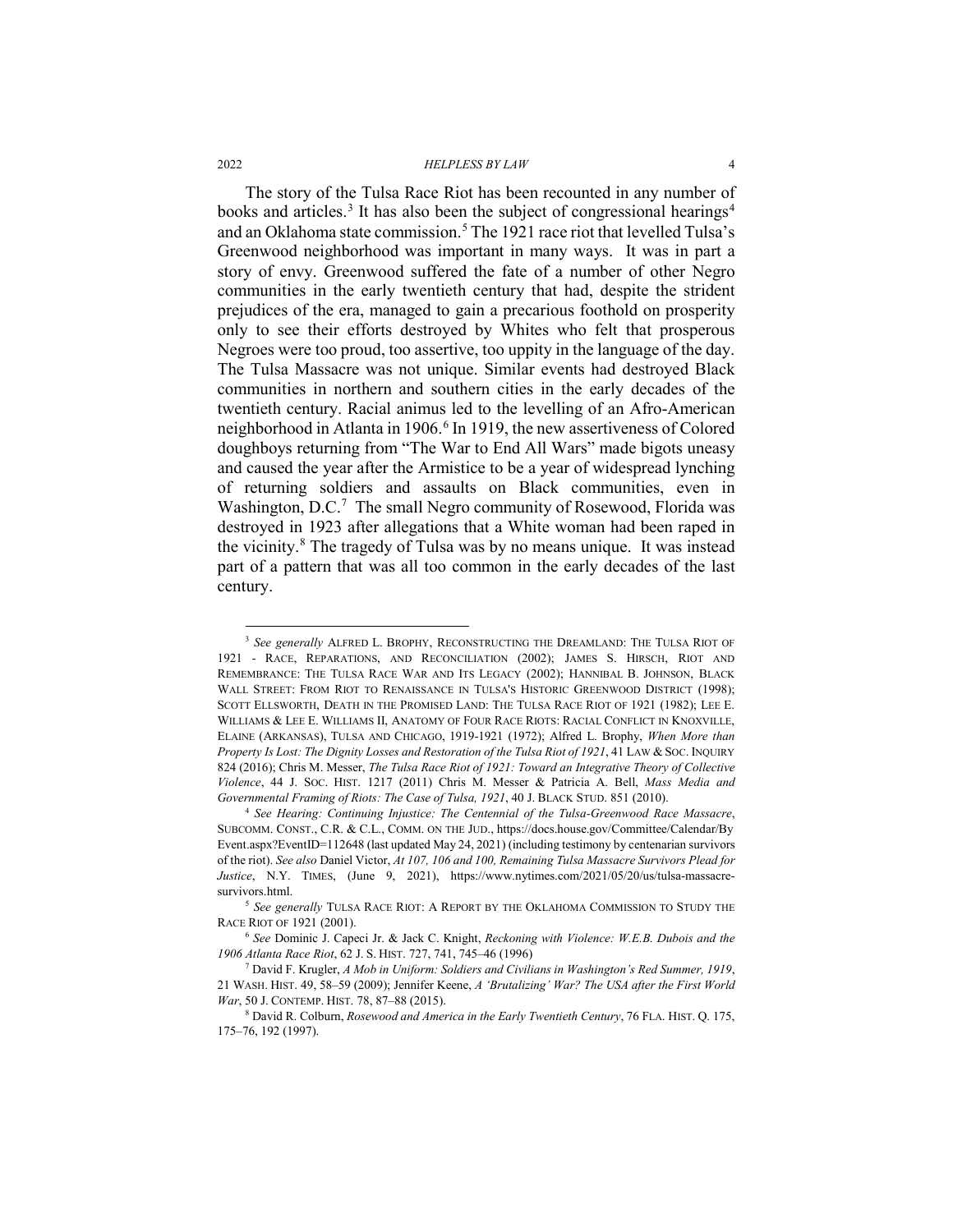<span id="page-4-3"></span>Tulsa, race, and racial violence are one part of our story. That part of the story occurred in a different era. The other part of our story is very much a part of our present. A century after the Tulsa race riot, on October 28, 2021, Avinash Nitin Samarth and Meghna Philip filed a brief on behalf of the Black Attorneys of Legal Aid, the Bronx Defenders, and other amici in the Supreme Court case of *New York State Rifle and Pistol Association v. Corlett.*[9](#page-4-0) The amici were supporting a claim that the Second Amendment protected the right to carry firearms for protection outside the home.<sup>[10](#page-4-1)</sup> Their brief caused more than a few public stirs.<sup>[11](#page-4-2)</sup> The customary script in the public debate over guns, the Second Amendment and related issues, was to have robust and expansive interpretations of the right to bear arms come chiefly from protagonists who were White, rural, and conservative. Those who were Black, urban, and progressive, again according to conventional castings, were expected to be champions of stricter controls. Samarth and Philips had flipped the script.

What connects the worlds of the colored citizens of the Greenwood section of Tulsa, Oklahoma in 1921 with the African American residents of some of the meaner streets of New York City represented by Attorneys Samarth and Philip in the third decade of the twenty-first century? The answer is violence, violence combined with the state's failure to protect both groups from predators. In both cases that failure was compounded by the state's willingness to strip the means of self-defense from those it had failed to protect.

The race riot in Tulsa should be seen within the broader context of broader of anti-Black violence and Afro-American resistance to such in the nation's history.

<span id="page-4-0"></span><sup>&</sup>lt;sup>9</sup> Brief of the Black Attorneys of Legal Aid, The Bronx Defenders, Brooklyn Defender Services, et al. as Amici Curiae in Support of Petitioners, New York State Rifle & Pistol Ass'n v. Bruen, (July 20, 2021) (No. 20-843) [hereinafter Bronx Public Defenders].

<sup>10</sup> *Id.* at 17–20.

<span id="page-4-2"></span><span id="page-4-1"></span><sup>11</sup> *See, e.g.*, Teresa Mull, *SLATE: Gun Owners, Public Defenders Unlikely Allies in Supreme Court Case*, GUNPOWDER MAG. (Nov. 29, 2021), https://www.gunpowdermagazine.com/slate-gun-ownerspublic-defenders-likely-allies-in-supreme-court-case/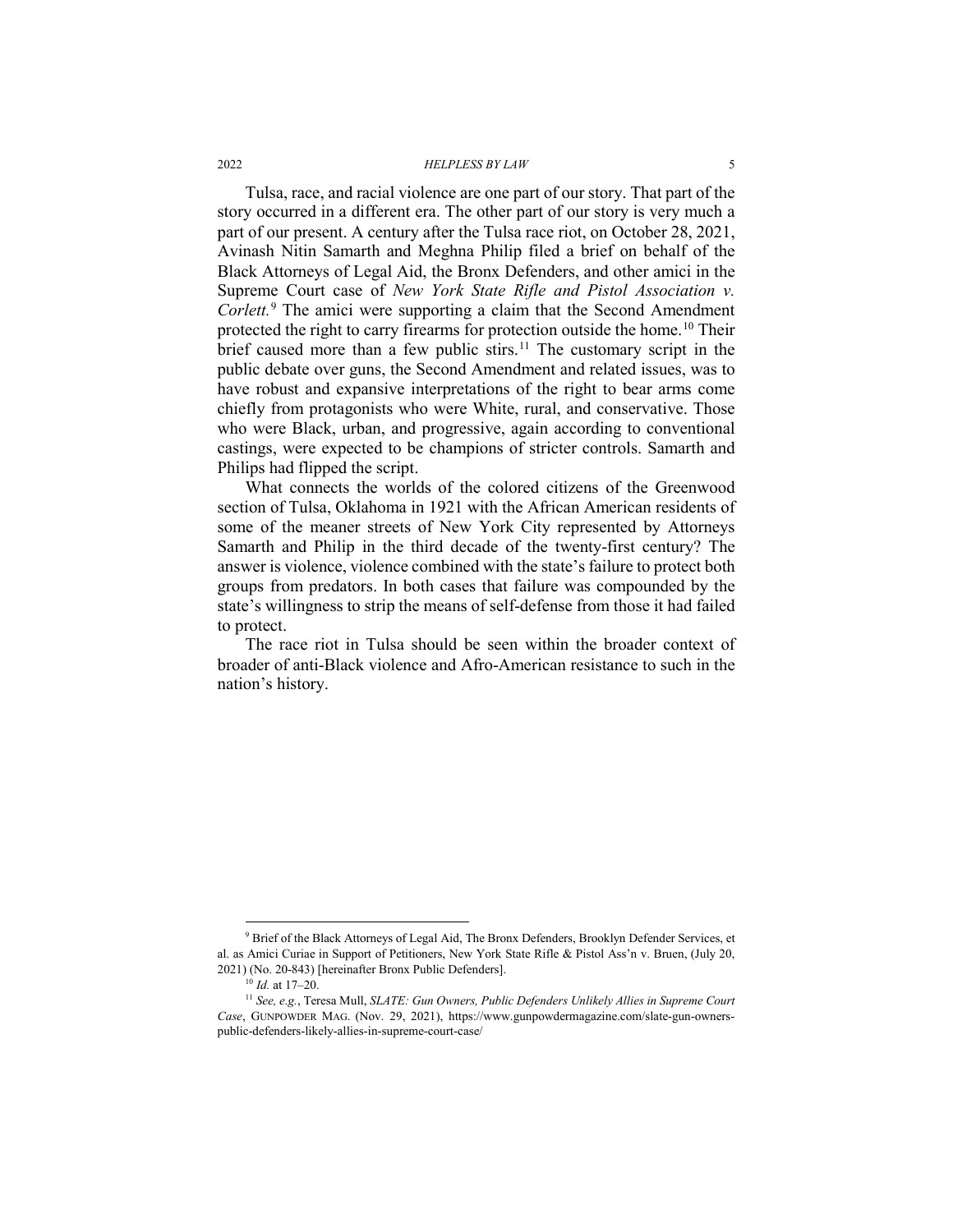#### <span id="page-5-5"></span>A LONGSTANDING PATTERN

It has been said that violence is as American as cherry pie.[12](#page-5-0) Perhaps violence is not so endemic to American history as to merit that observation, but, racial violence against Black people certainly is. Violence was central to the practice of race-based slavery of persons of African descent,<sup>[13](#page-5-1)</sup> the peculiar institution that ended only with the ratification of the Thirteenth Amendment after the Civil War.<sup>14</sup> It was central to the subjugation of the free Negroes of the antebellum era as well.<sup>[15](#page-5-3)</sup> It was central to continued attempts to subjugate free Negroes after the Civil War during Reconstruction, and equally central to the successful attempts to redeem White racial dominance after Reconstruction's end.<sup>[16](#page-5-4)</sup> And the racial violence associated with Reconstruction, Redemption, and the early Twentieth Century provide meaningful context for what happened in Tulsa's Greenwood - Black Wall Street - in 1921.

<span id="page-5-2"></span><sup>14</sup> "Neither slavery nor involuntary servitude, except as a punishment for crime whereof the party shall have been duly convicted, shall exist within the United States, or any place subject to their jurisdiction." U.S. CONST. AMEND. XIII, §1.

<span id="page-5-0"></span><sup>&</sup>lt;sup>12</sup> This was part of the reasoning of H. Rap Brown, then chair of the Student Non-Violent Coordinating Committee. On July 27, 1967, Brown made the following statement:

<sup>[</sup>H]ow can you tell black people to be nonviolent, and at the same time condone the sending of white killers into the black communities? It's something wrong. We are going to control our communities by any means necessary. We built the country up, we'll burn it down. You can quote that. I say violence is necessary. Violence is a part of America's culture. It is as American as cherry pie.

*CBS Library of Contemporary Quotations*; *H. Rap Brown*, AM. ARCHIVE PUB. BROAD., http://americanarchive.org/catalog/cpb-aacip-80-74qjqrq1 (last visited Feb. 8, 2022). Brown's assessment of violence in American culture was not only good rhetoric, but it was accurate. *See generally* AMERICAN VIOLENCE: A DOCUMENTARY HISTORY (Richard Hofstadter & Michael Wallace eds., 1971) <sup>13</sup> Necessary to the institution of slavery was corporal punishment. As one slaveholder said, "[I]t is

<span id="page-5-1"></span>like 'casting pearls before swine' to try to persuade a negro to work. He must be made to work, and should always be given to understand that if he fails to perform his duty he will be punished for it." KENNETH M. STAMPP, THE PECULIAR INSTITUTION: SLAVERY IN THE ANTE-BELLUM SOUTH 171 (1956) (quoting A.T. Goodloe, *Management of Negros*, 18 S. CULTIVATOR 130 (1860)). There were many forms of punishment that a master might engage; but, as Stampp's classic treatment of slavery recognizes, it was the whip that epitomizes the violence of corporal punishment and the White master's ability to force the labor of Black slaves, for it was "the most common instrument of punishment—indeed, it was the emblem of the master's authority." *Id.* at 172–77.

<span id="page-5-3"></span><sup>&</sup>lt;sup>15</sup> As historian Ira Berlin has put it, "In the white mind, the free Negro was considerably more dangerous than the slave," IRA BERLIN, SLAVES WITHOUT MASTERS: THE FREE NEGRO IN THE ANTEBELLUM SOUTH 188 (1974). For this reason, "[w]henever the South felt threatened, free Negroes suffered hard times. The success of Toussaint L'Ouverture, the Missouri Crisis, the Vesey conspiracy, the advent of Garrisonian abolitionism, all stimulated assaults on the free Negroes' liberty and often their persons." *Id.* at 189.

<span id="page-5-4"></span><sup>16</sup> *See, e.g.*, ERIC FONER, RECONSTRUCTION, AMERICA'S UNFINISHED REVOLUTION, 1863––1877, at 119–23 (violence as against Blacks as a risk and as a function of everyday life), 342–44 (the Ku Klux Klan's influence on electoral violence against Blacks and against the Republican Part after its founding in 1866), 442–44 (violence suppressing Black participation in elections of 1869 and 1870). *See also* HERBERT SHAPIRO, WHITE VIOLENCE AND BLACK RESPONSE: FROM RECONSTRUCTION TO MONTGOMERY 1–145 (1988). *See generally* STANLEY F. HORN, INVISIBLE EMPIRE: THE STORY OF THE KU KLUX KLAN (1987), WILLIAM L. KATZ, THE INVISIBLE EMPIRE: THE KU KLUX KLAN IMPACT ON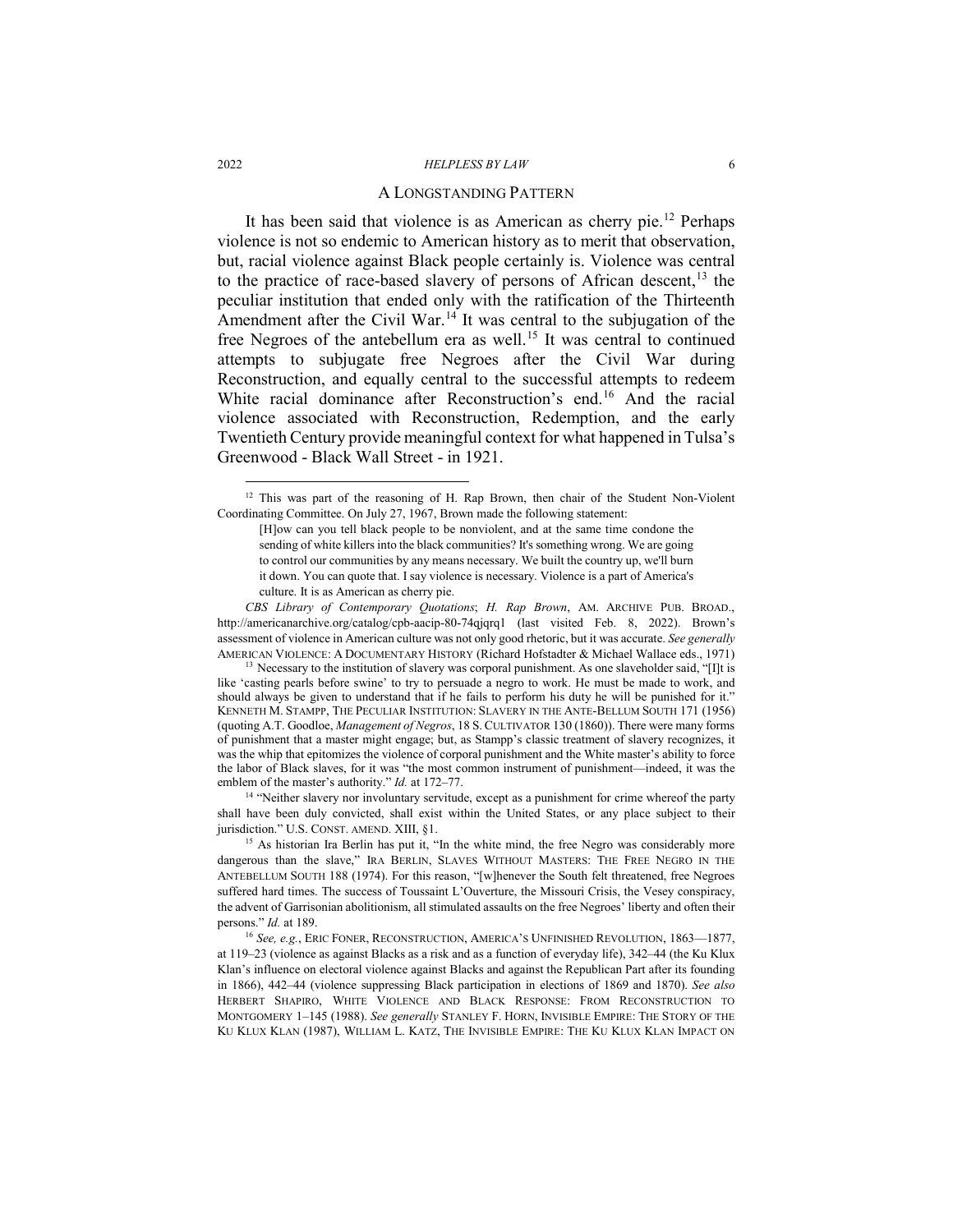First to be understood is the phenomenon of lynching, a fundamental tool of White supremacy. Immediately after the Civil War, Southern Whites sought to keep the Black population in its place. Southerners had seen how in the antebellum period Northerners - that term should be read as including the Northeastern, the Midwestern, and the Western states - had imposed racial segregation as a means to minimize White interaction with Blacks.<sup>[17](#page-6-0)</sup> Additionally, the White South had experience with segregation in Southern cities under the ancient slave régime.<sup>[18](#page-6-1)</sup> It was an easy extension of both Northern and Southern experience to impose America's own apartheid, "Jim Crow," as the way to secure White dominance.[19](#page-6-2) Jim Crow was thus a function of a private etiquette involving racially restrictive social practices that the U.S. Supreme Court ruled were beyond congressional ability to control.[20](#page-6-3) Furthermore, Jim Crow was a function of state action to which judicial constructions of the Fourteenth Amendment<sup>[21](#page-6-4)</sup> —which had called for equal protection of the laws and for protection of the privileges or immunities of citizens of the United States from state deprivation—gave imprimatur.<sup>22</sup> Jurisdictions across the South and the North took advantage

<span id="page-6-4"></span><span id="page-6-3"></span>Raymond T. Diamond & Robert J. Cottrol, *Codifying Caste: Louisiana's Racial Classification Scheme and the Fourteenth Amendment*, 29 LOY. L. REV. 255, 264–65 (1983). 20 The Civil Rights Cases, 109 U.S. 3, 25 (1883).

U.S. CONST. AMEND. XIV, § 1.

HISTORY (1986); ALLEN W. TRELEASE, WHITE TERROR: THE KU KLUX KLAN CONSPIRACY AND SOUTHERN RECONSTRUCTION (1971).

<span id="page-6-2"></span><span id="page-6-1"></span><span id="page-6-0"></span><sup>17</sup> C. VANN WOODWARD, THE STRANGE CAREER OF JIM CROW 18–21 (3d ed. 1974). *See also* LEON F. LITWACK, NORTH OF SLAVERY: THE NEGRO IN THE FREE STATES, 1790-1860, at 97–99 (1961). In addition to statutes and ordinances imposing separate status and limiting the political and judicial rights of free Negroes, there were extralegal norms that contributed as well.

<sup>18</sup> *See* RICHARD C. WADE, SLAVERY IN THE CITIES: THE SOUTH 1820-1860, at 180–208 (1964)

<sup>19</sup> *See generally* WOODWARD, *supra* note 16, at 18–21. Jim Crow has been said to have established

<sup>[</sup>A]n etiquette of discrimination. It was not enough for blacks to be second class citizens, denied the franchise and consigned to inferior schools. Black subordination was reinforced by a racist punctilio dictating separate seating on public accommodations, separate water fountains and restrooms, separate seats in courthouses, and separate Bibles to swear in black witnesses about to give testimony before the law. The list of separations was ingenious and endless. Blacks became like a group of American untouchables, ritually separated from the rest of the population.

<sup>&</sup>lt;sup>21</sup> "All persons born or naturalized in the United States, and subject to the jurisdiction thereof, are citizens of the United States and of the State wherein they reside. No State shall make or enforce any law which shall abridge the privileges or immunities of citizens of the United States; nor shall any State deprive any person of life, liberty, or property, without due process of law; nor deny to any person within its jurisdiction the equal protection of the laws."

<span id="page-6-5"></span><sup>22</sup> Ten years prior to *The Civil Rights Cases*, *The Slaughter-House Cases* deprived the Fourteenth Amendment's privileges or immunities clause of any consequence. *See generally* The Slaughter-House Cases, 83 U.S. 36 (1872). *See generally Plessy v. Ferguson*, 163 U.S. 537 (1896), which most infamously that declared state imposed racial separation was consistent with Section 1's command of equal protection, so long as that which was separate was in fact equal.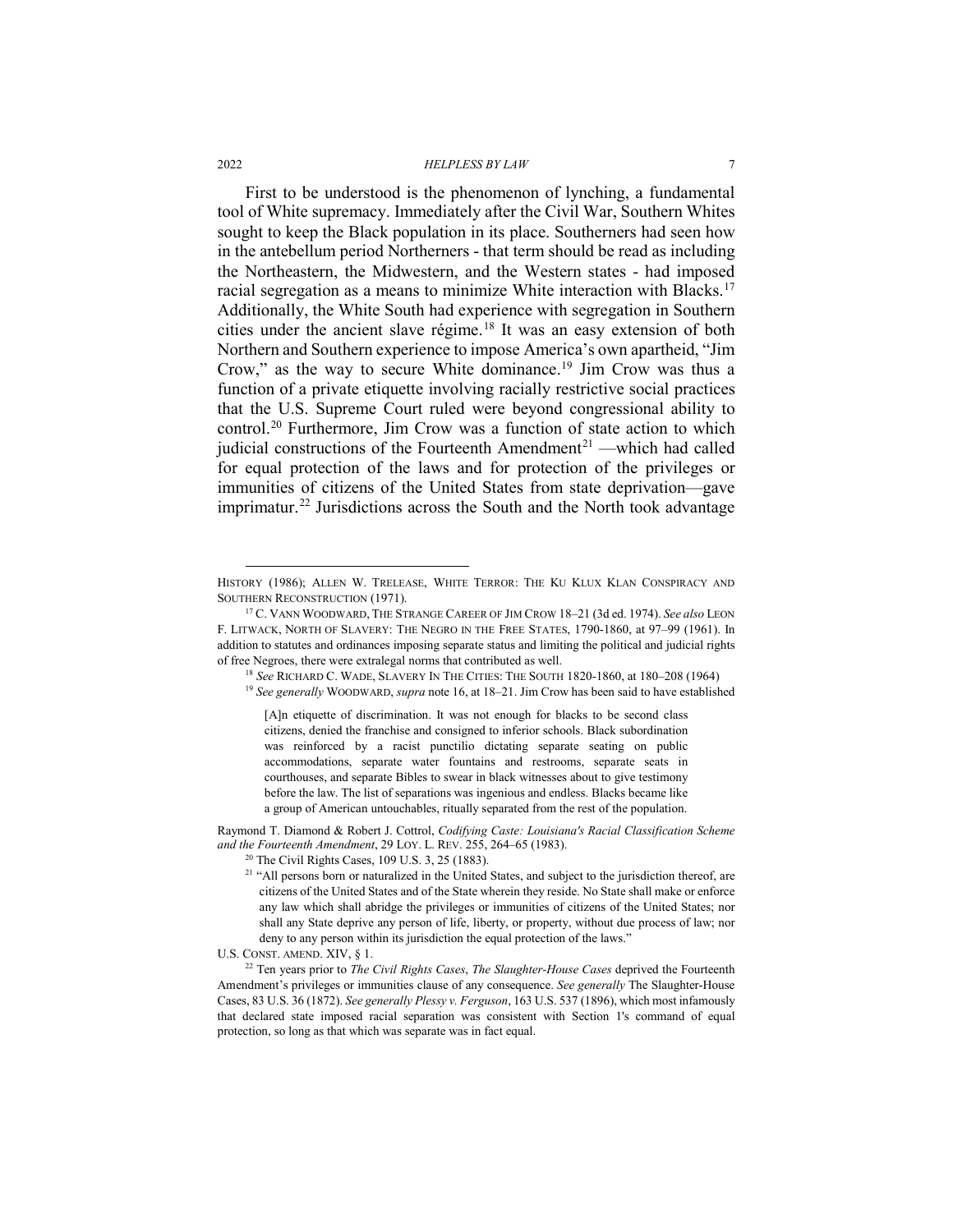to impose racial separation and degradation not only by virtue of "social prejudices"[23](#page-7-2) and "racial instincts,["24](#page-7-3) but also by *law*. [25](#page-7-4) [

<span id="page-7-1"></span>As we have previously written, "[t]hese laws and customs were given support and gruesome effect by violence."<sup>[26](#page-7-5)</sup> This was so in both the North and the South.

<span id="page-7-0"></span>In the South, racism and White dominance found expression not only through ad hoc mob action, but under the auspices of organized terrorist groups such as the Ku Klux Klan. The group started in 1866 as a social organization and soon turned its attention to the antisocial activity of terroristic night-riding.[27](#page-7-6) By the time the Klan disbanded between 1868 and 1870,[28](#page-7-7) its activities "had come to include assaults, murder, lynchings, and political repression against blacks, and Klan-like activities would continue and contribute to the outcome of the federal election of 1876 that ended Reconstruction.["29](#page-7-8)

The Ku Klux Klan would experience a second incarnation in 1915 with the release of D.W. Griffith's classic film, *Birth of a Nation*, [30](#page-7-9) but "both preand post-dating the Klan's revival, Klan tactics would play a familiar role in the lives of [B]lack people in the South,"[31](#page-7-10) for lynching had become a

<span id="page-7-5"></span><sup>26</sup> Robert J. Cottrol & Raymond T. Diamond, *The Second Amendment: Toward an Afro-Americanist Reconsideration*, 80 GEO. L.J. 309, 350 (1991).

 <sup>23</sup> *Plessy*, 163 U.S. at 551.

<sup>24</sup> *Id.*

<span id="page-7-4"></span><span id="page-7-3"></span><span id="page-7-2"></span><sup>&</sup>lt;sup>25</sup> Jim Crow was not exclusively a southern experience after the Civil War. For example, at one point or another, anti-miscegenation laws have been enacted by forty-one of the fifty states. Harvey M. Applebaum*, Miscegenation Statutes: A Constitutional and Social Problem*, 53 GEO. L.J. 49, 50–51 (1964). The *Adams* case, in which the federal government challenged separate university facilities throughout the union, involved the State of Pennsylvania. *See* Adams v. Richardson, 480 F.2d 1159, 1164 (D.D.C. 1973); Adams v. Richardson, 351 F. Supp. 636, 637 (D.D.C. 1972). *Hansberry v. Lee*, 311 U.S. 32 (1940) involved a covenant restricting the sale of property to blacks in Illinois. Robert J. Cottrol & Raymond T. Diamond, *The Second Amendment: Toward an Afro-Americanist Reconsideration*, 80 GEO. L.J. 309, 350 (1991). And while *Brown v. Board of Educ*., 347 U.S. 483, 494–96 (1954), which declared that that racial separation is inherently unequal, involved a set of consolidated cases from former slave jurisdictions of Delaware, South Carolina, Virginia, and the District of Columbia, the defendant that gave its name to the case was the Board of Education of Topeka, Kansas, a Northern state.

<span id="page-7-6"></span><sup>&</sup>lt;sup>27</sup> WYN CRAIG WADE, THE FIERY CROSS: THE KU KLUX KLAN IN AMERICA 33-37 (Oxford Univ. Press 1987).

<span id="page-7-7"></span><sup>28</sup> STANLEY F. HORN, INVISIBLE EMPIRE: THE STORY OF THE KU KLUX KLAN, 1866–1871, 356–59 (Patterson Smith 1969).

<span id="page-7-8"></span><sup>29</sup> *See* WILLIAM L. KATZ, THE INVISIBLE EMPIRE: THE KU KLUX KLAN IMPACT ON HISTORY 19– 59 (1986) (footnotes omitted) Wade, *supra* note [27,](#page-7-0) at 110–11. Through the physical intimidation of Black voters, the Republican Party, with which Black voters were affiliated, was disadvantaged. The Democratic Party, which most Southern whites gave loyalty to, managed to accrete power in the House of Representatives to the point that the Democrats captured the House of Representatives in the 1874 election. *Id.* The power of physical intimidation of Black voters thus contributed to the compromise between Republicans and Democrats after the Presidential election of 1876, when Democrats delivered the Presidency to Rutherford Hayes for the promise to remove federal troops enforcing Reconstruction from the South. *Id.*

<sup>30</sup> WADE, *supra* not[e 27,](#page-7-0) at 120.

<span id="page-7-10"></span><span id="page-7-9"></span><sup>31</sup> Cottrol & Diamond, *supra* not[e 26,](#page-7-1) at 351.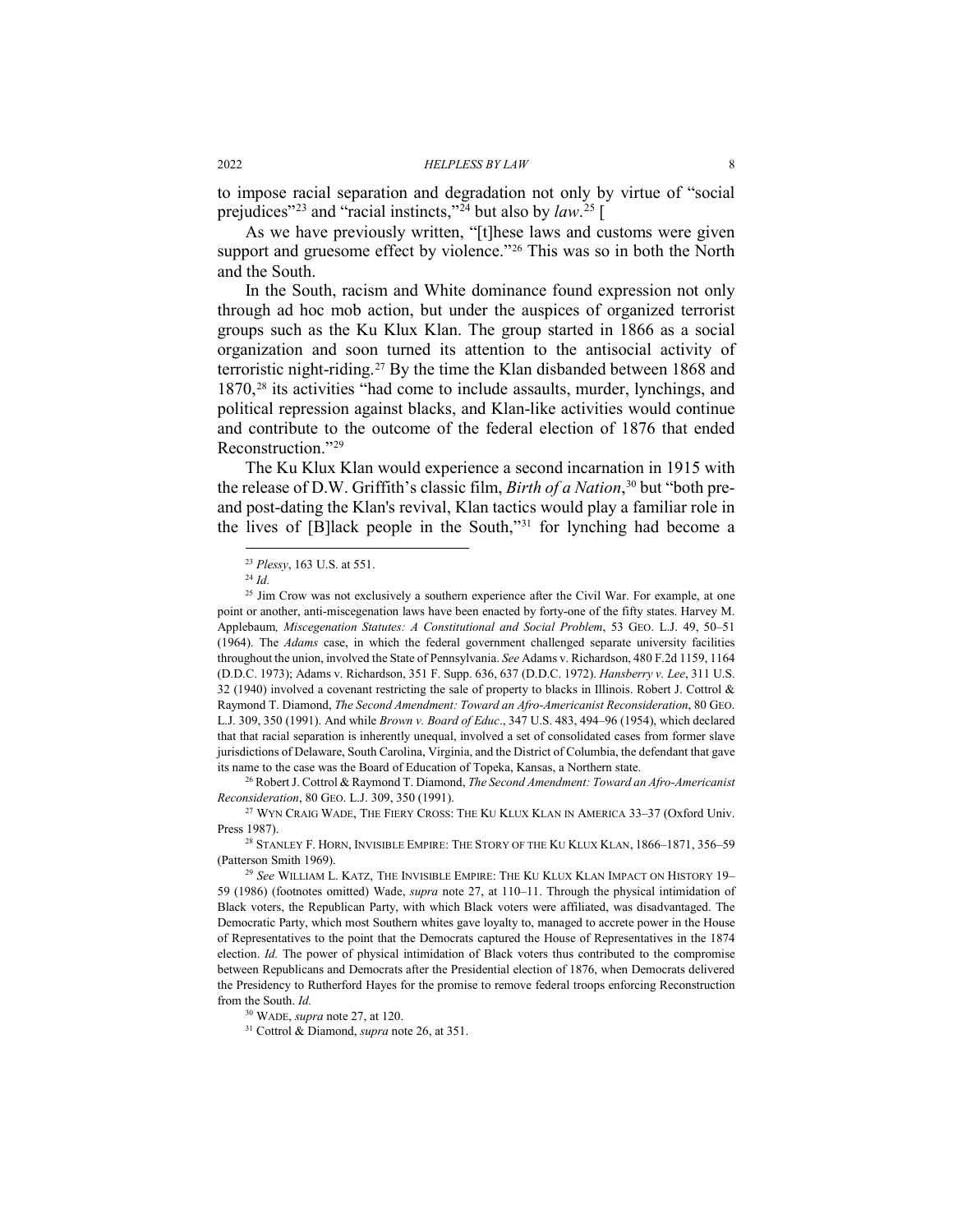common occurrence and everyday threat, one that would continue until the maturity of the modern civil rights movement in the 1960's. As we have recognized elsewhere:

Between 1882 and 1968, 4,743 persons were lynched, the overwhelming number of these in the South; 3,446 of these persons were black, killed for the most part for being accused in one respect or another of not knowing their place. These accusations were as widely disparate as arson, theft, sexual contact or even being too familiar with a white woman, murdering or assaulting a white person, hindering a lynch mob, protecting one's legal rights, not showing proper respect, or simply being in the wrong place at the wrong time.<sup>[32](#page-8-0)</sup>

Very often Black victims of lynching were simply intimidated by Whites into not resisting what all viewed to be inevitable. This viewpoint did not go without being challenged. Ida B. Wells-Barnett, was a prominent Black journalist and anti-lynching activist who wrote:

I had been warned repeatedly by my own people that something would happen if I did not cease harping on the lynching of three months before . . . . I had bought a pistol the first thing after [the lynching], because I expected some cowardly retaliation from the lynchers. I felt that one had better die fighting against injustice than to die like a dog or a rat in a trap. I had already determined to sell my life as dearly as possible if attacked. I felt if I could take one lyncher with me, this would even up the score a little bit.<sup>[33](#page-8-1)</sup>

W.E.B. Du Bois, a co-founder of the National Association for the Advancement of Colored People (NAACP) and the editor of its journal, *The Crisis*, wrote of his contempt for those who eschewed resistance for what they deemed to be safety:

No colored man can read an account of the recent lynching at Gainesville, Fla., without being ashamed of his people. . . . Without resistance they let a white mob whom they outnumbered two to one, torture, harry and murder their women, shoot down innocent men entirely unconnected with the alleged crime, and finally to cap the climax, they caught and surrendered the wretched man whose attempted arrest caused the difficulty.

 <sup>32</sup> *Id.* at 351–53.

<span id="page-8-1"></span><span id="page-8-0"></span><sup>33</sup> IDA B. WELLS-BARNETT, CRUSADE FOR JUSTICE: THE AUTOBIOGRAPHY OF IDA B. WELLS 62 (1970).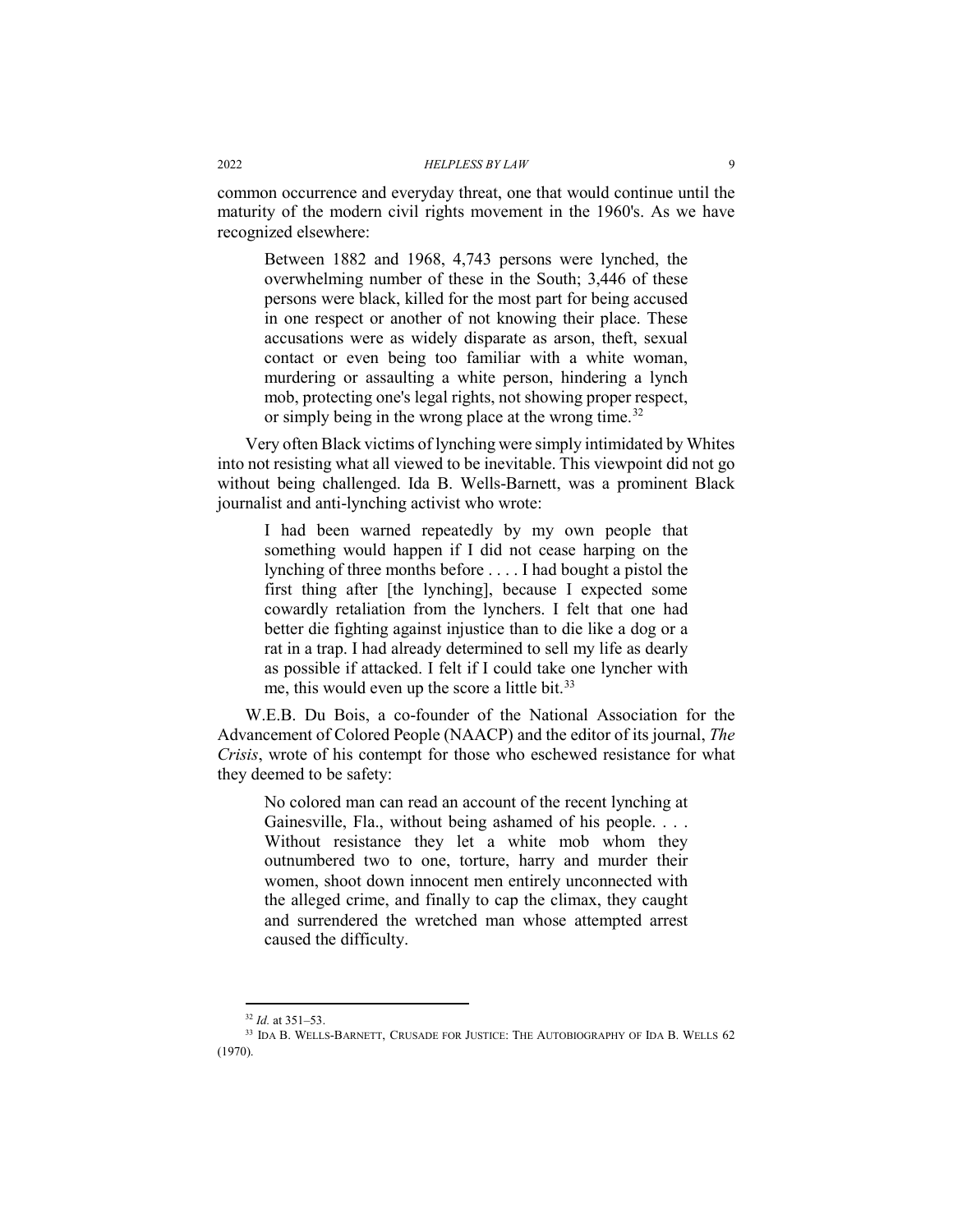No people who behave with the absolute cowardice shown by thee colored people can hope to have the sympathy or help of the civilized folk. . . . In the last analysis lynching of Negroes is going to stop in the South when the cowardly mob is faced by effective guns in the hands of people determined to sell their souls dearly.<sup>[34](#page-9-0)</sup>

The sort of courage Du Bois insisted upon bespoke virtue, but not necessarily success, for often when intended victims of lynching resisted, using the firearms that Du Bois and Wells-Barnett spoke of, they were nonetheless doomed. The *New York Negro World* revealed the "ironic facts" of a 1920 Texas lynching; that Black men in Texas were soon arrested and lynched after having fired on and killed two Whites in self-defense.<sup>[35](#page-9-1)</sup> Similarly, as we have recounted elsewhere,

[w]hen the sheriff of Aiken, South Carolina, came with three deputies to a [B]lack household to attempt a warrantless search and struck one female family member, three other family members used a hatchet and firearms in self-defense, killing the sheriff. The three wounded survivors were taken into custody, and after one was acquitted of murdering the sheriff, with indications of a similar verdict for the other two, all three were lynched.<sup>[36](#page-9-2)</sup>

And Eli Cooper of Caldwell, Georgia was understood in 1919 to have said, "Negro has been run over for fifty years, but it must stop now, and pistols and shotguns are the only weapons to stop a mob." Pistols and shotguns did not help Cooper, for as his wife watched, he was dragged from his home by a mob of twenty men and killed.<sup>37</sup>

The back story to the race riot and massacre on Tulsa's Black Wall Street includes narratives that show both success and failure. The narratives show both the failure of trust in police and the self-reliance bespoken by the Second Amendment.<sup>[38](#page-9-4)</sup> The lynching of Claude Chandler, a Black man

<span id="page-9-1"></span><span id="page-9-0"></span> <sup>34</sup> HERBERT SHAPIRO, WHITE VIOLENCE AND BLACK RESPONSE: FROM RECONSTRUCTION TO MONTGOMERY 91 (1988) (quoting W.E.B. Du Bois, *Editorial*, *The Crisis: A Record of the Darker Races* 267, 270–71 (Oct. 1916)).

<sup>35</sup> RALPH GINZBURG, 100 YEARS OF LYNCHINGS 139–40 (1988).

<sup>36</sup> *Id.* at 175–78.

<sup>37</sup> *Id.* at 124.

<span id="page-9-4"></span><span id="page-9-3"></span><span id="page-9-2"></span><sup>&</sup>lt;sup>38</sup> The Second Amendment provides: "A well regulated Militia, being necessary to the security of a free State, the right of the people to keep and bear Arms, shall not be infringed." U.S. CONST. AMEND II. Recent Second Amendment jurisprudence has the right to self-defense at the heart of the right to keep and bear arms. District of Columbia v. Heller, 554 U.S. 570, 592 (2008). But the importance of the right to collective defense cannot be dismissed. James Madison wrote of the threat the framing generation perceived in a standing army, suggesting that the right to keep and bear arms was a hedge against that threat: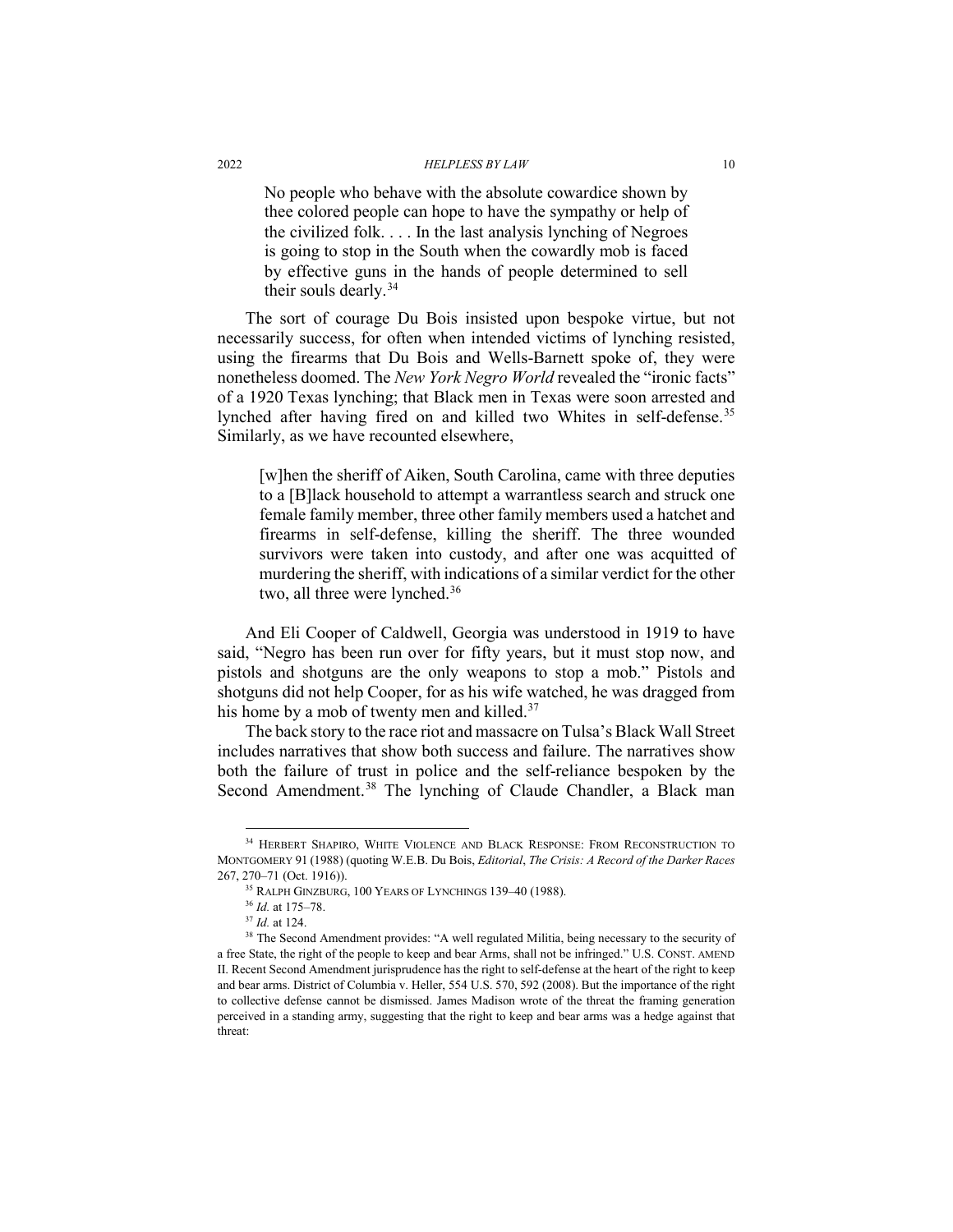accused of killing a White police officer, is central to one such narrative. Police had raided the Chandler home, the site of a moonshine distillery. During the shootout that ensued, a police officer and Chandler's father were killed, Chandler, injured in the raid, was arrested and taken to the Oklahoma City jail, and on August 23, 1920, "three unmasked white men entered the . . . jail, overpowered the jailer, and a few minutes later took Claude Chandler."[39](#page-10-0) Two hours later, rumors were circulating in the Black community of Chandler's kidnapping, his lynching was richly anticipated, and plans were made to come to his defense, with "[p]erhaps a thousand heavily armed black men" having assembled along a prominent street in the Black community.[40](#page-10-1) Three cars of Black men departed the meeting point in search of rescuing Chandler, but a third that had stopped to fill its gasoline tank was surrounded by police. The occupants of the first two cars returned to see about their absent compatriots, and the occupants of all three vehicles were disarmed but allowed to conduct what would emerge as a nightlong fruitless search. About noon the following day, Chandler's body was found, having been beaten and shot twice, hanging from a tree.<sup>41</sup> The Black community, struck by unlikelihood that three unmasked men could overpower a jailer, by suspected cooperation between the lynchers and law enforcement, was left to stand with grief and with the anger that comes with knowing the rightness of one's moral position even as one is impotent to defend it.<sup>[42](#page-10-3)</sup>

The Tulsa Star, a Black newspaper in Oklahoma, would note that "[t]he proper time to afford protection to any prisoner is before and during the time

 $\overline{a}$ 

Let a regular army, fully equal to the resources of the country, be formed; and let it be entirely at the devotion of the Federal Government; still it would not be going too far to say, that the State Governments with the people on their side, would be able to repel the danger. THE FEDERALIST NO. 46, at 321 (James Madison) (Jacob E. Cooke ed., 1961).

Both of these values—individual self-defense and collective self-defense—were posited by Sir William Blackstone, the classic exponent of English common law, when he listed the right to possess arms as one of the "auxiliary rights" without which the primary rights of personal security, personal liberty, and private property could not be maintained. He wrote:

The fifth and last auxiliary right of the subject, that I shall at present mention, is that of having arms for their defence [sic], suitable to their condition and degree, and such as are allowed by law. Which is also declared by the same statute I W. & M. st. 2. c. 2. and is indeed a public allowance, under due restrictions, of the natural right of resistance and self-preservation, when the sanctions of society and laws are found insufficient to restrain the violence of oppression.

<sup>1</sup> WILLIAM BLACKSTONE, COMMENTARIES \*143–44.

<span id="page-10-3"></span><span id="page-10-2"></span><span id="page-10-1"></span><span id="page-10-0"></span><sup>39</sup> BROPHY, *supra* note [3,](#page-3-6) at 17 (quoting *Misguided Oklahoma Patriots*, TULSA STAR 4 (Sept. 4, 1920)). <sup>40</sup> *Id.*

<sup>41</sup> *Id.* at 12–13.

<sup>42</sup> *Id.* at 13–14.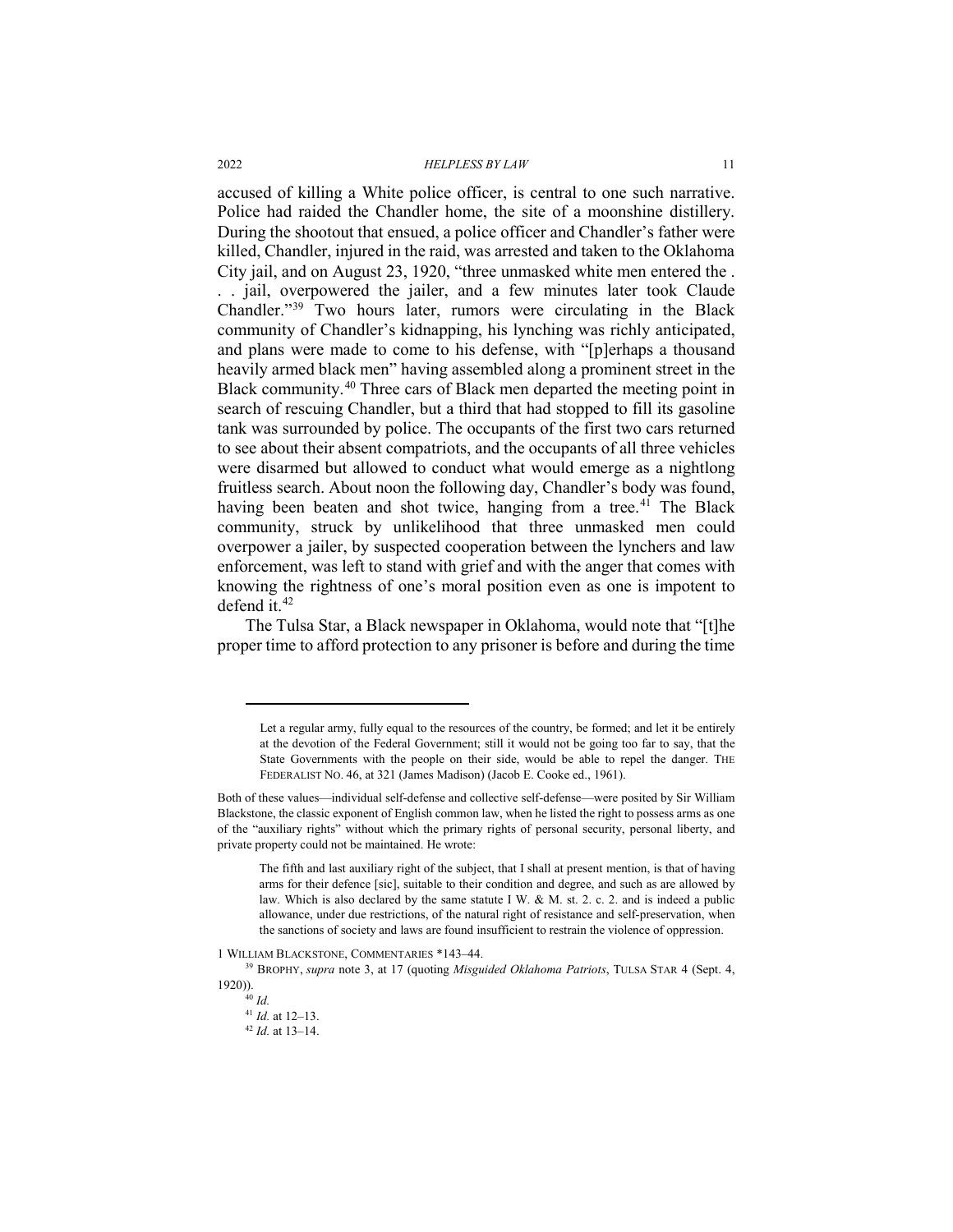he is being lynched, and certainly not after he is killed."[43](#page-11-0) The paper offered as well the view that "while there was danger of mob violence any set of citizens had a legal right—it was their duty—to arm themselves and march in a body to the jail and apprize the sheriff or jailer of the purpose of their visit and to take life if need be to uphold the law and protect the prisoner."[44](#page-11-1) Being armed for purposes of self-protection or "to uphold the majesty of the law" was a virtue, and in the view of the Tulsa Star, the police had no power to disarm any person armed for such purposes.<sup>45</sup>

Other communities in Oklahoma would experience the threat of a feared lynching and take action, sometimes arms, against it. In Tulsa in September 1919, the Tulsa Tribune reported that "leaders of the Greenwood community allegedly showed up at the courthouse and demanded assurances that [a Black man] was arrested."[46](#page-11-3) About six months later in March 1920, Black men from the town of Shawnee "armed themselves and stole a couple of cars to chase after the mob that was forming to take a prisoner, Chap Davis, who had recently been convicted of attempted assault on a white teacher, from law enforcement officers."<sup>[47](#page-11-4)</sup> The Tulsa Star heaped praise on Davis' defenders, intoning that

If one set of men arm themselves and chase across the country to violate the law, certainly another set who arm themselves to uphold the supremacy of the law and prevent crime, must stand out prominently as the best citizens. . . . We need more citizens like them in every community and of both races.<sup>[48](#page-11-5)</sup>

October 1920 would see Jim Adkinson, a Black man from Okmulgee, falsely accused of having raped a White woman.<sup>[49](#page-11-6)</sup> More than a thousand Blacks were said by the Black Dispatch to have armed themselves in anticipation of a riot that did not come.<sup>[50](#page-11-7)</sup> April 1921 would see a group of Black men free a Black prisoner named John McShane who "had been taken

<sup>47</sup> *Id.* at 19.

<span id="page-11-0"></span> <sup>43</sup> BROPHY, *supra* note [3,](#page-3-6) at 17 (quoting *Misguided Oklahoma Patriots*, TULSA STAR 4 (Sept. 4, 1920)).

<span id="page-11-2"></span><span id="page-11-1"></span><sup>44</sup> BROPHY, *supra* note [3,](#page-3-6) at 18 (quoting *The Facts Remain the Same*, TULSA STAR 8 (Sept. 8, 1920)).

<sup>45</sup> *Id.*

<sup>46</sup> *Id.* at 19 (citing *Grand Jurors Probe Takes a New Angle*, TULSA TRIB. 1 (June 13, 1921)).

<sup>48</sup> *Id.* (quoting *Mob Rule and the Law*, TULSA STAR 8 (Mar. 6, 1920)).

<span id="page-11-6"></span><span id="page-11-5"></span><span id="page-11-4"></span><span id="page-11-3"></span><sup>49</sup> *Id.* at 20 (citing *Near Lynch Victim Proved to be an Innocent Man*, TULSA STAR 3 (Oct. 23, 1920)).

<span id="page-11-7"></span><sup>50</sup> BROPHY, *supra* not[e 3,](#page-3-6) at 20 (citing *Near Race Riot is Staged at Okmulgee*, BLACK DISPATCH 1 (Oct. 15, 1920)). The Black Dispatch was not the only Black newspaper that proclaimed the self-reliant defiance of the Black community in Omulgee. A headline in the Tulsa Star proclaimed 'Colored Men Armed for Self-Defense, Waited for Attack that Did Not Come.' *Riot Averted by Race Men in Okmulgee*, TULSA STAR 1 (Oct. 16, 1920).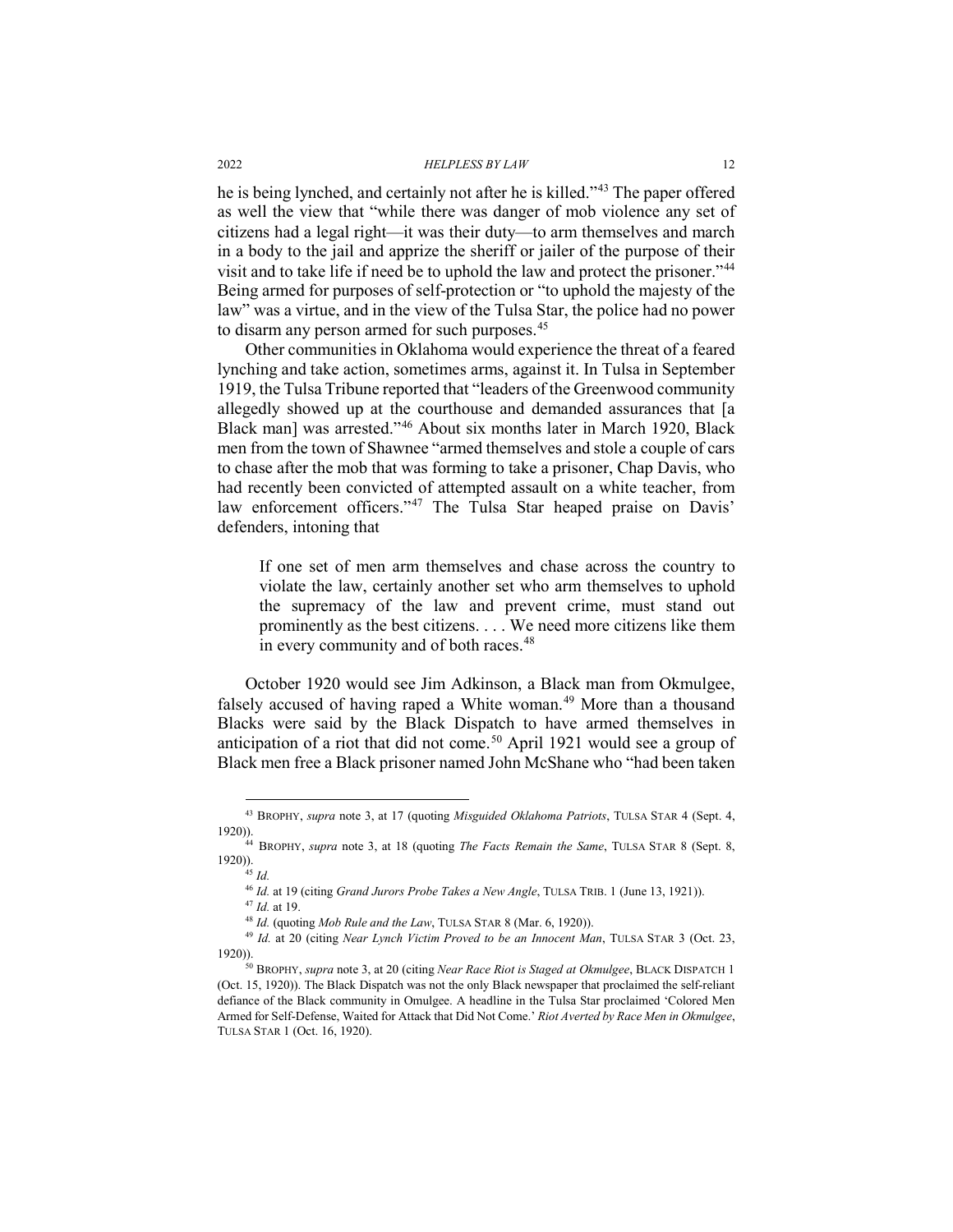into 'protective custody' after he won a fist fight with a white man."[51](#page-12-0) In the view of McShane's rescuers, they were justified in the jailbreak, for "when the sheriff brought McShane to jail, he did so with the knowledge that he would be taken from the jail and lynched."<sup>[52](#page-12-1)</sup>

These were but modern iterations of old wisdom, that surrender does not constitute safety. That realization, as I.H. Spears—a Black lawyer from Tulsa who was central to the battles surrounding the aftermath of the Greenwood riot<sup>[53](#page-12-2)</sup>—would say, counseled active self-defense: "Every time I hear of a lynching, [it] makes me want to get some ammunition."<sup>[54](#page-12-3)</sup>

None of this is to say that race riots, directed not at targeted individuals but at communities of Black people, were not a form of violence that Blacks in the South were subject to in the postbellum period through the early Twentieth Century. In 1873 there was a massacre of as many as 165 or more when an all-Black Republican militia in Colfax, Louisiana<sup>[55](#page-12-4)</sup> defended the local courthouse over the opposition of a mob organized by White supremacist and White terror organizations, the Knights of the White Camelia, and the Old Time Ku Klux Klan.<sup>56</sup> There would be federal prosecutions under Section 6 of the Enforcement Act of May 31, 1870, passed by Congress under the authority of Section 5 of the Fourteenth Amendment. The statutory provision read:

That if two or more persons shall band or conspire together, or go in disguise upon the public highway, or upon the premises of another, with intent to violate any provision of this act, or to injure, oppress, threaten, or intimidate any citizen with intent to prevent or hinder his free exercise and enjoyment of any right or privilege granted or secured to him by the Constitution or laws of the United States, or because of his having exercised the same, such persons shall be held guilty of felony, and, on conviction thereof, shall be fined or imprisoned, or both, at the discretion of the court,—the fine not to exceed five thousand dollars, and the imprisonment not to exceed ten years,—and shall, moreover, be thereafter ineligible to, and disabled from holding, any office or place of

 <sup>51</sup> BROPHY, *supra* note 2, at 20–21.

<sup>52</sup> *Id.* at 21.

<sup>53</sup> *Id.* at 23, 28.

<span id="page-12-3"></span><span id="page-12-2"></span><span id="page-12-1"></span><span id="page-12-0"></span><sup>&</sup>lt;sup>54</sup> Id. at 23 (quoting Defendant's Brief, Redfearn v. Am Cent. Ins. Co., 243 P. 929 (Okla. 1926) at 48).

<span id="page-12-4"></span><sup>55</sup> LEEANNA KEITH, THE COLFAX MASSACRE: THE UNTOLD STORY OF BLACK POWER, WHITE TERROR, AND THE DEATH OF RECONSTRUCTION 109 (2008).

<span id="page-12-5"></span><sup>56</sup> *Id.* at 89. *See also* CHARLES LANE, THE DAY FREEDOM DIED: THE COLFAX MASSACRE, THE SUPREME COURT AND THE BETRAYAL OF RECONSTRUCTION (2008)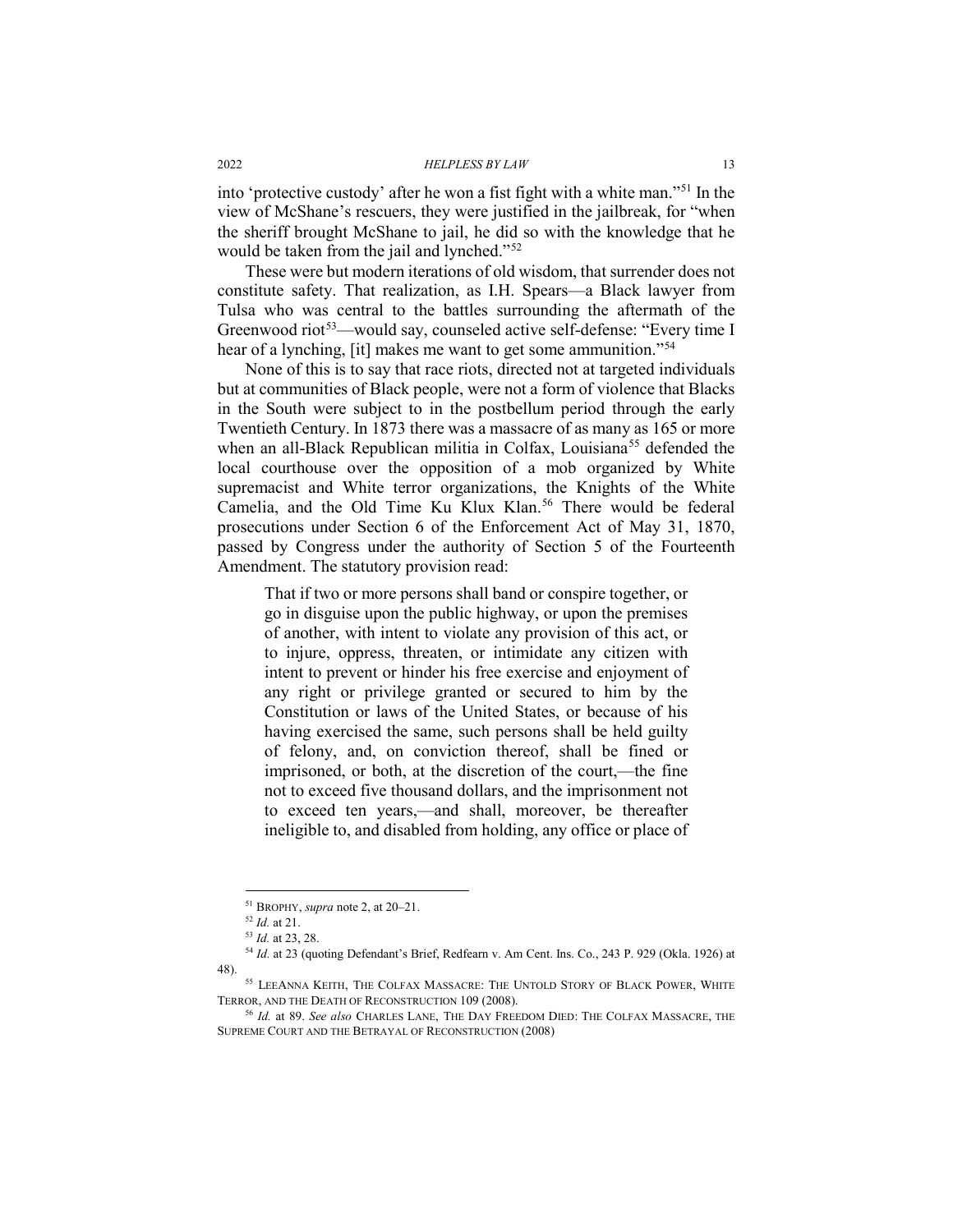honor, profit, or trust created by the Constitution or laws of the United States.<sup>[57](#page-13-0)</sup>

As the U.S. Supreme Court explained two years after the massacre in *United States v. Cruikshank*, [58](#page-13-1) "[t]o bring this case under the operation of the statute, therefore, it must appear that the right, the enjoyment of which the conspirators intended to hinder or prevent, was one granted or secured by the constitution or laws of the United States."[59](#page-13-2) A Black private militia group had been massacred by a mob. The theory of the indictment was that the right was the "lawful right and privilege to peaceably assemble together with each other and with other citizens of the United States for a peaceful and lawful purpose."[60](#page-13-3) But the Court concluded that the Fourteenth Amendment had added "nothing to the rights of one citizen as against another. It simply furnishes an additional guaranty against any encroachment by the States upon the fundamental rights which belong to every citizen as a member of society."[61](#page-13-4) The conviction under the Enforcement Act was overturned.<sup>[62](#page-13-5)</sup>

Another such example came in 1906, a year that would see a race riot grip Atlanta, Georgia for three full days. The local newspapers were rife with "headlined accounts of four supposed assaults by [B]lacks upon White women,"[63](#page-13-6) and anger among Whites ran high. At least four Blacks were killed on September  $22,^{64}$  $22,^{64}$  $22,^{64}$  a small beginning to the twenty-five Blacks and two Whites killed across three days.<sup>[65](#page-13-8)</sup> And yet, there were Black efforts made toward collective and armed self-defense. Though Blacks "were unable to offer effective resistance when trapped downtown or caught in white sections of the city, they did fight back successfully when mobs invaded their neighborhoods."[66](#page-13-9) By way of example, in one Black neighborhood to the southeast of downtown Atlanta where the riot began,

[R]esidents of Brownsville determined they would defend themselves and their homes if attacked. That determination did

<span id="page-13-0"></span> <sup>57</sup> Enforcement Act of 1870, ch. 114, 16 Stat. 140, 141.

<sup>58</sup> United States v*.* Cruikshank, 92 U.S. 542 (1875).

<sup>59</sup> *Id.* at 549.

<sup>&</sup>lt;sup>60</sup> *Id.* at 551 (quoting the first and ninth counts of the indictment).

<sup>61</sup> *Id*. at 554.

<sup>62</sup> *Id* at 559.

<sup>63</sup> SHAPIRO, *supra* note [16,](#page-5-5) at 99. 64 *See id.* at 100

<span id="page-13-9"></span><span id="page-13-8"></span><span id="page-13-7"></span><span id="page-13-6"></span><span id="page-13-5"></span><span id="page-13-4"></span><span id="page-13-3"></span><span id="page-13-2"></span><span id="page-13-1"></span> $^{65}$  REBECCA BURNS, RAGE IN THE GATE CITY: THE STORY OF THE 1906 ATLANTA RACE RIOT 5 (rev. ed. 2009). Whether there were two white deaths or only one depends on how one counts. Charles Crowe, *Racial Massacre in Atlanta: September 22, 1906*, 54 J. NEGRO HIST. 150, 168 (1969), reports only one death. Two were contemporaneously reported by the *New York Times*, including a woman who was "killed by the shock" of seeing a lynching. *Whites and Negroes Killed at Atlanta*, N.Y. TIMES, Sept. 25, 1906, at 1.

<sup>66</sup> JOHN DITTMER, BLACK GEORGIA IN THE PROGRESSIVE ERA: 1900-1920 130 (1980).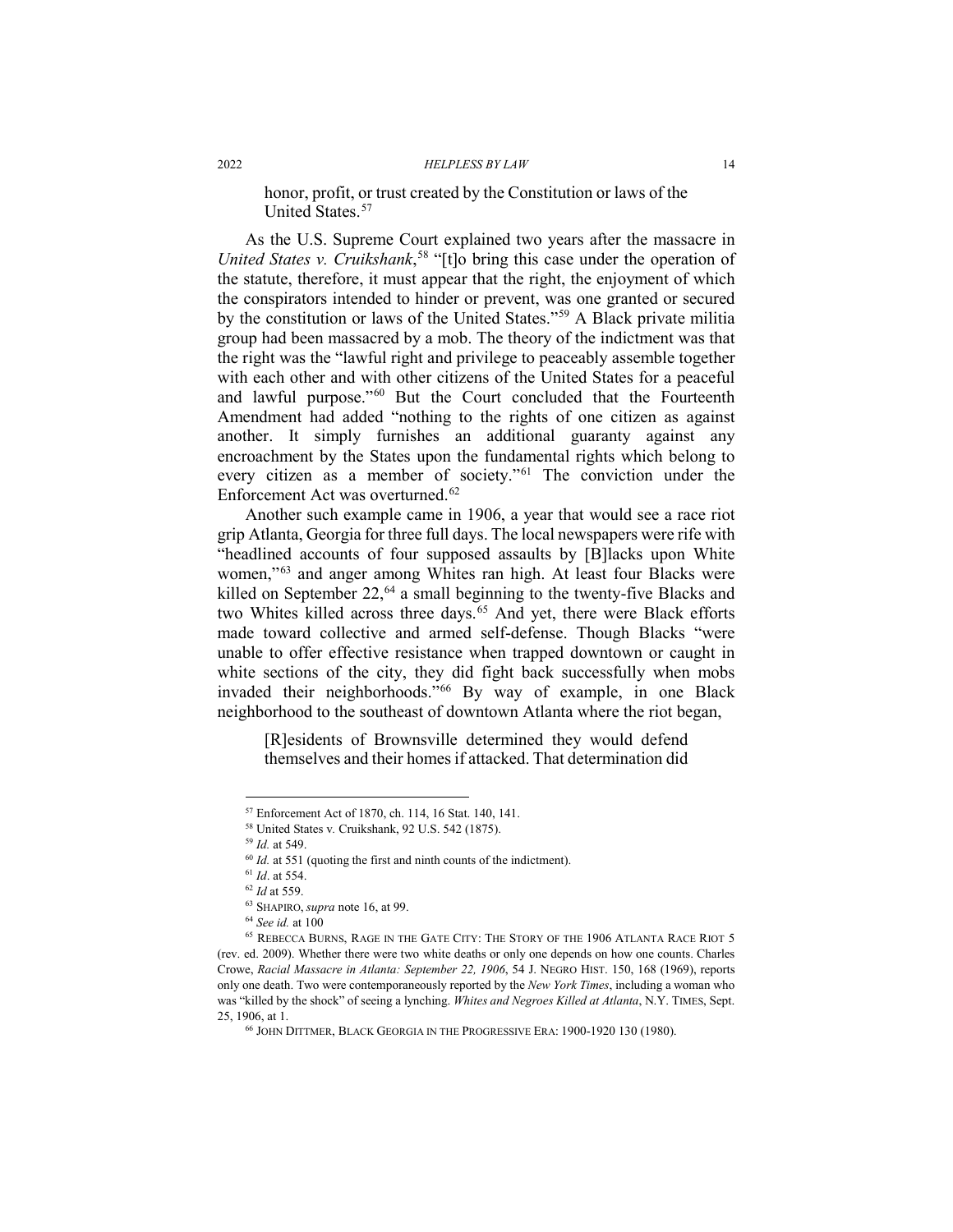not suit the racists, and police moved in to arrest [B]lack citizens for having armed themselves. By that act police clearly revealed their partisanship; whites had been allowed to seize and use arms practically at will, but when [B]lacks, responding to news of bloodshed downtown, prepared to act in self-defense, the police took action. The police met with resistance in Brownsville, however. When police opened fire upon a group of [B]lacks on the street the [B]lacks responded in kind, and one officer was killed and another wounded. Several of the Brownsville residents were killed or wounded.<sup>[67](#page-14-0)</sup>

Walter White, who would later become the executive secretary of the National Association for the Advancement of Colored People,<sup>[68](#page-14-1)</sup> vividly recalled his experience in the Atlanta race riot. Warned that a White mob would be marching down the street, where the family home lay, to "clean out the n\*\*\*\*\*s," a thirteen-year-old Walter White would join with his father in armed defense of the family home.<sup>[69](#page-14-2)</sup> It was a particularly dangerous posture to be in, as White and his father overheard one of the mob cry out, pointing out the family home, "That's where that n\*\*\*\*\* mail carrier lives! Let's burn it down! It's too nice for a n\*\*\*\*\* to live in!"<sup>[70](#page-14-3)</sup> Fortunately for White and his family, shots rang out from a nearby building.<sup>[71](#page-14-4)</sup> Met with armed resistance, the mob retreated.<sup>[72](#page-14-5)</sup> White would later recall in his autobiography that the experience had been formative, gripping him with "the knowledge of [his] identity, and in the depths of [his] soul [he] was vaguely aware that [he] was glad of it."<sup>[73](#page-14-6)</sup>

In the North, the race riot would be a preferred vehicle of White dominance. In New York, for example, Negro strikebreakers were used to combat strikes of White union workers, and understandably, hostilities ran high.<sup>74</sup> There were clashes that occurred regularly between Blacks and Irish union workers,<sup>[75](#page-14-8)</sup> culminating in a major race riot that lasted for four days in 1900.[76](#page-14-9)

 <sup>67</sup> SHAPIRO, *supra* not[e 16,](#page-5-5) at 100.

<span id="page-14-3"></span><span id="page-14-2"></span><span id="page-14-1"></span><span id="page-14-0"></span><sup>68</sup> *Walter White*, ENCYCLOPEDIA BRITANNICA, https://www.britannica.com/biography/Walter-White-American-civil-rights-activist (Mar. 17, 2022).

<sup>69</sup> WALTER WHITE, A MAN CALLED WHITE 5, 10–11 (1995).

<sup>70</sup> *Id.* at 11.

<sup>71</sup> *Id.* at 12.

<sup>72</sup> *Id.*

<sup>73</sup> *Id.*

<span id="page-14-9"></span><span id="page-14-8"></span><span id="page-14-7"></span><span id="page-14-6"></span><span id="page-14-5"></span><span id="page-14-4"></span><sup>74</sup> GILBERT OSOFSKY, HARLEM: THE MAKING OF A GHETTO: NEGRO NEW YORK 1890-1930 42 (1963).

<sup>75</sup> *Id.* at 45–46.

<sup>76</sup> *Id.* at 46–49.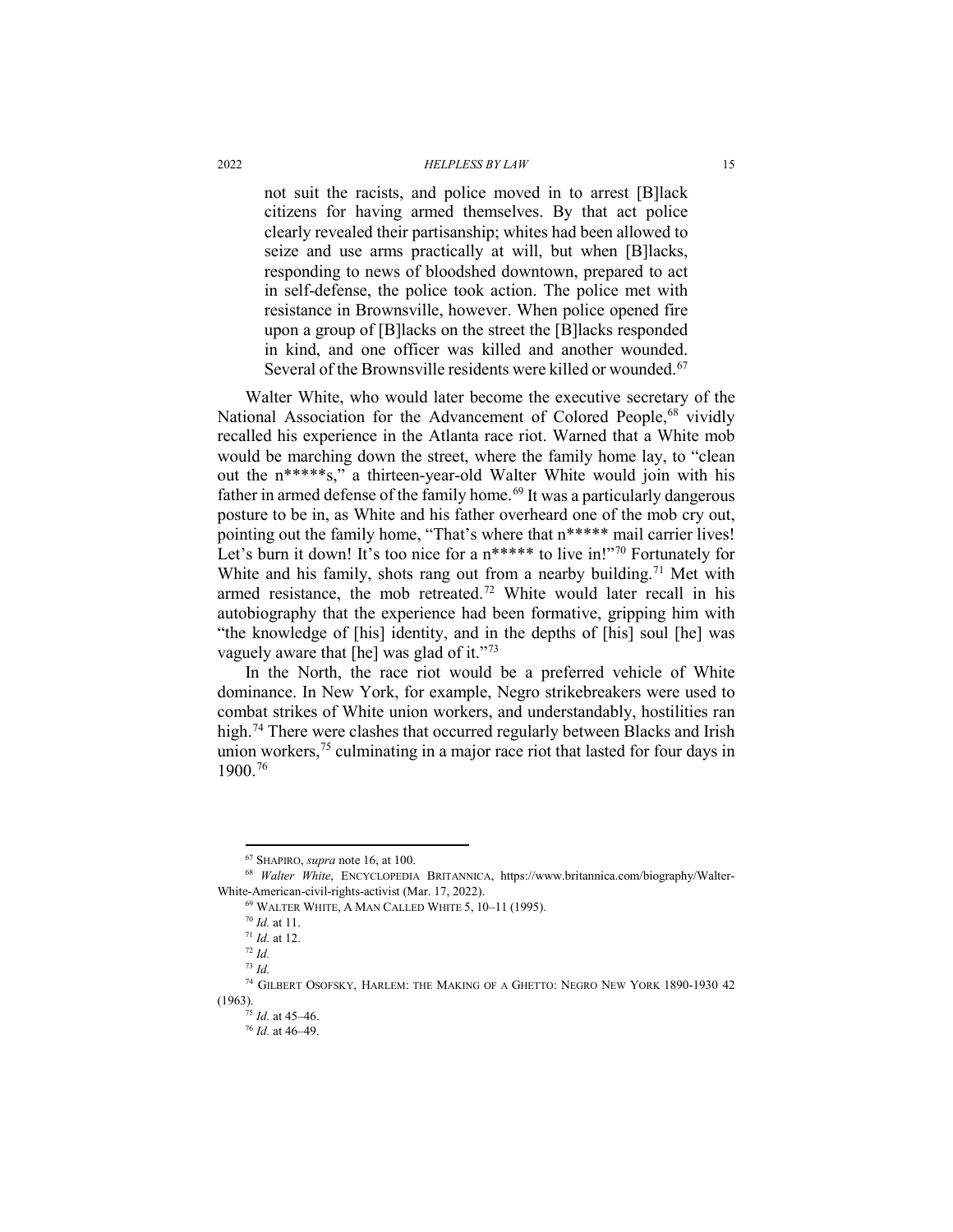<span id="page-15-2"></span><span id="page-15-1"></span>What happened to Greenwood followed the Red Summer of 1919,<sup>[77](#page-15-3)</sup> when segregated Black neighborhoods across the nation were attacked by White mobs.<sup>[78](#page-15-4)</sup> Race riots had long been a feature of the American experience<sup>[79](#page-15-5)</sup> but not the sort of race riot the nation became accustomed to in the 1960s, when Black folk in cities such as Detroit, Los Angeles, and Washington, D.C. poured out their rage and destroyed their own space.<sup>[80](#page-15-6)</sup>

<span id="page-15-0"></span>

<span id="page-15-3"></span><sup>&</sup>lt;sup>77</sup> The term "Red Summer" was coined by James Weldon Johnson, who first used the term in his autobiography. *See* JAMES WELDON JOHNSON, ALONG THIS WAY: THE AUTOBIOGRAPHY OF JAMES WELDON JOHNSON 356–57 (1933); *see also* CAMERON MCWHIRTER, RED SUMMER: THE SUMMER OF 1919 AND THE AWAKENING OF BLACK AMERICA 13 (2011); WILLIAM M. TUTTLE, JR., RACE RIOT: CHICAGO IN THE RED SUMMER OF 1919 14 (1996); Stanley B. Norvell & William M. Tuttle, Jr., *Views of a Negro During "The Red Summer" of 1919*, 51 J. NEGRO HIST. 209, 209 (1966). During the Red Summer of 1919, Johnson was the field secretary of the National Association for the Advancement of Colored People. MCWHIRTER, *supra* not[e 77,](#page-15-0) at 15. 78 As historian Herbert Shapiro has observed,

<span id="page-15-4"></span>

Riots had previously occurred in individual cities, but 1919 represented something new in American history; within a span of weeks racial violence spread from one city to another, and every city feared its turn was next. It was clear that these confrontations could not be explained as simply a local phenomenon. As Americans learned the news of racial outbreaks in such diverse cities as Omaha, Washington, Knoxville, and Chicago, it was apparent that these explosions expressed tensions afflicting the national society.

HERBERT SHAPIRO, WHITE VIOLENCE AND BLACK RESPONSE: FROM RECONSTRUCTION TO MONTGOMERY 149–50 (1988). From April 14 to October 1, 1919, there were race riots in twenty-two locations around the country. Norvell & Tuttle, *supra* not[e 77,](#page-15-0) a[t 77;](#page-15-0) *see also* Mark Ellis, *J. Edgar Hoover and the "Red Summer" of 1919*, 28 J. AM. STUD. 39, 40 (1994) On December 1, 1919, the Boston Herald reported thirty-nine riots or "race clashes" in 1919, along with "[f]orty-three Negroes, 4 white men lynched from January 1 to September 14, 1919." Antilynching*: Hearings on H.R. 259, 4123, and 11873 Before the H. Comm. on the Judiciary*, 66th Cong. 9–10 (1920).

<span id="page-15-5"></span><sup>79</sup> *See* JAN VOOGD, RACE RIOTS & RESISTANCE: THE RED SUMMER OF 1919 13 (2008). This pattern of white violence perpetrated by riot on Black people in Black neighborhoods is one of long standing, beginning in the antebellum period. DAVID GRIMSTED, AMERICAN MOBBING, 1828–1861: TOWARD CIVIL WAR 13 (1998). White mob violence against Black people occurred in Providence, Rhode Island in 1831, LEONARD P. CURRY, THE FREE BLACK IN URBAN AMERICA 1800–1850: THE SHADOW OF THE DREAM 102–03 (1981), in New York in 1834, LEON F. LITWACK, NORTH OF SLAVERY: THE NEGRO IN THE FREE STATES, 1790–1860 102 (1961); CURRY, *supra*, at 101, in Cincinnati in 1841, JOHN M. WERNER, REAPING THE BLOODY HARVEST: RACE RIOTS IN THE UNITED STATES DURING THE AGE OF JACKSON, 1824-1849 50–114 (1986), in Boston in 1843, CURRY, *supra*, at 100, and in Philadelphia in five times between 1829 and 1849, WERNER, *supra*, at 166–229; CURRY, *supra*, at 104. This rendition is not exhaustive. *See generally* WERNER, *supra* not[e 79.](#page-15-1) For a list, see WERNER, *supra*, App. I, at 298. For an exhaustive study of not only of white mob violence but violence of other types as well, see SHAPIRO, *supra* note 78, at xiii–xvi. 80 David R. Francis, *How the 1960s' Riots Hurt African-Americans*, NBER DIGEST, Sept. 2004, at

<span id="page-15-6"></span><sup>3.</sup> In commenting on the REPORT OF THE NATIONAL ADVISORY COMMITTEE ON CIVIL DISORDERS that followed the riots of the summer of 1967, Hans W. Mattick, who had been employed under contract by the Commission to research sociological aspect of the riots, explained:

Although the civil disorders since World War II have been racial in character, they have not been *interracial*. In contrast to the interracial conflicts that erupted occasionally from the colonial period through World War II, in which groups of one race came into direct conflict with groups of another, recent civil disorders, including those of 1967, have been directed against the local symbols of white American society: authority and property.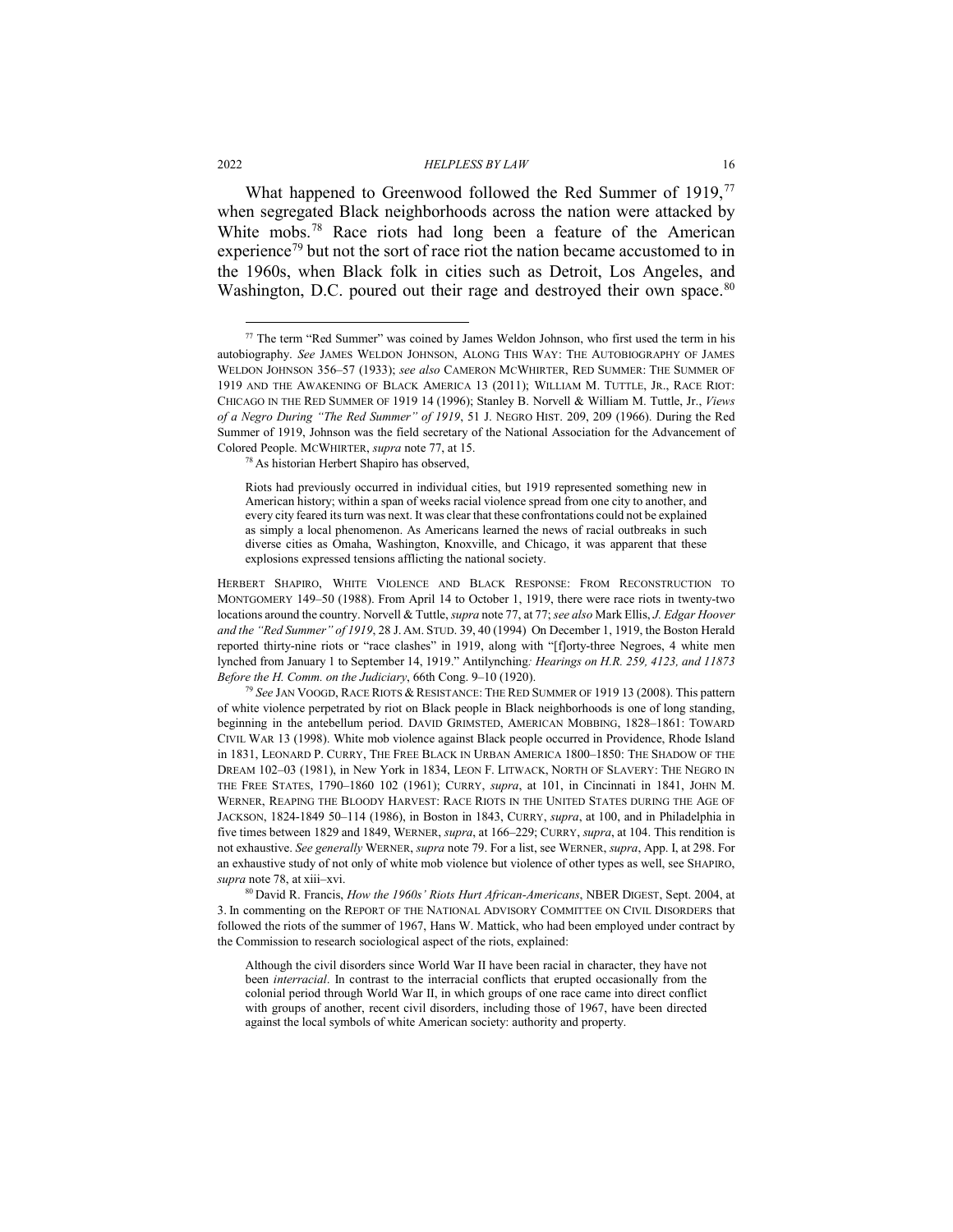Race riots up until that point had involved White people running amuck in the segregated Black portions of cities large and small.<sup>[81](#page-16-1)</sup>

<span id="page-16-13"></span><span id="page-16-0"></span>Urban centers of the great cities would be one locus. It was a Saturday night in early May when Charleston, South Carolina suffered "the first of the major riots of the Red Summer," when hundreds of sailors of the U.S. Navy swarmed the city's Black district, killing two and wounding seventeen more, and accounting as well for the wounding of seven sailors and a White policeman.[82](#page-16-2) Washington, D.C. would suffer its own riot from July 19 to July 22.[83](#page-16-3) Though at least one of them had been completely fabricated, press reports of rape of White women in Washington and suburban Maryland had been rampant for weeks and had raised great concerns.<sup>[84](#page-16-4)</sup> On July 19, one White woman reported to police that she had fought off two Black men by screaming and fighting them off with her umbrella.<sup>[85](#page-16-5)</sup> The next day's paper's headlines included "SCREAMS SAVE GIRL FROM 2 NEGRO THUGS"<sup>[86](#page-16-6)</sup> and "NEGROES ATTACK GIRL, WHITE MEN VAINLY PURSUE";[87](#page-16-7) that evening began three nights of violence that ended with the introduction of two thousand federal troops, and at the end of which an estimated one thousand Whites are estimated to have participated in an attack on their Black neighbors,  $88$  leaving six dead and injuring upwards of one hundred.  $89$ At least one of those dead was White, the victim of William Laney, who had fled a mob of Whites crying "Catch the n\*\*\*\*\*!" and "Kill the n\*\*\*\*\*!"[90](#page-16-10) Laney hid from the mob and reemerged to go to his place of employment after ascertaining that the safety on his pistol was turned off.<sup>[91](#page-16-11)</sup> When the crowd attacked again and fired at him, Laney fired back and for his trouble was convicted of manslaughter.<sup>[92](#page-16-12)</sup> The jury that decided the case determined that self-defense did not apply, and the appellate court that considered the matter concluded that the jury was within its discretion: "Where a person voluntarily participates in a contest or mutual combat for purposes other than protection, he cannot justify or excuse the killing of his adversary in the

Hans W. Mattick, *The Form and Content of Recent Riots*, 35 U. CHI. L. REV. 660, 660, 662 (1968). <sup>81</sup> *See* SHAPIRO, *supra* note [78,](#page-15-2) at 267–68. <sup>82</sup> TUTTLE, *supra* note [77,](#page-15-0) at 23–25.

<span id="page-16-4"></span><span id="page-16-3"></span><span id="page-16-2"></span><span id="page-16-1"></span><sup>83</sup> ARTHUR I. WASKOW, FROM RACE RIOT TO SIT-IN, 1919 AND THE 1960S: A STUDY IN THE CONNECTIONS BETWEEN CONFLICT AND VIOLENCE 21–33 (1966).

<sup>84</sup> TUTTLE, *supra* note **Error! Bookmark not defined.**, at 29.

<sup>85</sup> *Screams Save Girl from 2 Negro Thugs*, WASH. TIMES, July 19, 1919.

<sup>86</sup> *Id.*

<span id="page-16-10"></span><span id="page-16-9"></span><span id="page-16-8"></span><span id="page-16-7"></span><span id="page-16-6"></span><span id="page-16-5"></span><sup>87</sup> Terry Ann Knopf, *Race, Riots, and Reporting*, 4 J. BLACK STUD. 303, 310–11 (1974); Peter Perl, *Nation's Capital Held at Mercy of the Mo*b, WASH. POST (July 16, 1989), https://www.washingtonpost.com/archive/lifestyle/magazine/1989/07/16/nations-capital-held-at-mercyof-the-mob/89f8f5bc-7e32-43aa-8479-d1213768e769/.

<sup>88</sup> Knopf, *supra* not[e 87,](#page-16-0) at 310.

<sup>89</sup> TUTTLE, *supra* not[e 77,](#page-15-0) at 30.

<sup>90</sup> Laney v. United States, 294 F. 412, 413 (D.C. Cir. 1923).

<span id="page-16-12"></span><span id="page-16-11"></span><sup>91</sup> *Id.*

<sup>92</sup> *Id.*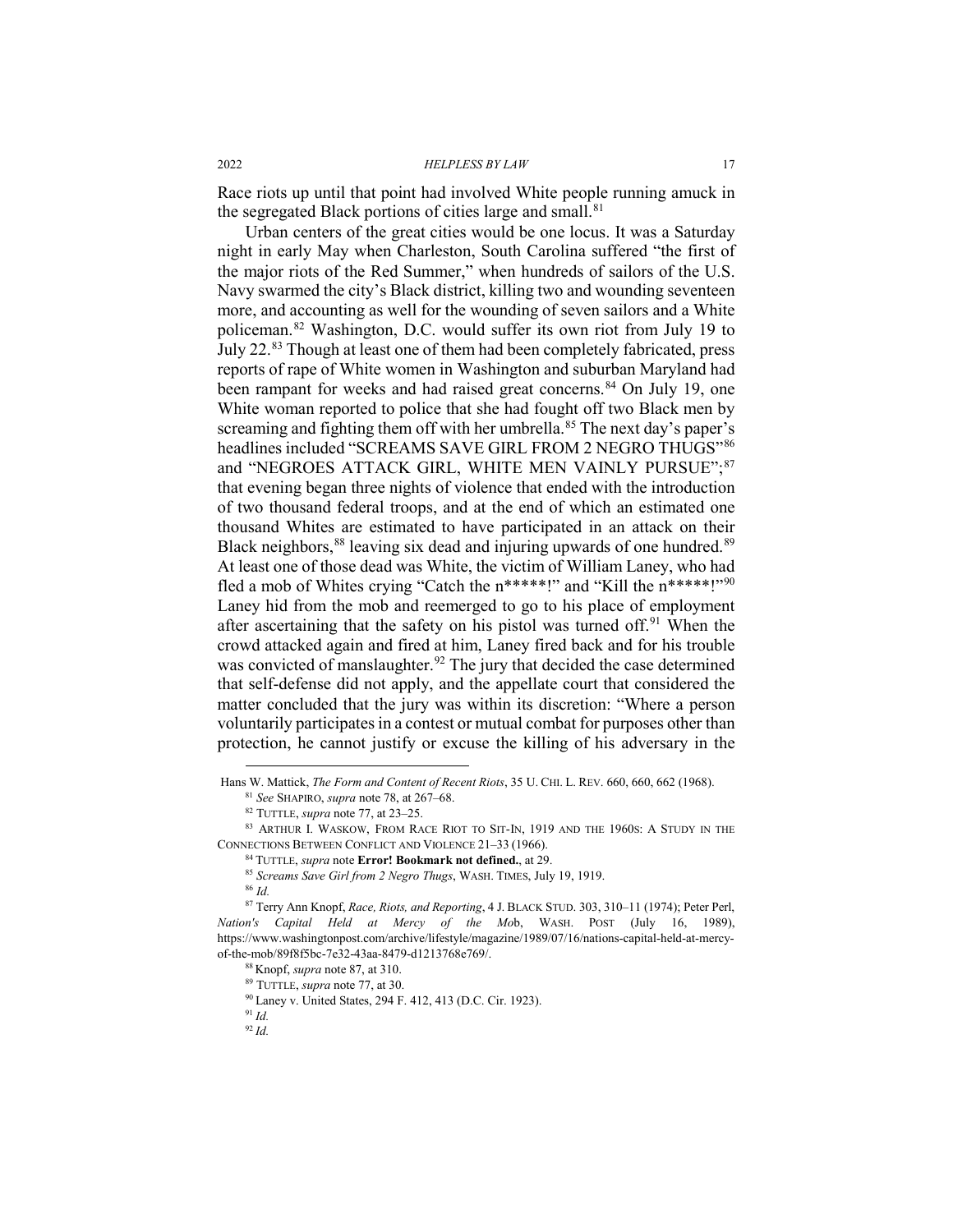course of such conflict on the ground of self-defense."[93](#page-17-0) This was a disarmament of a post hoc nature; Laney may well have saved his life, but he paid for it with his freedom.<sup>[94](#page-17-1)</sup>

Part of this defense to crimes of violence is the requirement that before the use of deadly force is credited as justified, one must have retreated, as Blackstone put it, "as far as he conveniently or safely can," not because the law encourages cowardice—though retreat in the face of an attack might well constitute cowardice when a defense is possible—but in Blackstone's words, because of "a real tenderness of shedding his brother's blood." 2 WILLIAM BLACKSTONE, COMMENTARIES \*185. -Selfdefense might be just as Blackstone put it, "the primary law of nature," incapable of being "taken away by the law of society," but yet, in the form of English civility, it had its limits, an important one of which was the imperative of self-preservation. *Id.* at \*4.

Stand your ground laws, providing that one need not retreat in the face of violence unless it were impossible to safely do so, have undergone special scrutiny and special criticism since the death of Trayvon Martin, but the law of standing one's ground was nothing new when Laney defended himself against the white mob that had beset him.

*Runyan v. State*, 57 Ind. 80, 84 (1877), declared that "the tendency of the American mind seems to be very strongly against the enforcement of any rule which requires a person to flee when assailed . . . or even to save human life. "Thirty years later in *Miller v. State*, 119 N.W. 850, 857 (Wis. 1909), a Wisconsin court opined that "[t]he ancient doctrine requiring the party assaulted to 'retreat to the wall' . . . may have been all right in the days of chivalry . . . [but] is unadaptable to our modern development and, therefore, has been pretty generally, and in this state very definitely, abandoned. "This may have been for practical reasons. After all, one may perhaps more safely retreat when confronted by a knife or a sword, and not so safely when confronted by firearms, which are and were in ready supply in our country.

Moreover, chivalry and civically minded concern to preserve the life even of one's attacker had by then fallen to the recognition of an unescapable reality. As the *Erwin v. State*, 29 Ohio St. 186 (1876), court had put it, American men—the word is used purposefully—had not been so susceptible to the lesson that all life is sacred. "[A] true man"—at least one who is not the aggressor—"is not obliged to fly from an assailant, who, by violence or surprise, maliciously seeks to take his life or do him enormous bodily harm." *Id.* at 199–200.

The federal law of self-defense would seem to have been of little difference. In 1921, in *Brown v. United States*, Justice Holmes wrote:

The law has grown . . . in the direction of rules consistent with human nature. . . . [I]f a man reasonably believes that he is in immediate danger of death or grievous bodily harm from his assailant he may stand his ground and that if he kills him he has not exceeded the bounds of lawful self-defense. That has been the decision of this Court. *Beard v. United States*, 158 U.S. 550, 559. Detached reflection cannot be demanded in the presence of an uplifted knife. . . . [I]n this Court, at least, it is not a condition of immunity that one in that situation should pause to consider whether a reasonable man might not think it possible to fly with safety or to disable his assailant rather than to kill him.

#### 256 U.S. 335, 343 (1921).

If standing one's ground was deemed permissible at federal law by nearly twenty-five years when Laney confronted his mob, what accounts for the outcome of the case? Did the jury not believe Laney's testimony when he said that he left the backyard where he had retreated so that he could get to work? Did the jury not understand that the miasmic nature of the Washington, D.C. race riot, such that there was no safety for anyone Black within shouting distance of a mob? Or did the jury conclude that in the

<span id="page-17-0"></span> <sup>93</sup> *Id.* at 415 (quoting Elmer Almy Wilcox & Wm. Lawrence Clark, *Homicide*, *in* <sup>21</sup> CYCLOPEDIA OF LAW AND PROCEDURE 646, 812 (William Mack ed., 1906)).

<span id="page-17-1"></span><sup>94</sup> Laney's conviction was upheld, enabling his sentence of eight years. *Id.* at 416; *see* Transcript of Record at 8, *Laney*, 294 F. 412 (1923)

Was this merely a court examining the record to find support for the jury finding of guilt on the charge of manslaughter, concluding that since the jury found Laney guilty it must have concluded that he was in a position of safety and voluntarily left it to confront the mob? Or did the court misstate a crucial understanding of the law of self-defense?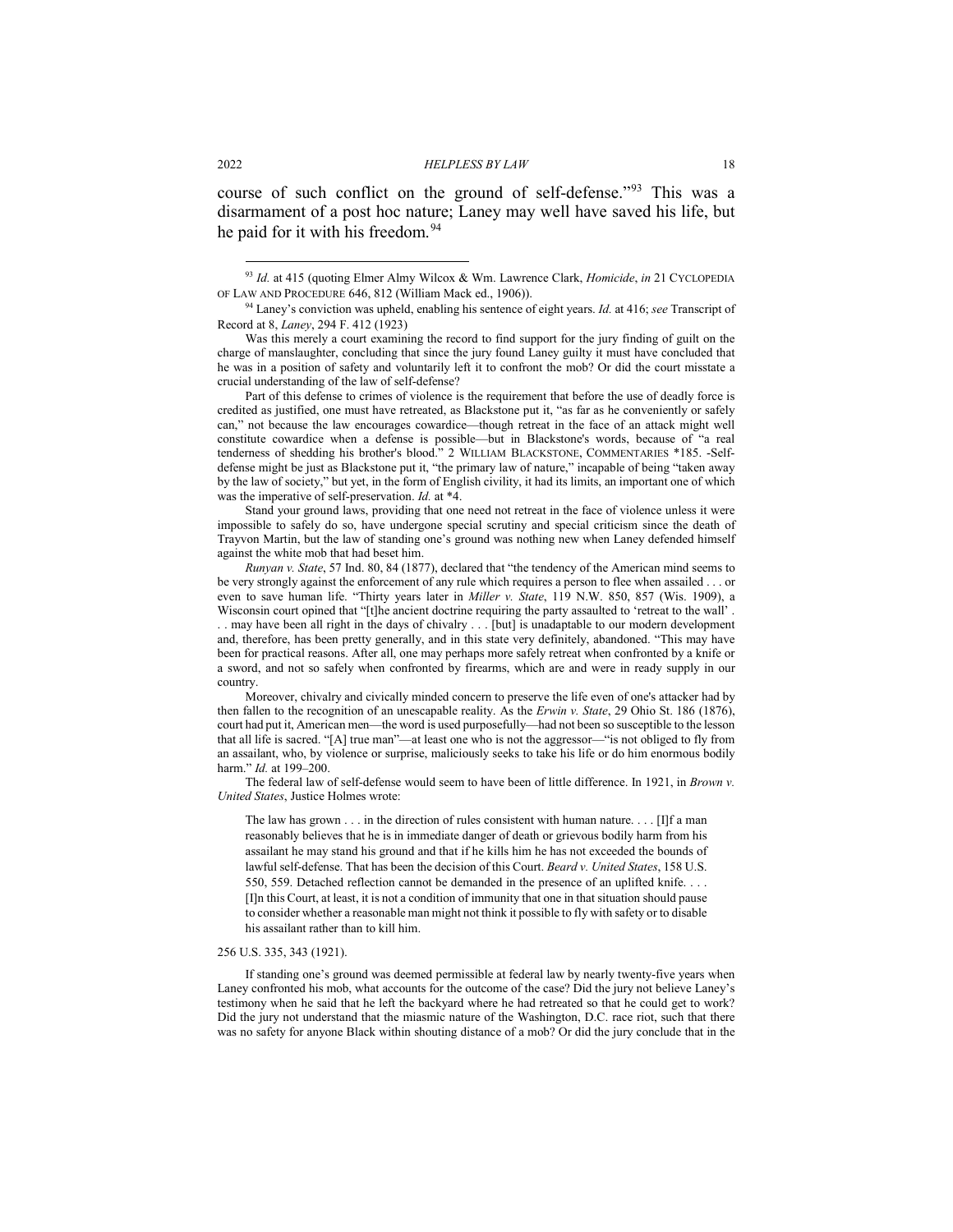William Laney had stood alone, but he was not alone in engaging in selfdefense, whether recognized by law or not. The *Washington Bee*, the local representative of the Black press, no doubt correct in describing a "reign of hysteria and terror," reported that Black residents had "armed themselves as best they could."[95](#page-18-0) Many were Black veterans of the world war that had just ended, and taking up arms, they rode into the city shooting at Whites in mob formation.[96](#page-18-1) Washington's Black community both perceived and acted on the need for collective self-defense.

The Chicago Race Riot of 1919 in July of that year was the bloodiest of the Red Summer.<sup>[97](#page-18-2)</sup> The riot had begun for what in Jim Crow America might have been considered the best of reasons, for a group of Blacks had defied race norms and attempted to swim at a whites-only beach on Lake Michigan's shore, and a mutual exchange of rock throwing ensued.<sup>[98](#page-18-3)</sup> The riot had also begun innocently enough, with five Black teenaged boys enjoying Lake Michigan in a racially undesignated portion of the beach close to where volleys of rock throwing were taking place.<sup>[99](#page-18-4)</sup> One of the boys was struck in the head by a rock thrown by a White man, lost consciousness, and drowned.<sup>100</sup> Though the boys identified the assailant, an arrest was refused.[101](#page-18-6) When the police arrested a Black man on another charge, a Black man fired into a crowd of police, wounding one, and was killed for his efforts.[102](#page-18-7) But as historian William M. Tuttle, Jr. has put it, "[s]uddenly, other pistol shots reverberated. The restless onlookers, many of them armed, had their cue. The gunfire had signaled the start of race war."[103](#page-18-8) Black people in Chicago defended themselves against marauding gangs, primarily with firearms and knives as they "attempt[ed] to repulse gangs that either invaded the territory of the black belt or threatened its peripheries."[104](#page-18-9) It would not be accurate to state that Black victims of the gangs who raided Black neighborhoods got as good as they gave, for by the end of the riot, seven Blacks had been killed by the police, and sixteen more were killed by marauding Whites, and fifteen Whites were killed as well.<sup>[105](#page-18-10)</sup> Five hundred

face of White rage, Black lives do not matter? In any case, *Laney v. United States* may be argued to represent a successful Black defiance of violence at the hands of a White mob, even if the victim paid for it with his freedom.

<span id="page-18-6"></span><span id="page-18-5"></span><span id="page-18-4"></span><span id="page-18-3"></span><span id="page-18-2"></span><span id="page-18-1"></span><span id="page-18-0"></span><sup>&</sup>lt;sup>95</sup> CHAD L. WILLIAMS, TORCHBEARERS OF DEMOCRACY: AFRICAN AMERICAN SOLDIERS IN THE WORLD WAR I ERA 249 (2010).

<sup>96</sup> *Id.* <sup>97</sup> TUTTLE, *supra* not[e 82,](#page-16-13) at 64–65. <sup>98</sup> *Id.* at 5–6. 99 *Id.* at 4–6. <sup>100</sup> *Id.* at 6–7. <sup>101</sup> *Id.* at 7. <sup>102</sup> *Id.* at 8. <sup>103</sup> *Id.*

<span id="page-18-9"></span><span id="page-18-8"></span><span id="page-18-7"></span><sup>104</sup> *Id.* at 34.

<span id="page-18-10"></span><sup>105</sup> *Id.* at 10.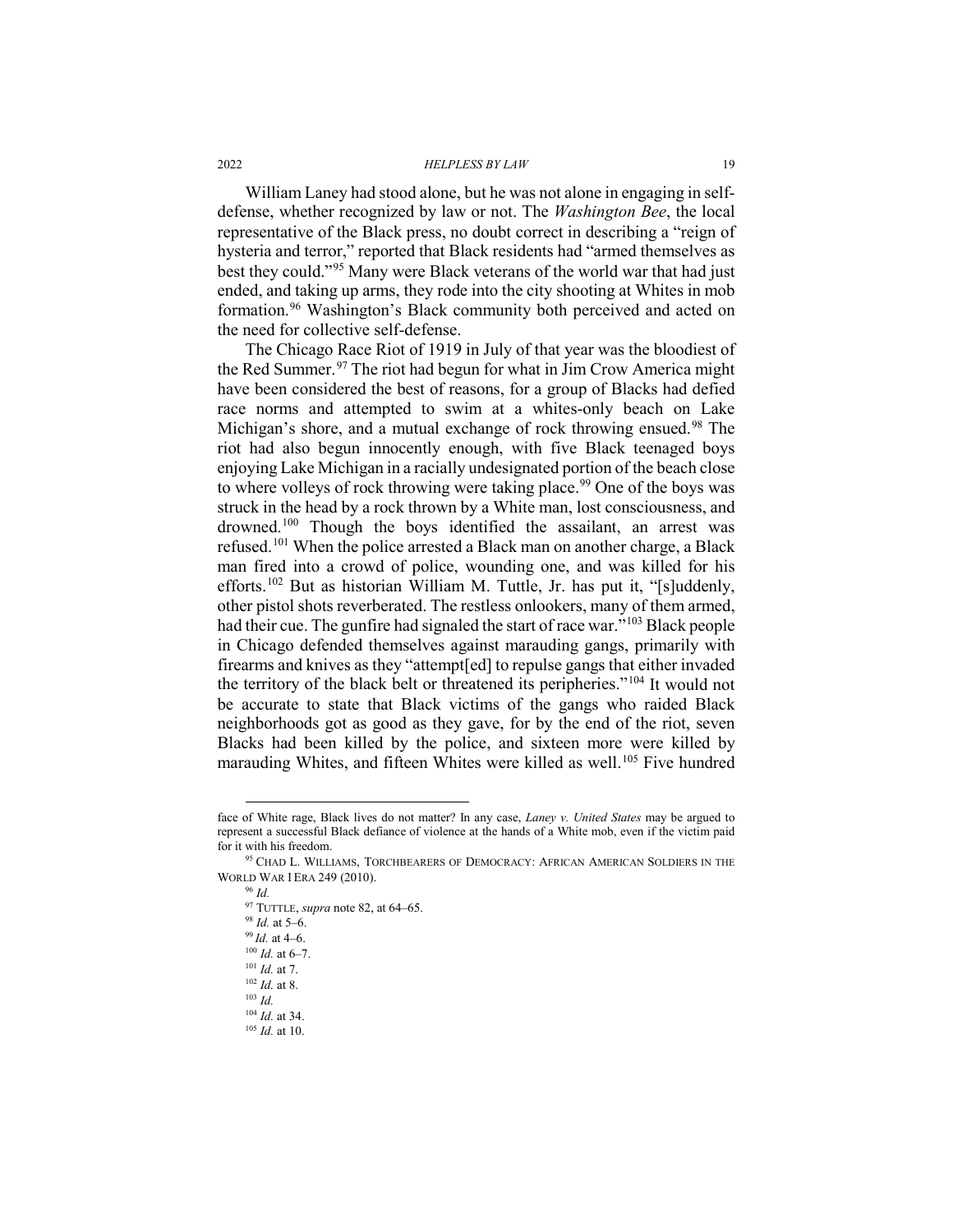thirty-seven had been injured in the rioting, and hundreds of Black families had been left without a home.<sup>[106](#page-19-0)</sup>

Even tiny Longview, Texas, nearly balanced with 8,500 Whites and 8,200 Blacks, would suffer a race riot in June of the Red Summer, the sequel to a lynching of one Black man found in the bedroom of a White woman and the unsuccessful lynching and escape of two Black men who had had the audacity to call for a police investigation.<sup>[107](#page-19-1)</sup> A White mob stormed the homes of the two who did not know their place, but they were protected by their armed neighbors.<sup>[108](#page-19-2)</sup> Shots were exchanged, somewhere between 100 and 150 in a single half hour, with four Whites felled by fatal wounds.<sup>[109](#page-19-3)</sup> The mob would exact vengeance in the form of the burning of six homes owned by Blacks, the two who escaped and four others.<sup>[110](#page-19-4)</sup> The police would exact a pound of flesh as well, by tracking and killing the father in law of one of the escapees[.111](#page-19-5) But as with Washington and Chicago—to a lesser extent, Charleston, where one White police officer and seven White civilians were wounded<sup>[112](#page-19-6)</sup>—Black victims of White mob violence and cooperative police endeavor had been able to protect themselves and their communities by virtue of armed resistance.

This was not a new pattern. Only two years prior to the Red Summer, in the East St. Louis, Illinois race riot of 1917, where forty-eight people were killed, thirty-nine of them Black.<sup>[113](#page-19-7)</sup> This happened "after two local white police detectives were accidentally shot and killed by [B]lacks defending their neighbourhood [sic] against a white gang which had driven through the streets."<sup>[114](#page-19-8)</sup> Suitably offended, Whites set out the next day to beat and kill Blacks, burning Black homes and razing significant portions of Black neighborhoods.[115](#page-19-9) An editorial in the St. Louis Post Dispatch reported the following:

All the impartial witnesses agree that the police were either indifferent or encouraged the barbarities, and that the major part of the National Guard was indifferent or inactive. No organized effort was made to protect the Negroes or disperse the murdering groups. The lack of frenzy and of a large

<span id="page-19-2"></span><span id="page-19-1"></span><span id="page-19-0"></span> <sup>106</sup> CHI. COMM'N ON RACE RELATIONS, THE NEGRO IN CHICAGO: <sup>A</sup> STUDY OF RACE RELATIONS AND A RACE RIOT 667 (1922). TUTTLE, *supra* not[e 82,](#page-16-13) at 64.

<sup>107</sup> *Id.* at 25–28.

<sup>108</sup> *Id.* at 27–28.

<sup>109</sup> *Id.* at 28.

 $110$  *Id.* 

<sup>111</sup> *Id.*

<sup>112</sup> *Id.* at 23–25.

<span id="page-19-9"></span><span id="page-19-8"></span><span id="page-19-7"></span><span id="page-19-6"></span><span id="page-19-5"></span><span id="page-19-4"></span><span id="page-19-3"></span><sup>113</sup> Malcolm McLaughlin, *Reconsidering the East St Louis Race Riot of 1917*, 47 INT'L REV. SOC. HIST. 187, 187 (2002).

<sup>114</sup> *Id.* at 188. *See also* Shapiro, *supra* not[e 16,](#page-5-5) at 116.

<sup>115</sup> McLaughlin, *supra* note 100, at 187. *See also* Shapiro, *supra* not[e 16,](#page-5-5) at 116.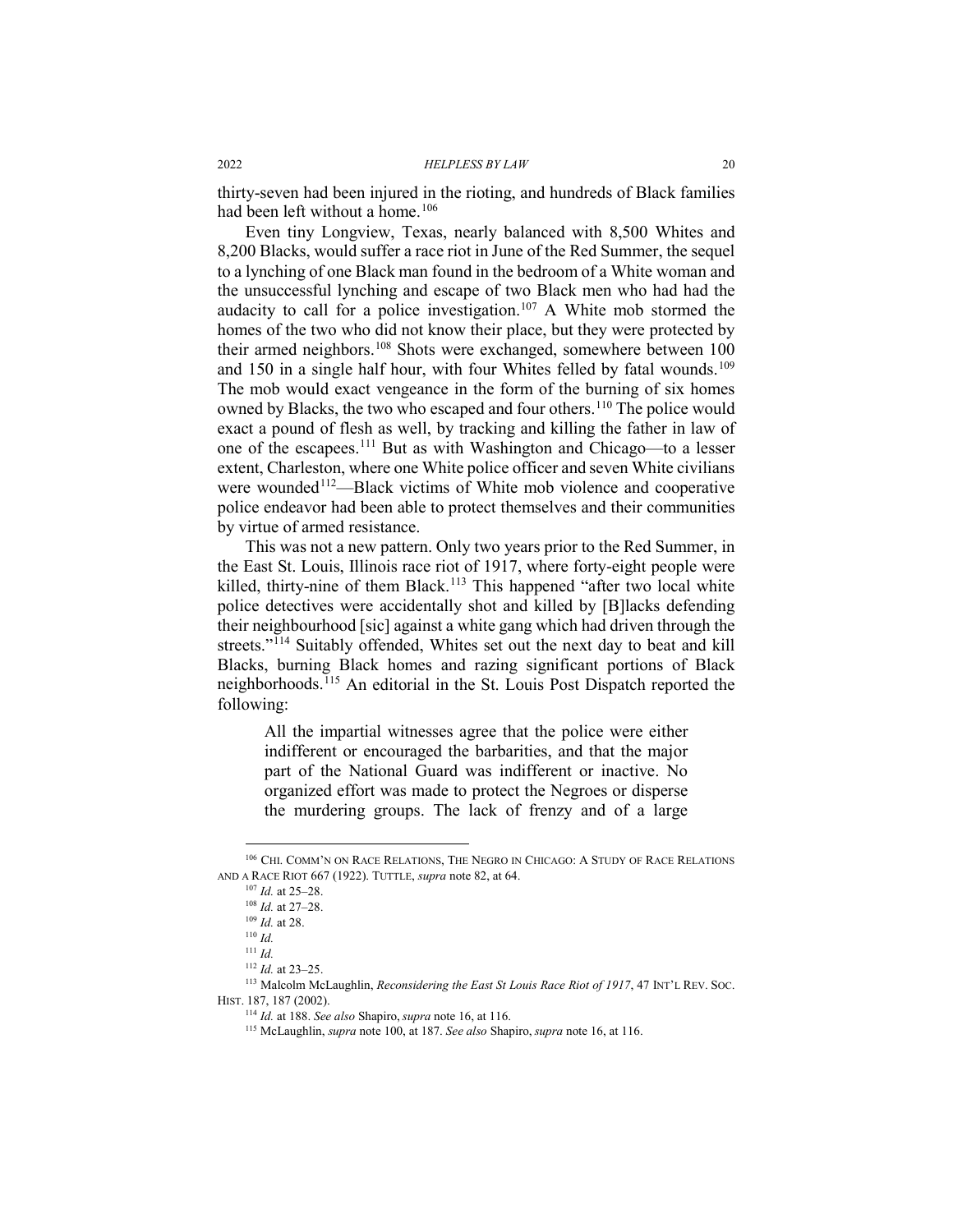infuriated mob made the task easy. Ten determined officers could have prevented most of the outrages. One hundred men acting with authority and vigor might have prevented any outrage. $116$ 

This reporting was not the rambling of a biased press. A congressional committee investigating the East St. Louis riot concluded that the police "became a part of the mob by countenancing the assaulting and shooting down of defenseless [N]egroes and adding to the terrifying scenes of rapine and slaughter."[117](#page-20-1) In the face of police contempt for its duty and fidelity to the higher calling of racism, "instead of protecting [B]lacks, the police disarmed them."[118](#page-20-2) Indeed, having disarmed Black victims, the police further victimized them, for at least some of the disarmed Blacks "GOT . . . A BULLET OUT OF THE RIFLE OF THE MAN IN UNIFORM WHO HAD FIRST DISARMED HIM."[119](#page-20-3) By the coming of Red Summer, the Black citizens of East St. Louis knew the truth of the same terrible lesson that others had learned before them, that when a White mob comes,

[t]he officers sometimes come and disarm Negroes, ONLY Negroes, and then they withdraw and on comes the mob. If this happens too often, the Negro will naturally conclude that there is a connection between the disarming officer and the mob. And then the Black man will naturally prefer to die with his gun in his hands rather than without it.<sup>[120](#page-20-4)</sup>

. . . Mobs do not like to attack armed men. The more defenseless the mob thinks its intended victim is, the more likely is that mob to attack. . . . [T]he best time for Negroes to get arms is LONG BEFORE RIOTS. . . .<sup>[121](#page-20-5)</sup>

<span id="page-20-0"></span> <sup>116</sup> Editorial, *The East Side Atrocities*, ST. LOUIS POST-DISPATCH (July 5, 1917), *reprinted in* IDA B. WELLS-BARNETT, EAST ST. LOUIS MASSACRE 49 (1917).

<span id="page-20-1"></span><sup>&</sup>lt;sup>117</sup> BEN JOHNSON ET AL., REPORT ON THE SPECIAL COMMITTEE AUTHORIZED BY CONGRESS TO INVESTIGATE THE EAST ST. LOUIS RIOTS (1918), *reprinted in* The Politics of Riot Commissions, 1917– 1970 59, 70 (Anthony M. Platt ed., 1971).

<sup>118</sup> BROPHY, *supra* not[e 3,](#page-3-6) at 14.

<span id="page-20-3"></span><span id="page-20-2"></span><sup>119</sup> ALFRED L. BROPHY, RECONSTRUCTING THE DREAMLAND: THE TULSA RIOT OF 1921: RACE, REPARATIONS, AND RECONCILIATION 14 (2002) (quoting *And This is the White Man's Law?*, THE BLACK DISPATCH, September 3, 1920, at 4).

<span id="page-20-5"></span><span id="page-20-4"></span><sup>120</sup>*Id*. at 14 n.45*.* (quoting William Pickens, *Terrible Lessons*, THE BLACK DISPATCH, August 22, 1919, at 4).

<sup>121</sup> William Pickens, *Terrible Lessons*, THE BLACK DISPATCH, August 22, 1919, at 4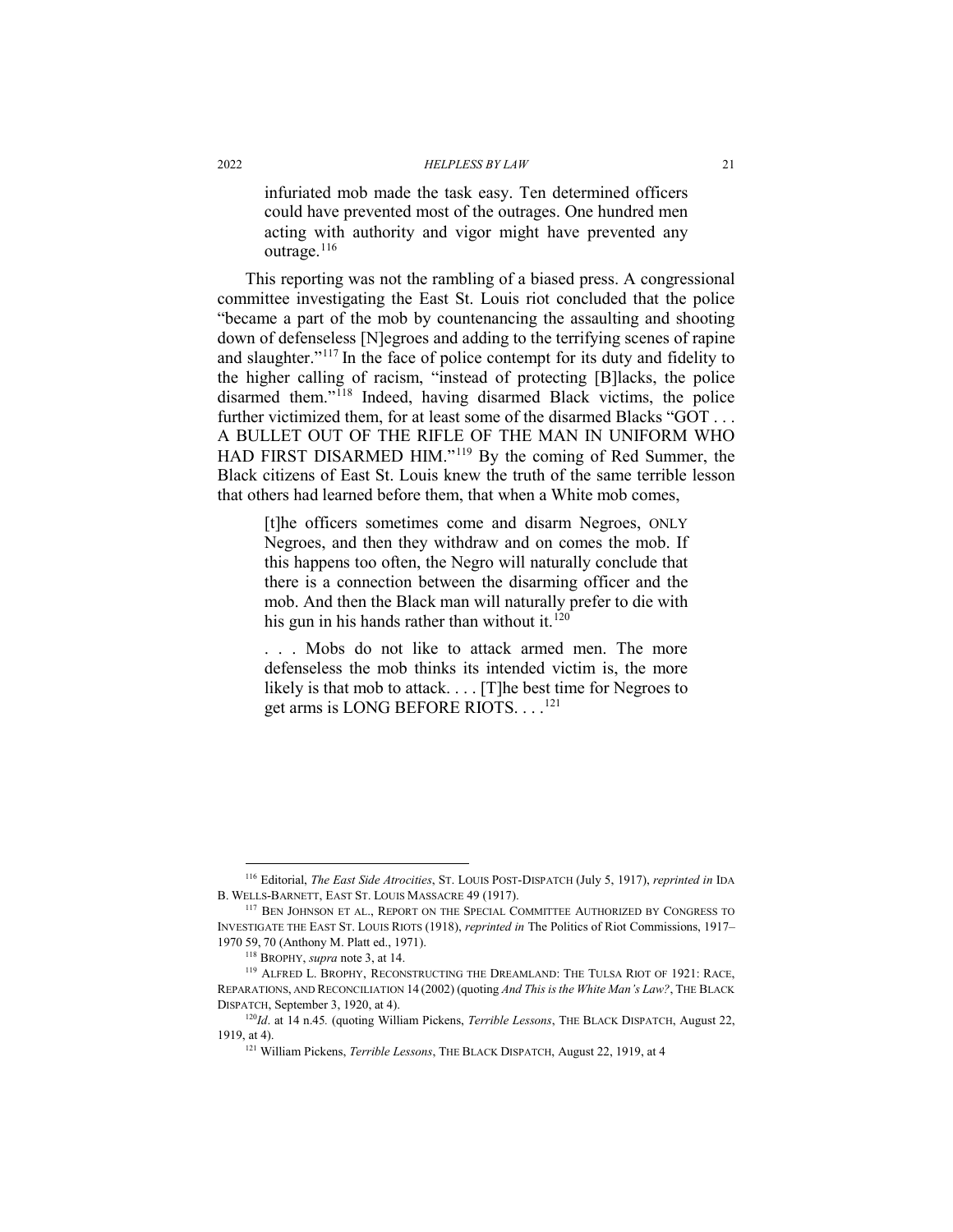#### A DISQUIETING CONTINUITY

We are going to fast-forward, if you can still fast-forward today in this age of the vanishing VCR, from Greenwood in 1921 and the early twentieth century racial violence that it represented, to our own time. Our time travel will take us from the lynch mobs and hastily formed posses that did so much to shatter the hopes of the residents of Greenwood to our present, where we confront the seemingly curious story of the Bronx Black Public Defenders filing a brief supporting the right of New York residents to carry guns for self-defense. In our journey, we are going to skip over many critical events in the history of race relations and the struggle for racial justice in the nation. We also want to note in passing that any recounting of the struggle for racial justice in America is incomplete unless the under told story of armed resistance to racist violence during the civil rights movement of the 1950s and 1960s is included.<sup>[122](#page-21-0)</sup> In our fast forwarding, we will also only briefly mention an important story of legal change critical to our discussion, the Supreme Court's explicit recognition of the Second Amendment as protecting the right of individuals to own firearms for self-defense in the twenty-first century.[123](#page-21-1) The former consideration, the history of race and the struggle for racial justice transformed the nation in ways that would make American society unrecognizable to Tulsa's residents, Black, White, and Indian who lived there in 1921. The American system of apartheid, Jim Crow, that prevailed in many parts of the nation, and certainly in Oklahoma's Tulsa a century ago, is no more. The disenfranchisement of Black voters that began with the end of Reconstruction and reached its zenith in the interwar years when the Tulsa massacre took place is a thing of the past, even recognizing that efforts at voter suppression are still a reality. In the last decade the United States has seen both a President, Barack Obama, and a Vice President, Kamala Harris, of African descent. Black governors, senators, and Supreme Court Justices, unthinkable during the administration of Warren Harding, President at the time of the Tulsa massacre, are now unremarkable. In looking at race in America one can argue about whether

<span id="page-21-0"></span><sup>&</sup>lt;sup>122</sup> Probably the most important group of southern Negroes organized for defense against racist attacks in the 1960s, was the Deacons for Defense and Justice. *See generally* LANCE HILL, THE DEACONS FOR DEFENSE: ARMED RESISTANCE AND THE CIVIL RIGHTS MOVEMENT, (2004). The role of armed resistance in the civil rights movement is covered in CHARLES E. COBB JR., THIS NONVIOLENT STUFF'LL GET YOU KILLED: HOW GUNS MADE THE CIVIL RIGHTS MOVEMENT POSSIBLE (2014). Legal scholar Nicholas Johnson provides an important historical overview of the importance of firearms in Afro-American history in NICHOLAS JOHNSON, NEGROES AND THE GUN: THE BLACK TRADITION OF ARMS (2014). Any discussion of this topic is incomplete without referencing Robert Williams, North Carolina NAACP organizer in the 1950s. *See* ROBERT F. WILLIAMS, NEGROES WITH GUNS (1962).

<span id="page-21-1"></span><sup>&</sup>lt;sup>123</sup> This occurred with the Supreme Court's twenty-first century Second Amendment decisions first explicitly stating that the Second Amendment protected an individual's right to have firearms from federal infringement (*See* District of Columbia v. Heller, 554 U.S. 570 (2008)) and second, that the second and fourteenth amendment protected the individual from state infringement of the right to bear arms (*See* McDonald v. City of Chicago, 561 U.S. 742 (2010)).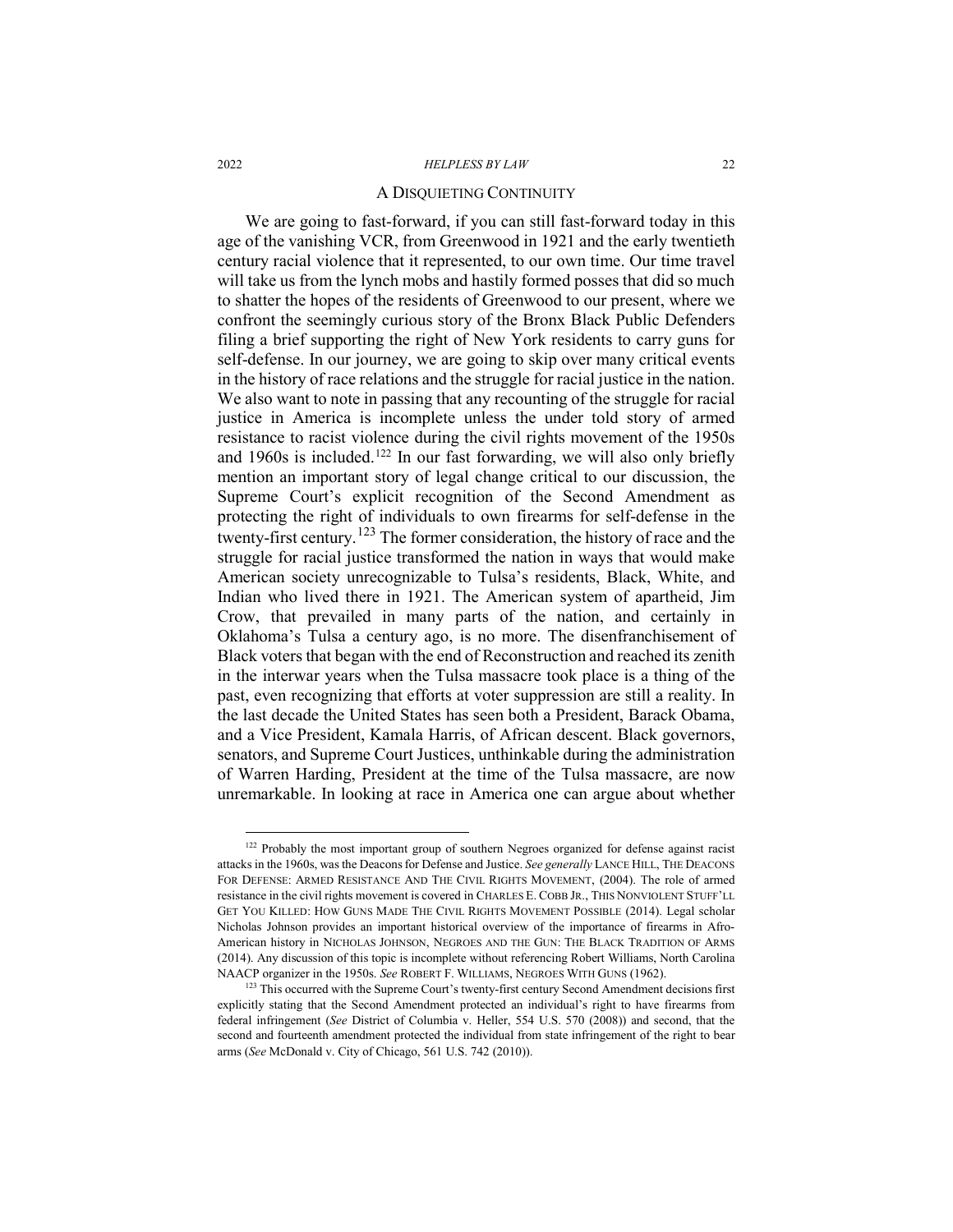our focus should be on how far we have come or how far we still have to go. One can debate the perennial question of whether the glass is half empty or half full, but we live in a world profoundly different from the one that witnessed the massacre in Greenwood.

And yet in one important way the world that many African Americans inhabit at the beginning of the third decade of the twenty-first century bears a remarkable resemblance to the world experienced by the residents of Greenwood 100 years earlier. Violence and the failure of the state to afford meaningful protection in many communities remains a horrifying reality for many. The kind of racist violence that was routine in the wake of the First World War has largely faded. It does flare up every now and then. We can consider racist sociopath Dylann Roof's massacre of nine worshipers at the Mother Emanuel African Methodist Episcopal Church in Charleston, South Carolina on the June 17, 2015,<sup>[124](#page-22-0)</sup> James Byrd's murder by white supremacists who tied a chain around his neck and dragged him behind a truck on June 7,  $1998$ ,  $125$  or the murderous March of Neo Nazis in Charlottesville, Virginia in August of  $2017$ .<sup>[126](#page-22-2)</sup> These are real and frightening reminders that the kind or racist violence that was very much a part of the nation's past remains, though diminished in numbers, very much a part of our present and can indeed grow in a future that is always uncertain.

Still, with that said, the concern with violence in Black communities today comes not from the racist mobs that in the last century destroyed the Greenwoods in Oklahoma or the Rosewoods in Florida and similar communities across the nation. The violence that terrifies residents of African American communities today is a frightening degree of internal violence, Black on Black crime, including staggering homicide rates. The problem is not new. Three years after the assault that destroyed Greenwood, Tennessee Sen. John Knight Shields introduced a measure in 1924 restricting delivery of firearms through the mails.<sup>[127](#page-22-3)</sup> Ordering guns through the Post Office had been one way that Black citizens were able to acquire firearms in southern states that had passed laws requiring police permission to purchase guns.[128](#page-22-4) These laws, like laws that placed facially neutral restrictions on voting were applied with great discrimination, as their authors

<span id="page-22-0"></span> <sup>124</sup> Daniel J. Gross, *Court Upholds Death Sentence for Charleston Church Shooter Dylann Roof*, USA TODAY (Aug. 26, 2021, 6:40 AM), https://www.usatoday.com/story/news/nation/2021/08/25/char leston-emanuel-shooter-dylan-roofs-death-sentence-court-upholds/5589926001/.

<span id="page-22-1"></span><sup>125</sup> *3 Whites Indicted in Dragging Death of Black Man in Texas*, CNN (July 8, 1998, 11:07 PM), http://www.cnn.com/US/9807/06/dragging.death.02/index.html.

<span id="page-22-4"></span><span id="page-22-3"></span><span id="page-22-2"></span><sup>126</sup> Dana Lind, *Nazi Slogans and Violence at a Right-Wing March in Charlottesville on Friday Night*, VOX (Aug. 12, 2017, 11:36 AM), https://www.vox.com/2017/8/12/16138132/charlottesvillerally-brawl-nazi*.*

<sup>127</sup> 1924 CONG. REC. S3945 (daily ed. Mar. 11, 1924) (statement of Sen. Shields).

<sup>128</sup> *Id.*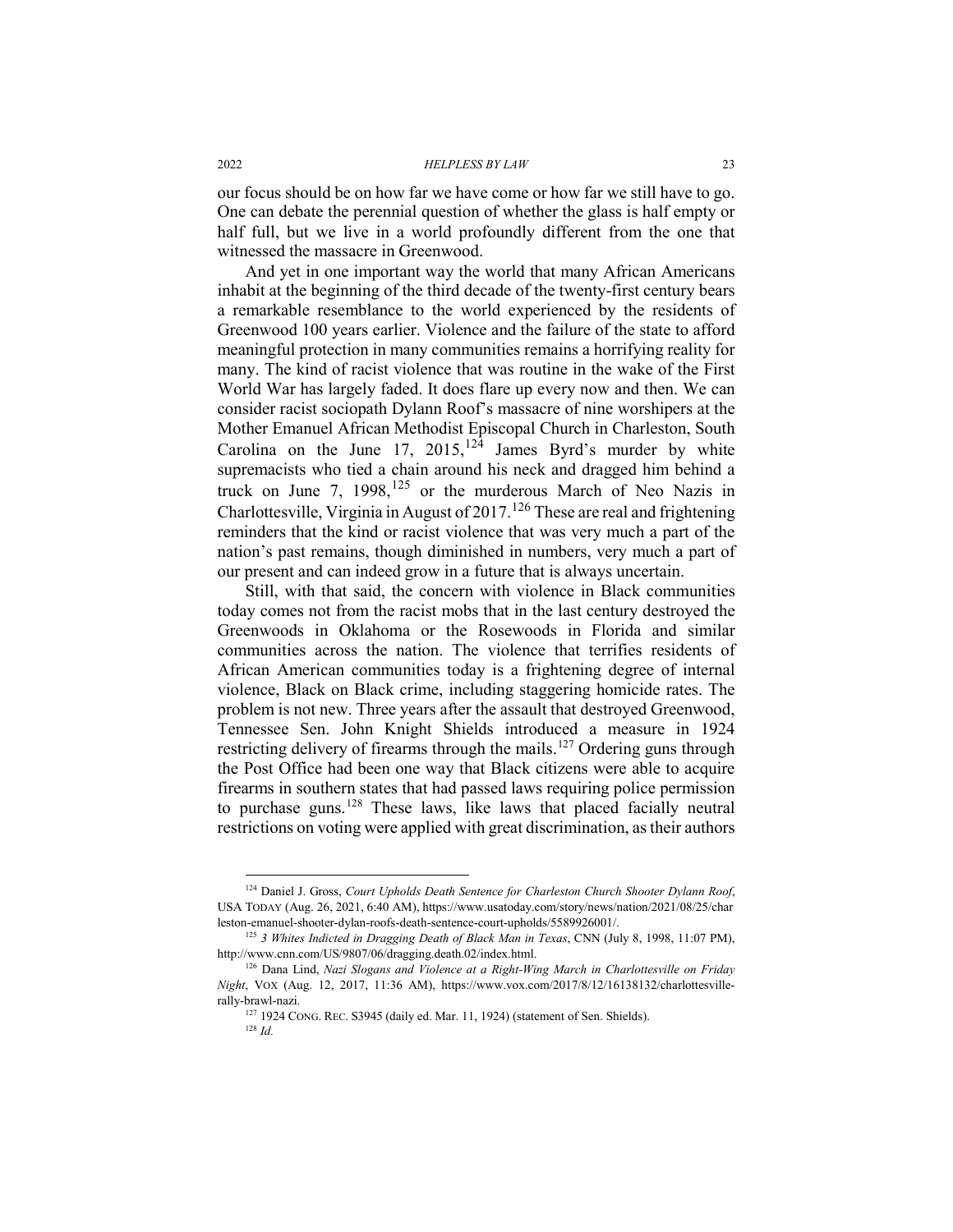intended.[129](#page-23-0) Shield's remarks reflect the paternalistic racism exhibited by many during the era, but it also indicates the salience of a concern over violence in the Black community:

How clearly the record localizes the canker on the community. Eighty-three per cent of 75 homicides . . . were negroes killed by negroes. If the record showed a greater percentage of whites killed by whites, or if it disclosed a pregnant danger of racial conflict, the situation would be far more appalling and difficult of solution. Can not we, the dominant race, upon whom depends the enforcement of the law, so enforce the law that we will prevent the colored people from preying upon each other? Does the fault not rest squarely on our shoulders? But we can make no progress until we begin respecting and obeying the law much more than we do now, and set the example for these colored persons to obey and respect the law also.[130](#page-23-1)

Whatever Shield's motives were, he touched on a real and persistent problem, extraordinarily high homicide rates for the Black population. We did a quick check of homicide rates by race as published by the Department of Justice from 1950 to 2020, for five-year intervals. We made no attempt at statistical analysis beyond the bare figures reported by the reporting government agencies.

<span id="page-23-1"></span><span id="page-23-0"></span><sup>&</sup>lt;sup>129</sup> See Florida Justice Buford's concurrence in *Watson v. Stone*, 4 So.2d 700, 703 (Fla. 1941), where he indicated that a Florida statute was never intended to be applied to the white population and was solely designed to disarm Negroes.

<sup>130</sup> 1924 CONG. REC. S3946 (daily ed. Mar. 11. 1924) (statement of Sen. Shields).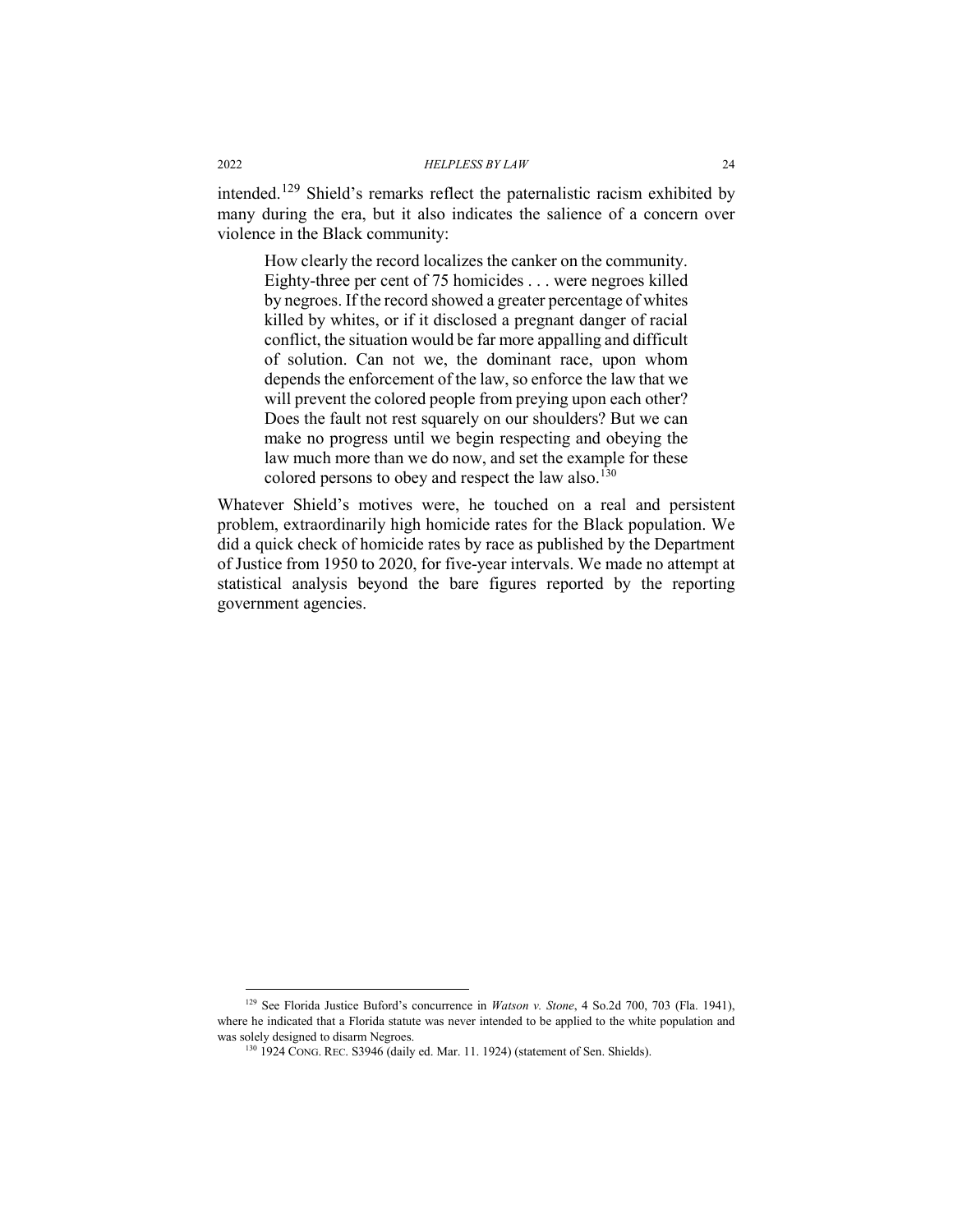| Table $1.^{131}$ |
|------------------|
|------------------|

| 1 AVIV 1. |                                               |                                       |                                                 |                                                      |                                                                  |
|-----------|-----------------------------------------------|---------------------------------------|-------------------------------------------------|------------------------------------------------------|------------------------------------------------------------------|
| Year      | Overall US<br>homicide<br>rate per<br>100,000 | White<br>Homicide Rate<br>per 100,000 | <b>Black</b><br>Homicide<br>Rate per<br>100,000 | <b>Black Male</b><br>Homicide<br>Rate per<br>100,000 | <b>Black Male</b><br>Homicide Rate<br>Ages 15-24,<br>per 100,000 |
| 1945      | $\ast$                                        | 2.8                                   | $\ast$                                          | $\ast$                                               | $\ast$                                                           |
| 1950      | 5.4                                           | 2.6                                   | 29.5                                            | 49.1                                                 | 53.8                                                             |
| 1955      | 4.8                                           | 2.4                                   | 25.7                                            | 42.6                                                 | $\ast$                                                           |
| 1960      | 5.2                                           | 2.7                                   | 25.8                                            | 41.9                                                 | 43.2                                                             |
| 1965      | 5.7                                           | 3.0                                   | 26.6                                            | 47.1                                                 | $\ast$                                                           |
| 1970      | 8.8                                           | 4.4                                   | 39.1                                            | 78.2                                                 | 98.3                                                             |
| 1975      | $\ast$                                        | 5.9                                   | 40.6                                            | $\ast$                                               | $\ast$                                                           |
| 1980      | 10.4                                          | 7.0                                   | 39.6                                            | 69.4                                                 | 82.6                                                             |
| 1985      | 7.9                                           | 5.5                                   | 29.7                                            | $\ast$                                               | $\ast$                                                           |
| 1990      | 9.4                                           | 5.8                                   | 41.0                                            | 63.1                                                 | 137.1                                                            |
| 1995      | 8.3                                           | 5.1                                   | 32.7                                            | $\ast$                                               | $\ast$                                                           |
| 2000      | 5.9                                           | 3.7                                   | 22.2                                            | 35.4                                                 | 85.3                                                             |
| 2005      | 6.1                                           | 3.7                                   | 23.0                                            | 37.6                                                 | $\ast$                                                           |
| 2010      | 5.3                                           | 3.3                                   | 17.7                                            | 31.5                                                 | 71.0                                                             |
| 2015      | 5.7                                           | 3.3                                   | 19.8                                            | 35.4                                                 | 74.9                                                             |
| 2020      | 7.8                                           | 3.6(2017)                             | 21.4 (2017)                                     | $\ast$                                               | $\ast$                                                           |

<span id="page-24-0"></span><sup>&</sup>lt;sup>131</sup> Denoted statistic was not readily available through sources published by the Department of Justice or Center for Disease Control. U.S. DEPARTMENT OF HEALTH, EDUCATION, AND WELFARE. "HOMICIDE IN THE UNITED STATES: 1950-1964," NATIONAL CENTER HEALTH STATISTICS, U.S. DEPT. OF HEALTH, EDUCATION, AND WELFARE, PUB HEALTH SERVICE PUBLICATION NO. 1000–SERIES 20–NO 6, HOMICIDE IN THE UNITED STATES: 1950-1964 (1967), https://www.cdc.gov/nchs/data/series/sr\_20/s r20\_006acc.pdf; BUREAU OF JUSTICE STATISTICS, U.S. DEPT. OF JUSTICE, NCJ 197471, HOMICIDE TRENDS IN THE UNITED STATES: 2000 UPDATE (2000) (https://bjs.ojp.gov/content/pub/pdf/htus00.pdf); RANDOLPH ROTH, AMERICAN HOMICIDE SUPPLEMENTAL VOLUME (AHSC): AMERICAN HOMICIDES TWENTIETH CENTURY (AHTC) (2009); *Deaths by Homicide per 100,000 Resident Population in the U.S. from 1950-2018*, STATISTA (MAR. 2, 2021), https://www.statista.com/statistics/187592/death-rate-fromhomicide-in-the-us-since-1950/; *Mortality Dashboard*, NATIONAL CENTER FOR HEALTH STATISTICS, (Feb 2, 2022), https://www.cdc.gov/nchs/nvss/vsrr/mortality-dashboard.htm#; *Table 29: Death Rates for Homicide, by Sex, Race, Hispanic Origin, and Age: United States, Selected Years 1950–2016*, CENTER FOR DISEASE CONTROL (2017), https://www.cdc.gov/nchs/data/hus/2017/029.pdf; *Age-adjusted death rates for selected causes of death, by sex, race, and Hispanic origin: United States, selected years 1950– 2017*, CENTER FOR DISEASE CONTROL, https://ftp.cdc.gov/pub/Health\_Statistics/NCHS/Publications/H ealth\_US/hus18tables/table005.xlsx.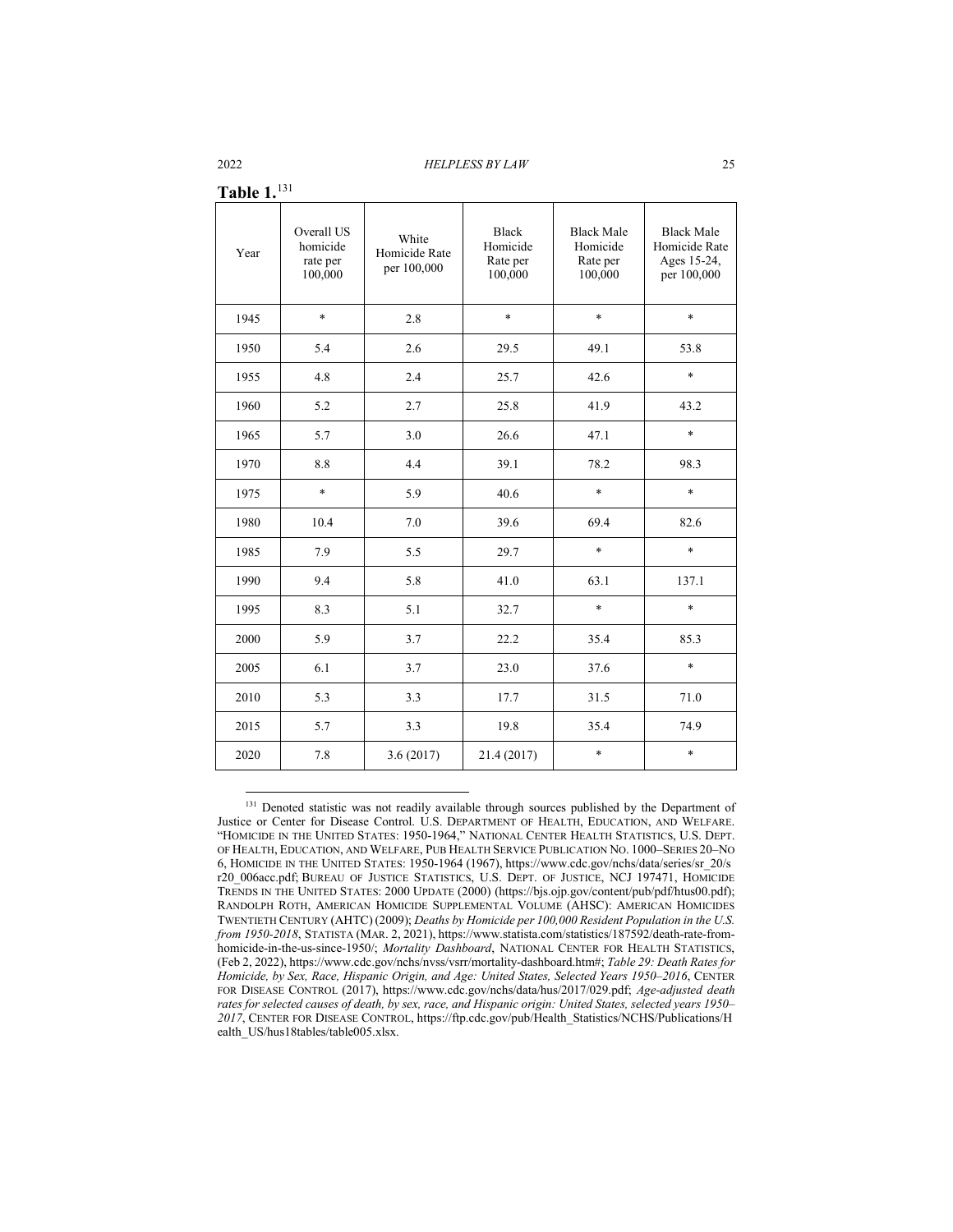The figures indicate a Black homicide rate that on average has been higher than 6 times the White homicide rate in the postwar period. When we turn our attention to Black men ages 15 to 24, we see a homicide rate that is on average better than 15 times the overall White homicide rate for the postwar era. These and similar observations about the Black homicide rate are well known and have been made by numerous scholars in criminology and sociology.<sup>[132](#page-25-0)</sup> A number of explanations have been advanced in efforts to explain the profound racial differences in homicide rates. Certainly the long history of racial exclusion in the nation's history must be taken into account by anyone attempting to explain the persistent racial differences in homicide rates.<sup>[133](#page-25-1)</sup>

We do not have the time and it is not our task in this essay to consider and evaluate the many explanations that have been offered for higher Black crime rates in general and Afro-American homicide rates in particular. But one explanation seems to have particularly strong explanatory power and also has a particular resonance with the discussion we are providing. That explanation is long term patterns of alienation between African American communities and those charged with enforcing the law and presumably protecting those communities. The long history of tensions between Black communities and law enforcement is well-known. Part of that history of tension has to do with historic patterns of policing used to support the activities of White supremacists, as we saw in Greenwood in 1921. The police officer as fomenter of racial violence is by no means a thing of the past.[134](#page-25-2) But, in modern times, the problem has shifted from police forces that have acted as active abettors of racial violence to police forces who are ineffective protectors for a variety of complex reasons. A continuous pattern of violence in Black communities, combined with reactive aggressive policing and inevitable instances of confrontation between police and citizens of Afro-American communities, including police misconduct, contribute to mistrust between protectors and protected that works to lessen the effectiveness of many police departments with a predictable increase in

<span id="page-25-0"></span> <sup>132</sup> *See, e.g.*, Edward S. Shihadeh & Nicole Flynn, *Segregation and Crime: The Effect of Black Social Isolation on the Rates of Black Urban Violence*, 74 SOC. FORCES 1325 (1996); Karen F. Parker, *A Move Toward Specificity: Examining Urban Disadvantage and Race-and Relationship-Specific Homicide Rates*, 17 J. QUANTITATIVE CRIMINOLOGY 89 (2001); Ruth D. Peterson & Lauren J. Krivo, *Racial Segregation and Black Urban Homicide*, 71 SOC. FORCES 1001 (1993).

<span id="page-25-1"></span><sup>133</sup> *See, e.g.*, DOUGLAS S. MASSEY & NANCY A. DENTON, AMERICAN APARTHEID: SEGREGATION AND THE MAKING OF THE UNDERCLASS 136–41 (1993) (discussing Black hyper segregation and African American crime rates).

<span id="page-25-2"></span><sup>&</sup>lt;sup>134</sup> One among a number of recent such cases is the case of Derek Chauvin, the former Minneapolis police officer who killed Black Minneapolis resident George Floyd by kneeling on his neck for more than nine minutes. *Derek Chauvin Pleads Guilty in George Floyd Civil Rights Case*, BBC NEWS (Dec. 15, 2021), https://www.bbc.com/news/world-us-canada-59671567.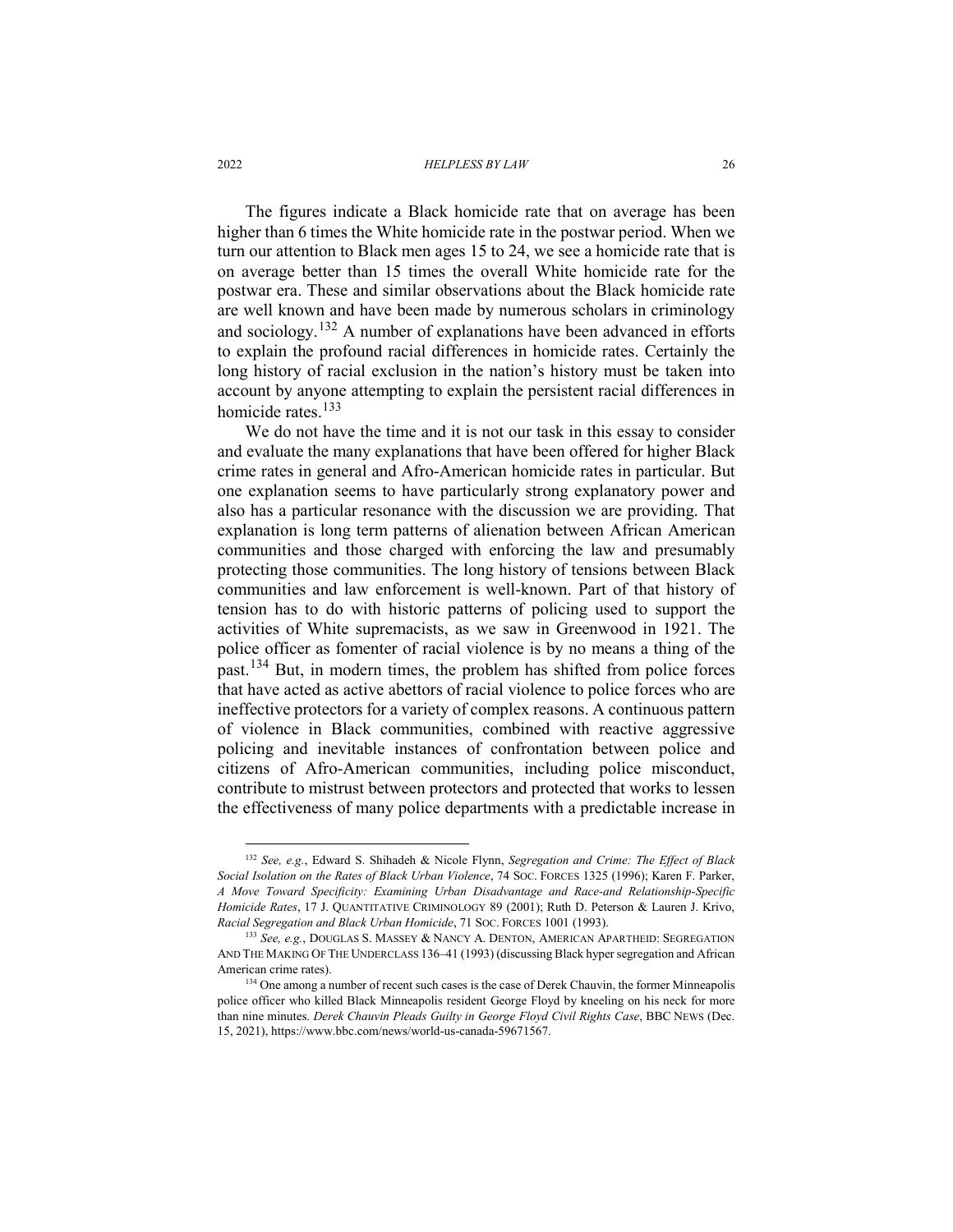crime as the frequent result. An illustration of this was furnished in a study done by sociologist Matthew Desmond and his associates indicating that 911 calls from a Black neighborhood in Milwaukee decreased significantly after a well-publicized case of police misconduct in that city—the beating of an unarmed African American man.[135](#page-26-0) Well-publicized incidents of this and less well-publicized incidents that are nonetheless known in certain inner city communities may very well have a chilling effect on the first step toward police-community cooperation, a willingness to call police in times of emergency.<sup>[136](#page-26-1)</sup>

Even when inner-city residents call the police, they often do not get the same attention and concern from law enforcement that residents of whiter and more affluent neighborhoods get. The record on this is mixed. A study conducted by the Bureau of Justice Statistics indicated approximately equal willingness to call 911 across racial lines and equal rates of satisfaction regardless of race with police response to 911 calls regarding crime.<sup>[137](#page-26-2)</sup> But reports from around the country indicate slower police response times in some predominately Black neighborhoods.<sup>138</sup> Whether these slower response times might be attributed to racial animus or the likelihood that more affluent, more upscale communities get better governmental services for a variety of reasons, e.g., greater civic engagement in such communities, more sophisticated political participation and greater ability of residents in such areas to articulate their grievances before the press and governmental agencies, slower police response times, or the perception that poor Black neighborhoods get less robust police protection, contribute to the sense in many urban communities that the residents' lives are under-valued and under-protected.[139](#page-26-4)

And, certainly, the Black homicide statistics and the daily headlines and news broadcasts support the perception on the part of African American residents in some of the nation's more dangerous inner-city communities that their lives are at risk and that the criminal justice system is unable, or

<span id="page-26-0"></span> <sup>135</sup> Matthew Desmond, Andrew V. Papachristos & David S. Kirk, *Police Violence and Citizen Crime Reporting in the Black Community*, 81 AM. SOCIO. REV. 857, 870 (2016).

<span id="page-26-2"></span><span id="page-26-1"></span><sup>&</sup>lt;sup>137</sup> MATTHEW DUROSE & LYNN LANGTON, U.S. DEP'T OF JUST., SPECIAL REPORT: REQUEST FOR POLICE ASSISTANCE, 2011 2–4 (2013).

<span id="page-26-3"></span><sup>138</sup> *See, e.g.*, Pascal Sabino, *West Siders Would Call 911, but Nn Officers Would Show Up. After Lawsuit City Forced to Track Emergency Response Times*, BOOK CLUB CHI. (Nov. 19, 2021, 7:25 AM), https://blockclubchicago.org/2021/11/19/west-siders-would-call-911-but-no-officers-would-show-upafter-lawsuit-city-now-must-track-emergency-response-times.

<span id="page-26-4"></span><sup>139</sup> *See* Geoff Kelly, *Where's a Cop When You Need One?*, INVESTIGATIVE POST (Dec. 7 2021), https://www.investigativepost.org/2021/12/07/wheres-a-cop-when-you-need-one; Rod K. Brunson, *Protests Focus on Over-Policing. But Under-Policing Is Also Deadly*, WASH. POST (June 12, 2020), https://www.washingtonpost.com/outlook/underpolicing-cities-violent-crime/2020/06/12/b5d1fd26 ac0c-11ea-9063-e69bd6520940\_story.html.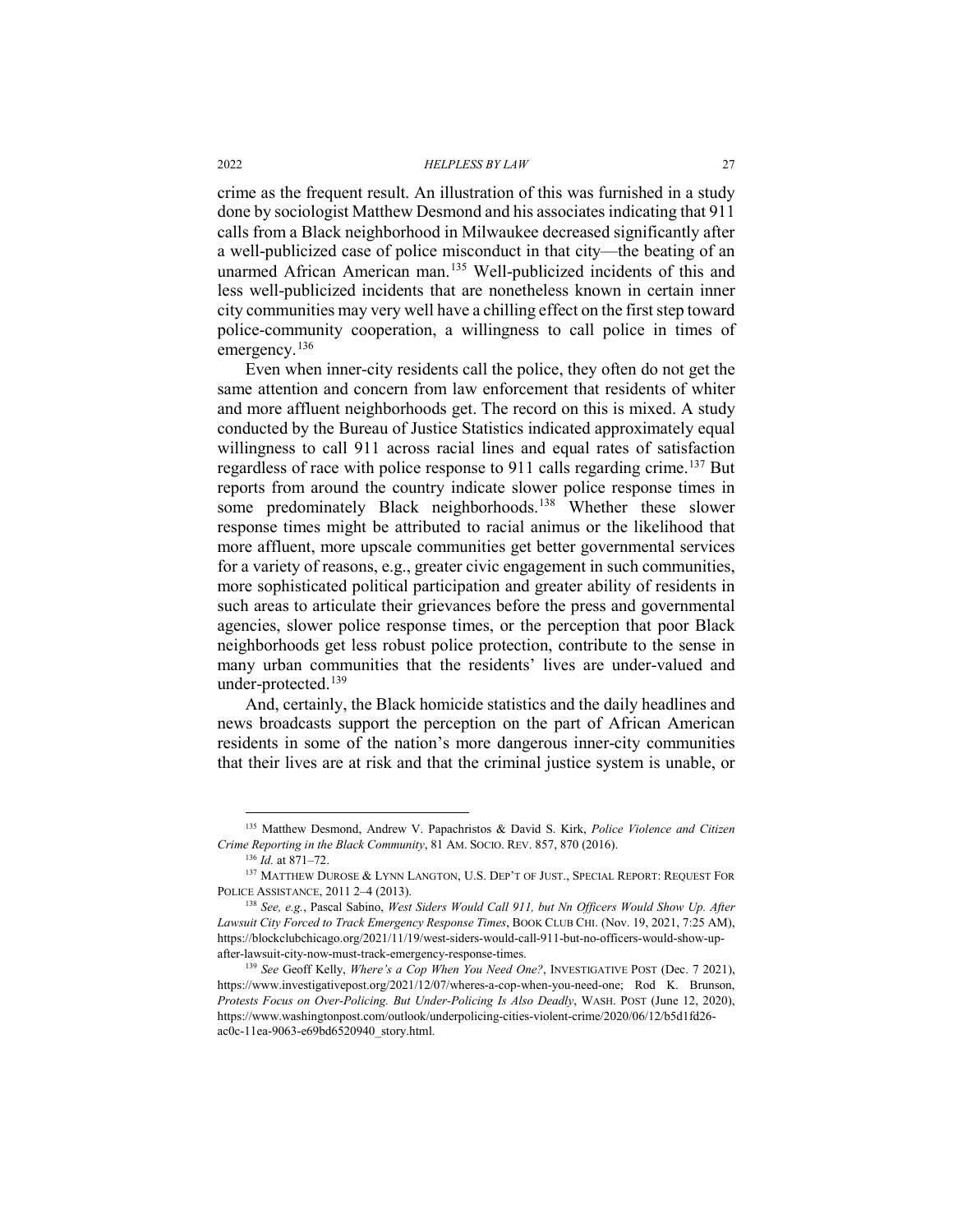unwilling, to take the steps necessary to ensure their safety. [140](#page-27-0) This leads to a conclusion similar to the one the residents of Greenwood made a little over a hundred years ago, the individual must be prepared for self-defense by owning, and often carrying, a gun.<sup>[141](#page-27-1)</sup>

This conclusion is by no means confined to African Americans in dangerous inner-city neighborhoods. Instead, it is a widespread American response. The United States is a nation of widespread firearms ownership. Indeed, some forty-six percent of arms owned by civilians throughout the world are owned in the United States.<sup>[142](#page-27-2)</sup> And estimates of the percentage of the American population that live in homes with firearms range from thirty to fifty percent.<sup> $143$ </sup> The large-scale ownership of firearms by the civilian population in the United States is frequently the subject of commentary in the international press.<sup>[144](#page-27-4)</sup>

Widespread ownership of firearms had been a longstanding feature of American life, but the twenty-first century has brought something of a legal liberalization of gun ownership to the country. The Supreme Court's explicit recognition of the Second Amendment as protecting the right to have arms against both federal and state infringement ended the limited success the handgun prohibition movement enjoyed in Washington, D.C. and Chicago, Illinois.[145](#page-27-5) Probably equally important in the twenty-first century, the right to carry firearms for self-defense as a matter of state statutory law has become a national norm. Of the fifty states, forty-three allow individuals to either carry firearms for self-defense with no permitting requirement or have permitting schemes that require officials to issue licenses to carry firearms for self-defense to individuals who are not prohibited from owning firearms.[146](#page-27-6) The movement toward legalizing widespread carrying of firearms represented something of a shift in American history. While widespread ownership of firearms had long been common in the United States, carrying, particularly carrying concealed in urban areas, had

<span id="page-27-0"></span> <sup>140</sup> *See A Second Chance: The Case for Gun Diversion Programs*, GIFFORDS L. CTR. (Dec. 7, 2021), https://giffords.org/lawcenter/report/a-second-chance-the-case-for-gun-diversion-programs.

<sup>141</sup> *Id.*

<span id="page-27-2"></span><span id="page-27-1"></span><sup>142</sup> *See* AARON KARP, SMALL ARMS SURVEY, ESTIMATING GLOBAL CIVILIAN-HELD FIREARMS NUMBERS 4 (2018).

<span id="page-27-3"></span><sup>143</sup> *See* KIM PARKER ET AL., PEW RSCH. CTR., AMERICA'S COMPLEX RELATIONSHIP WITH GUNS 16 (2017).

<sup>144</sup> *See, e.g.*, Pierre Breteau, *Les Etats-Unis, le Pays Occidental Où Le Taux D'armes en Circulation Est Le Plus Élevé,* LE MONDE (May 14, 2018, 4:47 PM), https://www.lemonde.fr/les-

<span id="page-27-4"></span>decodeurs/article/2017/10/02/avec-le-plus-fort-taux-d-armes-en-circulation-les-etats-unis-sont-aussi-lepays-le-plus-meurtrier\_5195001\_4355770.html; Charlosie Manfroni, *¿Por Qué los Ciudadanos de los Estados Unidos Usan Armas?*, LA NACION (Jan. 18, 2022, 12:05 AM), https://www.lanacion.com.ar/op inion/por-que-los-ciudadanos-de-los-estados-unidos-usan-armas-nid18012022.

<span id="page-27-5"></span><sup>145</sup> *See* District of Columbia v. Heller, 554 U. S. 570, 636 (2008) (Stevens, J., dissenting); McDonald v. City of Chicago, 561 U.S. 742, 750 (2010).

<sup>146</sup> *State-by-State Concealed Carry Permit Laws*, PROCON.ORG (Mar. 11, 2022),

<span id="page-27-6"></span>https://concealedguns.procon.org/state-by-state-concealed-carry-permit-laws.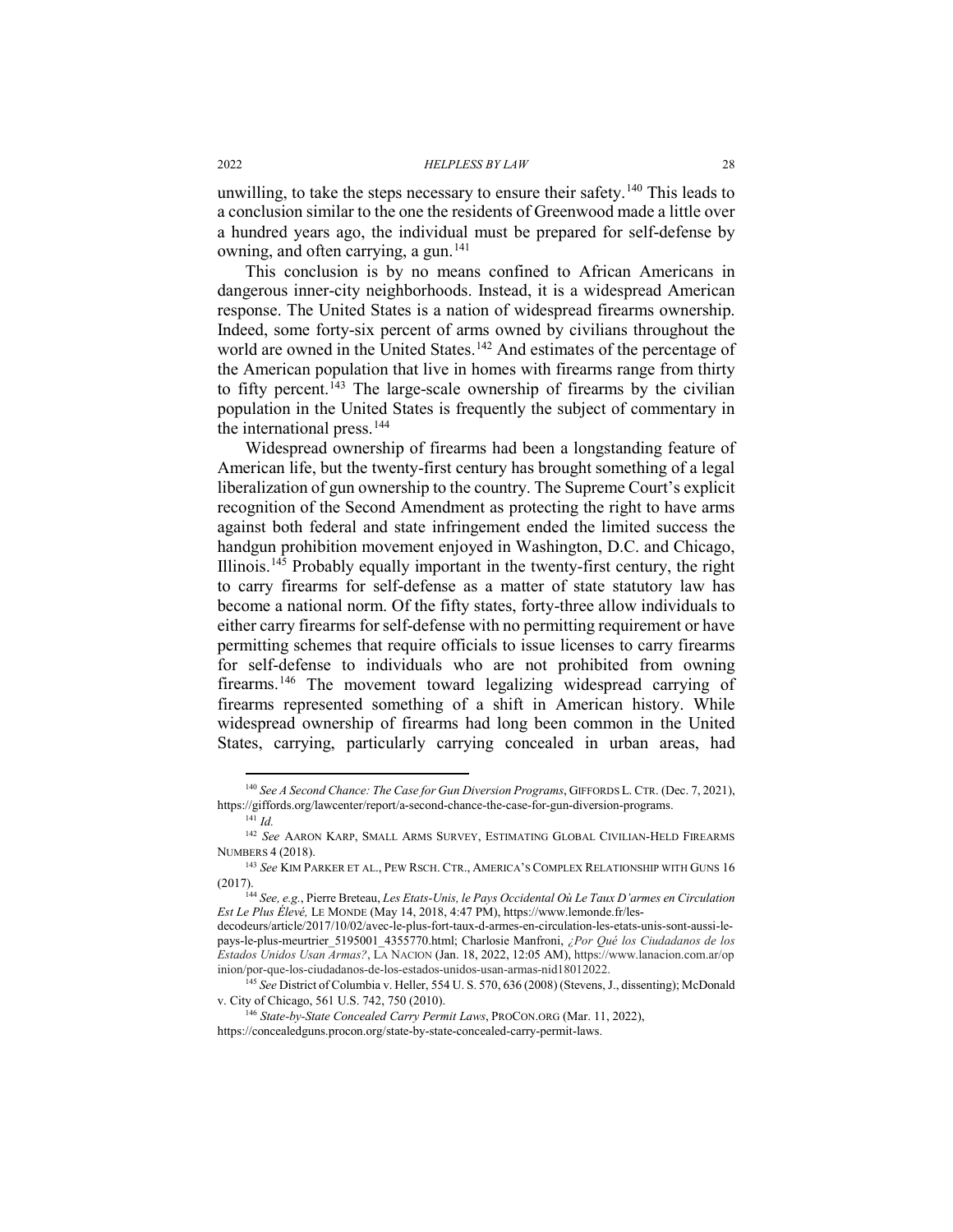frequently been subject to restrictive permitting processes particularly in the twentieth century.<sup>[147](#page-28-0)</sup>

It is in this context of fear of violent crime, unsatisfactory police protection, and national liberalization of firearms carrying that we should view the brief by the Bronx Black Public Defenders. New York City has long been something of a national outlier with respect to gun ownership, particularly handgun ownership. Legislation passed in 1911 required licensing both to own and to carry handguns.<sup>[148](#page-28-1)</sup> Like many of the permitting schemes in the South, fear of a disfavored racial or ethnic group provided much of the motivation for the legislation, but, in New York's case, fear of Italian immigrants more than African Americans seems to have been the primary motivator.<sup>[149](#page-28-2)</sup> Although the legislation was initially sold as a modest measure that would keep members of criminal gangs from committing murder and mayhem on the streets of New York,<sup>[150](#page-28-3)</sup> the law was administered in a way that made it essentially impossible for ordinary citizens to get permits to carry outside the home.<sup>[151](#page-28-4)</sup> The actual administration of the home permitting process also made it expensive and cumbersome for ordinary citizens to get pistols for protection in the home or at one's place of business, even though citizens in New York were theoretically entitled under the law to get what are called premises permits even before *Heller*. [152](#page-28-5) Even after the Supreme Court's decisions in *Heller* and *McDonald*, the Second Circuit sustained New York City's administration of the New York State licensing scheme which ended up costing New York City residents some four-hundred dollars in fees in order to get a license for a premises permit.<sup>[153](#page-28-6)</sup> This was in contrast to costs for premises permits in the rest of the state that range from three dollars to ten dollars. [154](#page-28-7)

New York City has long had a policy through fees and delays (obtaining a permit may take up to six months)<sup>[155](#page-28-8)</sup> of discouraging ordinary citizens, particularly poor people, from possessing arms for self-defense, even in the home.<sup>[156](#page-28-9)</sup> City authorities, on the other hand, have long been notoriously liberal in allowing the rich and famous to not only own, but also to carry,

 <sup>147</sup> *See* Edward H. Sheppard, *Control of Firearms*, 34 MO. L. REV. 376, 378–80 (1969).

<span id="page-28-2"></span><span id="page-28-1"></span><span id="page-28-0"></span><sup>&</sup>lt;sup>148</sup> Brief for Italo-Am. Jurists and Att'ys as Amici Curiae in Support of Petitioners at 14, N.Y. State Rifle & Pistol Ass'n v. Bruen, No. 20-843 (U.S. argued Nov. 3, 2021).

<sup>149</sup> *See id.* at 16–29

<sup>150</sup> *Id.* at 20.

<span id="page-28-4"></span><span id="page-28-3"></span><sup>151</sup> Jonah E. Bromwich & Ashley Southall, *What Happens if the Supreme Court Strikes Down New York's Gun Law?*, N.Y. TIMES (Nov. 10, 2021), https://www.nytimes.com/2021/11/05/nyregion/supre me-court-new-york-gun-control-law.html. 152 *See* Kwong v. Bloomberg, 723 F.3d 160, 163 (2d Cir. 2013)

<sup>153</sup> *Id.* at 172.

<sup>154</sup> *Id.* at 162–63.

<span id="page-28-9"></span><span id="page-28-8"></span><span id="page-28-7"></span><span id="page-28-6"></span><span id="page-28-5"></span><sup>155</sup> *Gun Sales: Waiting Periods in New York*, GIFFORDS L. CTR. (May 21, 2021), https://giffords.org/lawcenter/state-laws/waiting-periods-in-new-york/. 156 Bronx Public Defenders, *supra* not[e 9,](#page-4-3) at 8.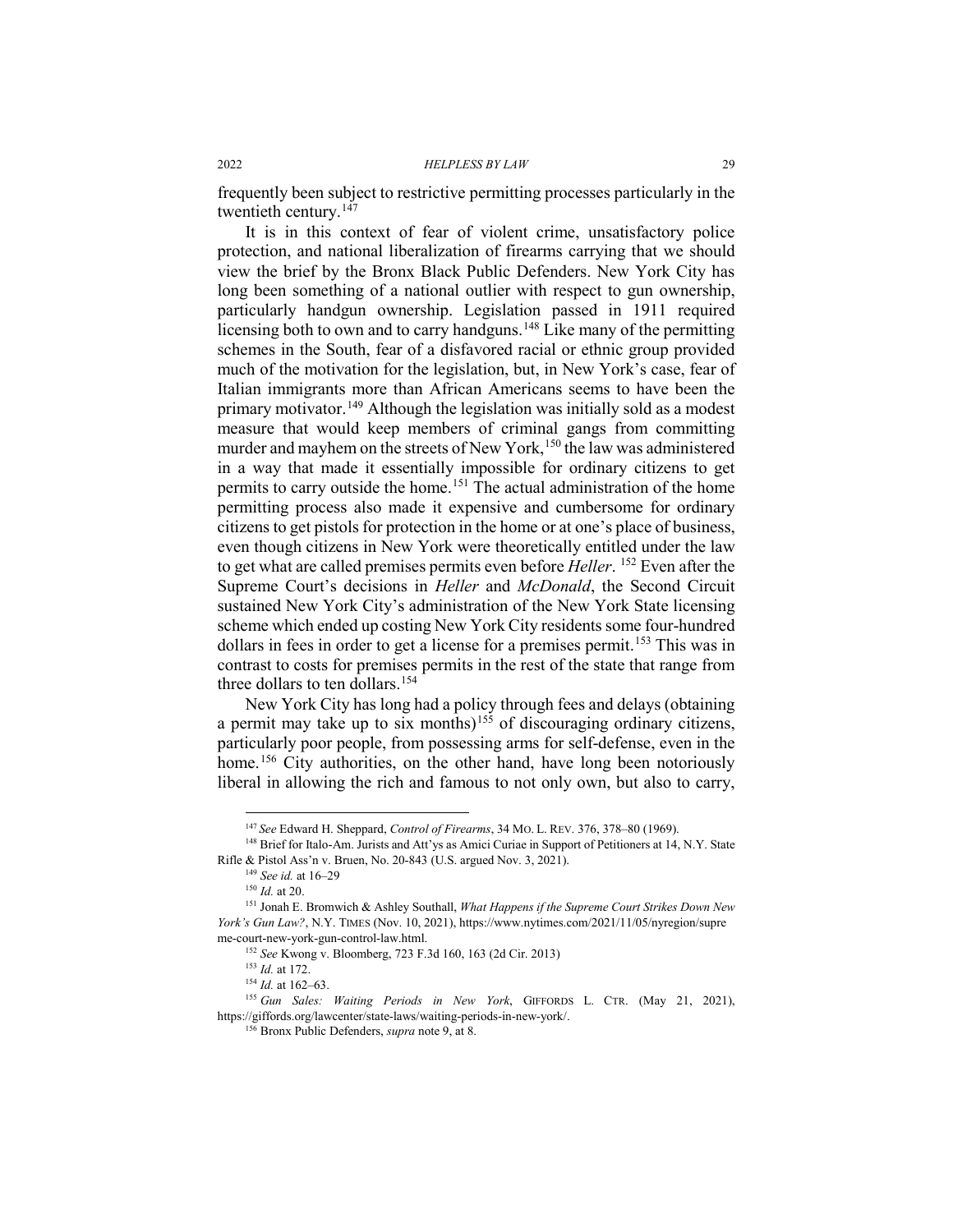firearms for personal protection.<sup>[157](#page-29-0)</sup> Stories about resident and nonresident celebrities granted permits to carry throughout New York City have long been staples of the city's journalists.[158](#page-29-1) Over the years the city's newspapers have reported that former President Donald Trump, his son Donald Trump Jr., actor Robert De Niro, talk show host Sean Hannity, radio shock jock Howard Stern, and radio personality Alexis Stewart, daughter of television cooking maven Martha Stewart, among other luminaries, had carry permits in New York City.[159](#page-29-2)

New York City authorities administer their handgun permitting power with a stunning lack of fairness amounting to a de facto ban for the residents of the city's poorer communities and a permissive red-carpet allowance for richer residents and nonresidents to have instant access to the means of selfdefense throughout the five boroughs. It is a class and racial disparity that would long ago have brought about the organized wrath of the civil rights and civil liberties communities, except in this case we are dealing with a still disfavored right—the right to have arms for self-defense.

The policies have devastating consequences for some, but not necessarily for those for whom the policies are ostensibly intended. In their brief the Bronx Defenders note that virtually all their clients who are prosecuted for violations of the New York licensing scheme are Black and Hispanic.[160](#page-29-3) The Bronx Defenders vividly note the consequences of the prohibitory regime:

The consequences for our clients are brutal. New York police have stopped, questioned, and frisked our clients on the streets. They have invaded our clients' homes with guns drawn, terrifying them, their families, and their children. They have forcibly removed our clients from their homes and communities and abandoned them in dirty and violent jails and prisons for days, weeks, months, and years. They have deprived our clients of their jobs, children, livelihoods, and ability to live in this country. And they have branded our clients as "criminals" and "violent felons" for life. They have done all of this only because our clients exercised a constitutional right.<sup>[161](#page-29-4)</sup>

A skeptical reader might dismiss claims such as the ones made by the Bronx Defenders with thoughts such as that the people who are being arrested for violations are after all breaking the law and "something has to

<sup>161</sup> *Id.*

<span id="page-29-0"></span><sup>&</sup>lt;sup>157</sup> See Joe Craven McGinty, *The Rich, the Famous, the Armed*, N.Y. TIMES (Feb. 18, 2011), https://www.nytimes.com/2011/02/20/nyregion/20guns.html.

<span id="page-29-4"></span><span id="page-29-3"></span><span id="page-29-2"></span><span id="page-29-1"></span><sup>&</sup>lt;sup>158</sup> *Id.*<br><sup>159</sup> *Id.*; *Which* <sup>159</sup> *Id.*; *Which Celebs Can Carry Guns?*, US WEEKLY (Sept. 27, 2010), https://www.usmagazine.com/celebrity-news/news/which-celebs-are-allowed-to-carry-guns-2010279. <sup>160</sup> Bronx Public Defenders, *supra* not[e 9,](#page-4-3) at 5.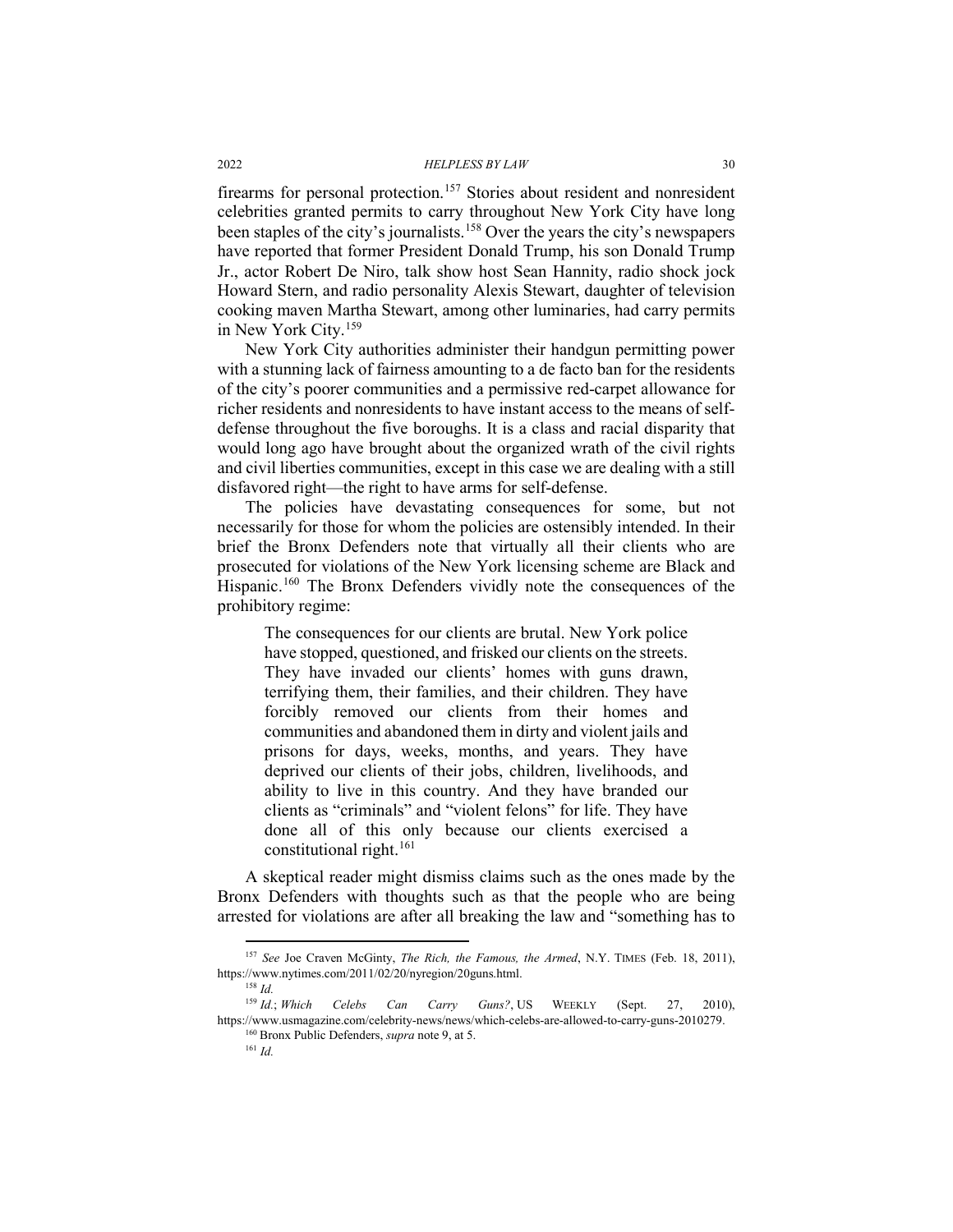be done about guns." But the circumstances as outlined by the Bronx Defenders raise troubling questions about whether the restrictive regulatory scheme in New York City achieves its ostensible aims of reducing crime by criminals with guns, and if it does so without additional unfavorable consequences, including over-criminalization and turning otherwise lawabiding citizens into criminals for regulatory offenses having little to do with performing *malum in se* acts.<sup>[162](#page-30-0)</sup>

The examples provided by the Bronx Defenders show, as we would expect, sympathetic defendants, who, while lacking intent to cause harm, nonetheless ran afoul of the city's restrictive gun policies. One particularly striking case reacquaints us with long-standing concerns over constitutional guarantees of equal protection, the Second Amendment, and how rigidly we should adhere to longstanding notions that mistake of law should not provide a defense. The Bronx Defenders furnish the case of one Sophia Johnson.<sup>[163](#page-30-1)</sup> She had been a resident of a Midwestern state where she had purchased a firearm for her and her daughter's safety. She had been a victim of domestic violence and assault. She moved to New York. Unaware of New York's firearms regulations, Ms. Johnson assumed that the fact that her gun had been lawfully purchased in her home state would be legally sufficient to allow her to keep her gun in her new residence in New York. It wasn't. A few years after moving to New York, she found herself in an abusive relationship. At some point her abuser stole her gun. She reported the matter to the police. Ultimately, the police charged her with felonious possession of a firearm. The charges hung over her head for a year and a half, disrupting her plans to study for a master's degree and causing her considerable anxiety over who would support her minor daughter if she were to be sentenced to prison[.164](#page-30-2)

Another woman with a previously clean record whose life was turned upside down for running afoul of New York City's gun laws was Jasmine Phillips.<sup>[165](#page-30-3)</sup> Phillips, from Texas, was a decorated combat veteran. She legally possessed a pistol for self-defense in Texas. She drove to New York to bring her children to her husband, from whom she had been separated. She brought her pistol with her. Someone tipped the New York police that she had brought a pistol to New York. Police forcibly opened her car door, put her in a chokehold and threw her to the ground. She was held first at the precinct and then the courthouse for several hours without food, water, a phone call or, as the Defenders' brief notes, even access to a bathroom.<sup>[166](#page-30-4)</sup>

<span id="page-30-4"></span><span id="page-30-3"></span><span id="page-30-2"></span><span id="page-30-1"></span><span id="page-30-0"></span> <sup>162</sup> Robert J. Cottrol & George A. Mocsary, *Guns, Bird Feathers, and Overcriminalization: Why Courts Should Take the Second Amendment Seriously*, 14 GEO. J. L. & PUB. POL'Y 17, 37–38 (2016).

<sup>163</sup> Bronx Public Defenders, *supra* not[e 9,](#page-4-3) at 25–27. <sup>164</sup> *Id.*

<sup>165</sup> *Id.* at 17–18.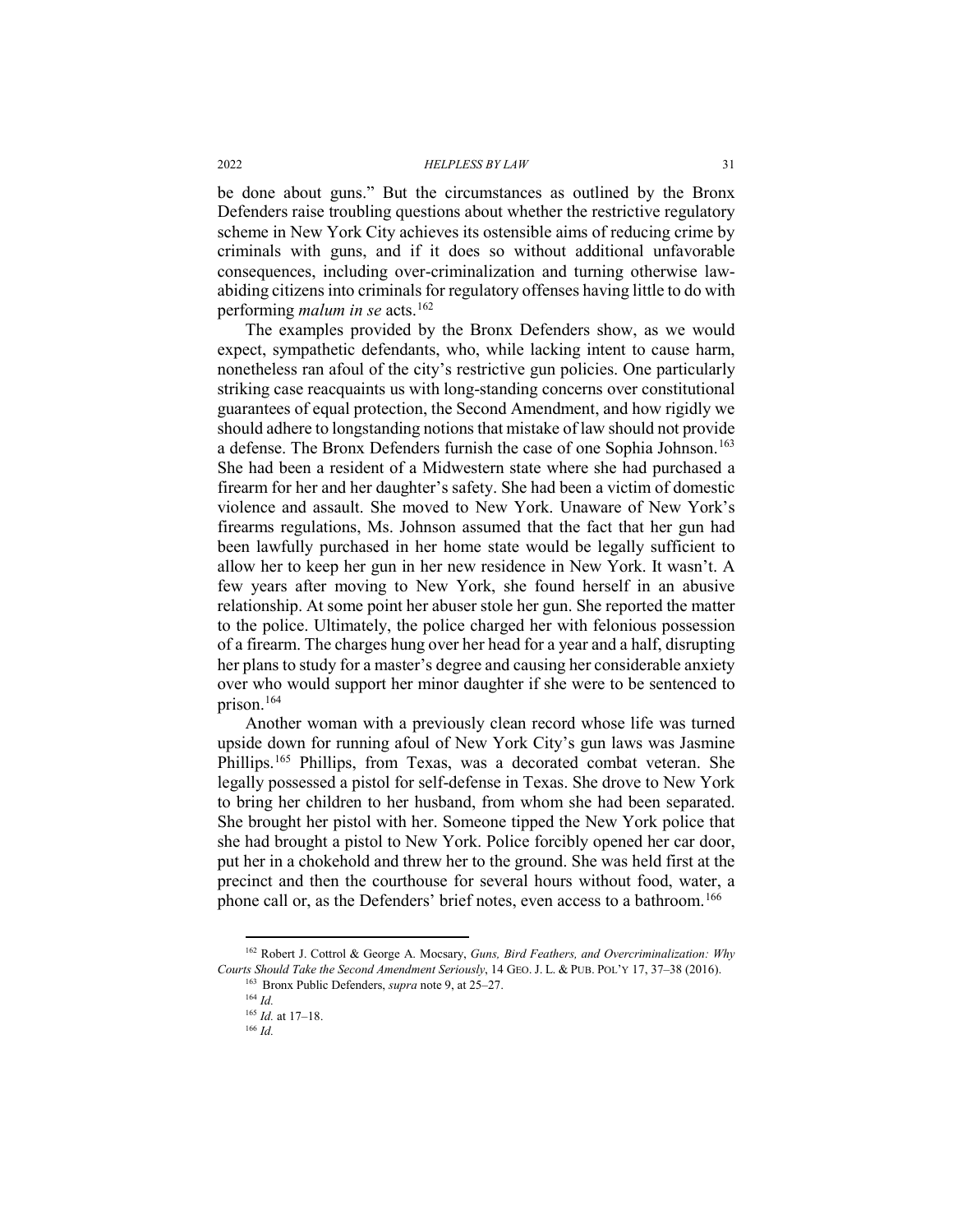The consequences got to be even more severe. The judge set a high monetary bail causing her to be imprisoned for several weeks in New York's notorious Rikers Island prison.<sup>[167](#page-31-0)</sup> Children's services filed a neglect proceeding against her.<sup>[168](#page-31-1)</sup> In Ms. Phillips's words, "I lost everything: my job, my car, my home, and my kids."<sup>[169](#page-31-2)</sup> She was ultimately released from New York custody through a diversion program, but her legal troubles didn't end there.[170](#page-31-3) Later in Texas, a judge ruled against her in a child custody case because of her felony arrest.[171](#page-31-4) A woman without a prior history of criminal activity and one who had served with distinction in a combat zone would forever have the terms "felony arrest" attached to her record with the constant fear that that label could destroy her family life.

Johnson and Phillips might be seen as individuals who ran into the harsh doctrine that mistake of law is no defense, or as we say to lay people, "ignorance of the law is no excuse." But there are cases where individuals because of real dangers and threats to their lives—feel compelled to arm themselves because the state has simply failed to protect them. One example of an individual who carried a firearm for fear of street crime in New York City was Sam Little. Mr. Little, enrolled in a program to get an associate degree in child psychology, had been the victim of criminal violence.<sup>[172](#page-31-5)</sup> He had friends who had been shot and killed.<sup>[173](#page-31-6)</sup> He had also been slashed across the face with a knife.<sup>[174](#page-31-7)</sup> He started carrying a gun.<sup>[175](#page-31-8)</sup> That ultimately led to his arrest and ultimately eight months of incarceration destroying his dream of getting an associate degree in child psychology and working in the field of social service.<sup>[176](#page-31-9)</sup> The Bronx Defenders described his arrest as an occasion where the police jumped out of a car and immediately frisked Little.<sup>[177](#page-31-10)</sup> The police may have been following the advice and were certainly following the approach of former New York mayor Michael Bloomberg:

<span id="page-31-2"></span><span id="page-31-1"></span><span id="page-31-0"></span><sup>&</sup>lt;sup>167</sup> *Id.* Rikers Island serves as New York City's primary detention facility for prisoners awaiting trial who cannot afford cash bail. *See*, *e.g.*, Jan Ransom, Jonah E. Bromwich & Rebecca Davis O'Brien, *Inside Rikers: Dysfunction, Lawlessness and Detainees in Control*, N.Y. TIMES, https://www.nytimes.com/2021/10/11/nyregion/rikers-detainees-correction-officers.html (last updated Nov. 8, 2021). It is notorious for its violence and abuse of prisoners. *Id.*

<span id="page-31-6"></span><span id="page-31-5"></span><span id="page-31-4"></span><span id="page-31-3"></span><sup>&</sup>lt;sup>168</sup> Bronx Public Defenders, supra not[e 9,](#page-4-3) at 18–19.

<sup>169</sup> *Id.* at 19. <sup>170</sup> *Id.* <sup>171</sup> *Id.* <sup>172</sup> *Id.* at 22–23. <sup>173</sup> *Id.* <sup>174</sup> *Id.* at 23. <sup>175</sup> *Id.*

<span id="page-31-8"></span><span id="page-31-7"></span><sup>176</sup> *Id.* at 23–24.

<span id="page-31-10"></span><span id="page-31-9"></span><sup>177</sup> *Id.* at 23.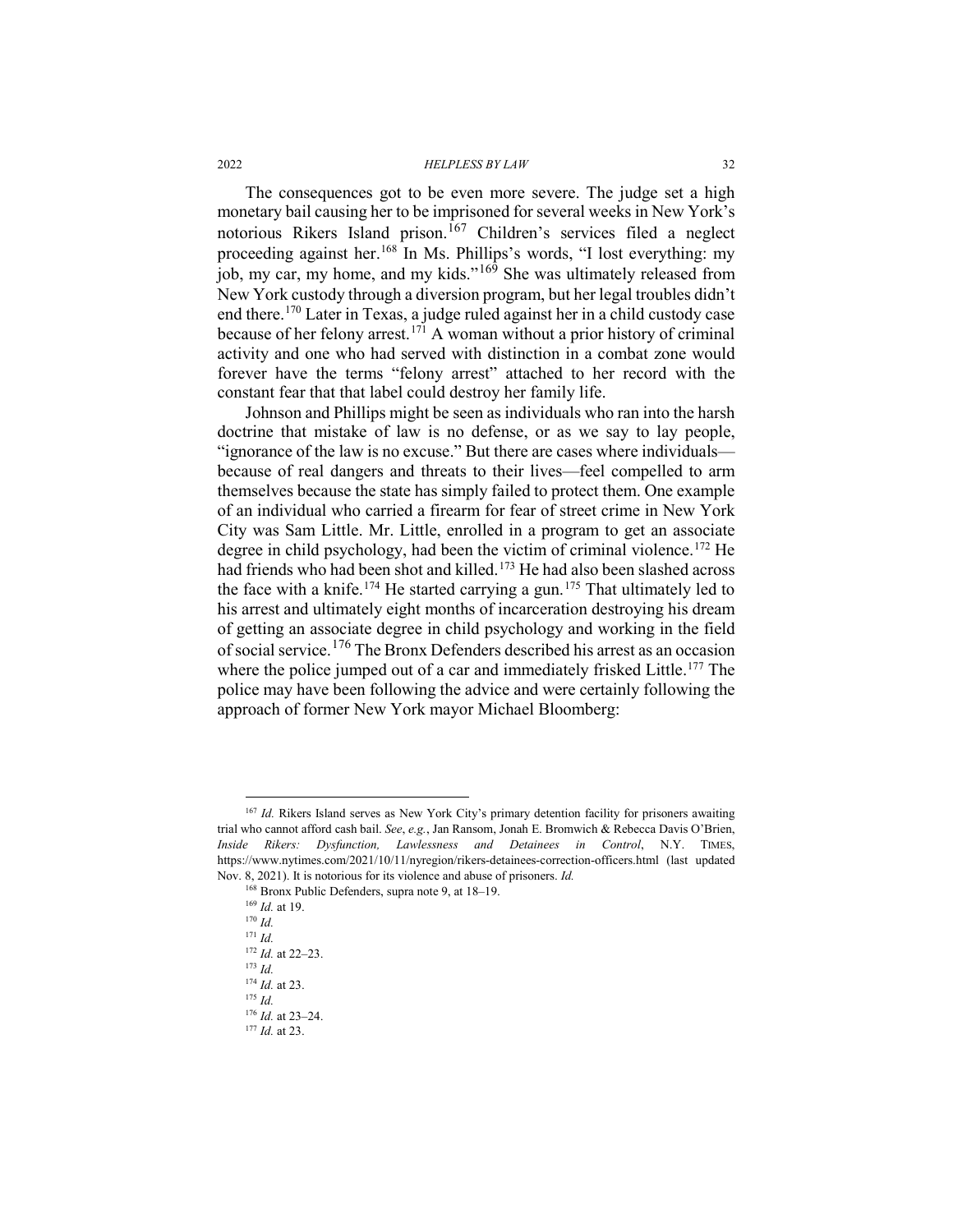Ninety-five percent of your murders—murders and murder victims—fit one M.O. You can just take the description, Xerox it and pass it out to all the cops.

They are male minorities, 16 to 25. That's true in New York. That's true in virtually every city. And that's where the real crime is . . . . And the way you get guns out of the kids' hands is to throw them up against the wall and frisk them.<sup>[178](#page-32-0)</sup>

In view of New York's practices, Johnson, Phillips, and Little had the misfortune to be poor and ordinary. If they had the fame and wealth of a Donald Trump, a Robert DeNiro, or an Alexis Stewart, they could have in all likelihood easily received not only permits to own but permits to carry as well. This strikingly unequal treatment is often justified on the ground that permits to carry are granted on the basis of "special need," although why celebrity status creates a greater need than residence in a dangerous neighborhood is never made clear. In any event, the practice leaves citizens of dangerous communities with a stark choice: go defenseless in dangerous neighborhoods or risk having your life destroyed by the criminal justice system ostensibly charged with your protection.

A skeptic might, with some justification, look at cases like Johnson, Phillips, and Little and urge a bit of caution. Their cases are being put forward by a group of public defenders seeking to change law and public policy. Naturally they can be expected to put forward the most sympathetic defendants, displayed in the best light. Are such cases representative, or are they unfortunate anomalies that might be safely dismissed?

The question of whether strict gun control measures reduce crime or simply add a group of peaceable citizens—particularly African-American, Hispanic-American, and other disadvantaged citizens—to the roll of criminals is a question that has not received the attention it deserves in the great American gun control debate. Certainly, information from sources other than the Bronx Public Defenders indicate that substantial numbers of Americans are arrested each year simply for possessing firearms while engaging in no other criminal activity.<sup>[179](#page-32-1)</sup> Some of the people so arrested may indeed represent a threat to public safety. But often the only 'crime' committed by some of these individuals was a lack of awareness of local regulations, the inability to pay licensing fees, or an unwillingness to wait months for a permit when forced to face immediate threats from criminal

<span id="page-32-0"></span><sup>&</sup>lt;sup>178</sup> Ouint Forgey, *Bloomberg in Hot Water Over 'Stop-and-Frisk' Audio Clip*, POLITICO (Feb. 11, 2020, 11:26 AM), https://www.politico.com/news/2020/02/11/michael-bloomberg-stop-and-frisk-clip-113902.

<span id="page-32-1"></span><sup>179</sup> *See e.g.*, LAWRENCE A. GREENFELD & MARIANNE W. ZAWITZ, BUREAU JUST. STAT., WEAPONS OFFENSES AND OFFENDERS 3 (1995) (describing a federal law that prohibits the possession of handguns by those under the age of eighteen).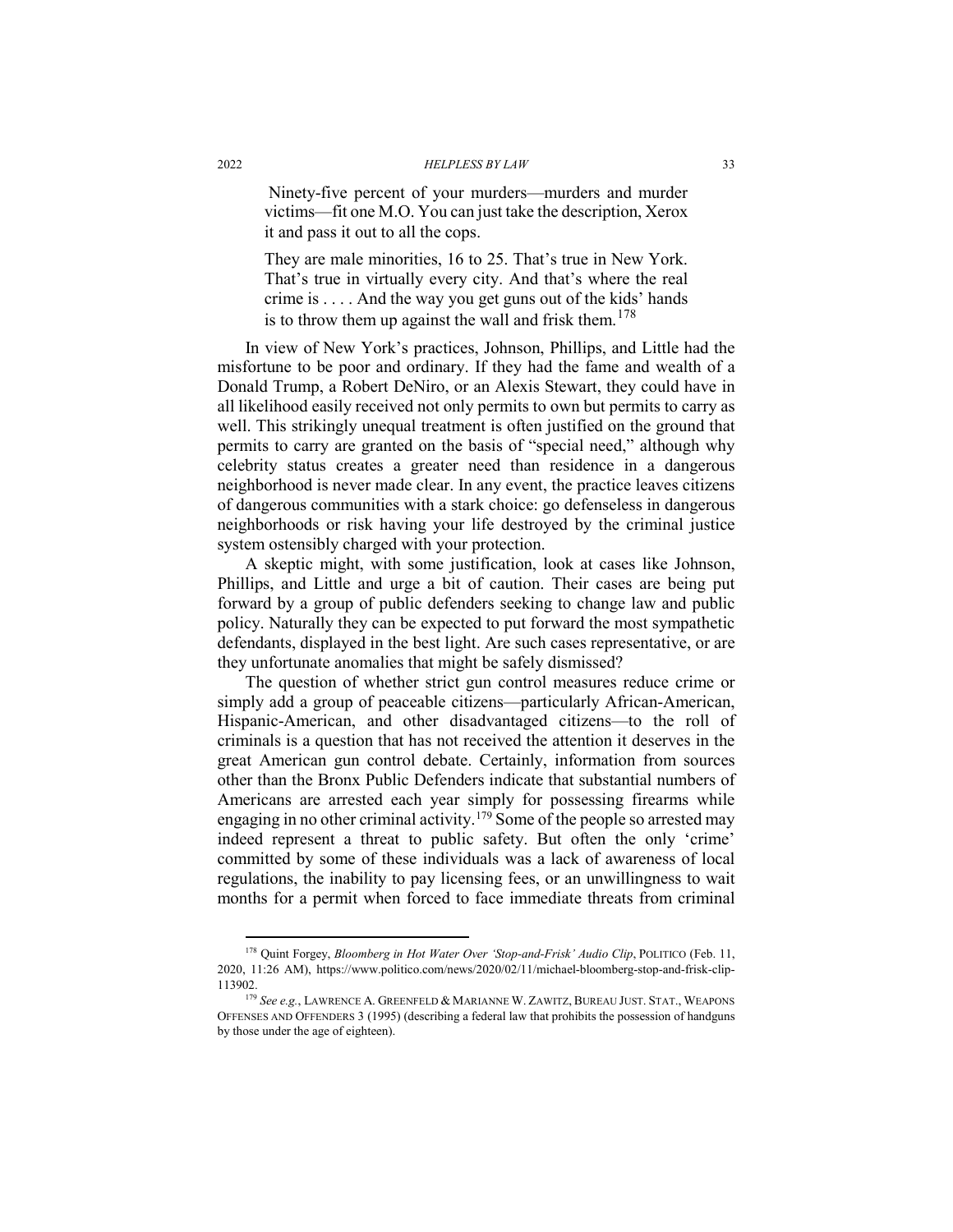predators. Nationwide data gathered by the Bureau of Justice Statistics indicate that some 21% of those arrested for weapons possession had never been previously arrested.<sup>[180](#page-33-0)</sup> The data also indicates that  $35\%$  of those so arrested had no felony convictions.<sup>[181](#page-33-1)</sup>

The city of Chicago might provide an illustration that even in jurisdictions where gun laws have been liberalized, the problem of the noncriminal offender being made a criminal for a simple regulatory offense remains a problem. The city had a ban on handgun ownership until the ban was pronounced unconstitutional in *McDonald*. [182](#page-33-2) Two years after the Supreme Court's decision in *McDonald*, the Seventh Circuit in a 2012 case declared Illinois law—which provided no mechanism for legally carrying firearms for self-defense—to be violative of the Second Amendment.<sup>[183](#page-33-3)</sup> In response, the Illinois legislature passed a statute providing a mechanism allowing state residents to get permits to carry pistols.[184](#page-33-4) The Illinois statute requires state officials to issue permits to citizens who are legally entitled to own firearms—basically individuals who are not prohibited from doing so by federal law.[185](#page-33-5) There are difficulties with the permitting scheme. An information bulletin put out by a gun owners' advocacy group indicates training to qualify for the license may cost as much as \$300.[186](#page-33-6) The state's licensing fee is \$150.[187](#page-33-7) The information bulletin also reports that waiting time for processing can take up to ninety days,  $120$  days in some cases.<sup>[188](#page-33-8)</sup>

Processing delays or perhaps fees seem to cause at least some individuals who might otherwise be eligible for pistol licenses to carry without permits. A 2020 study conducted by the Center for Criminal Justice Research, Policy, and Practice at Loyola University indicated that seventyto percent of those arrested for gun crime were charged with gun possession.<sup>[189](#page-33-9)</sup> Sixty-nine percent of those so arrested were Black.<sup>[190](#page-33-10)</sup> Thirtyseven percent of those arrested were only charged with gun possession, and no other crime.<sup>[191](#page-33-11)</sup> Roughly 50% of those arrested for illegal gun possession

<span id="page-33-12"></span><span id="page-33-2"></span><span id="page-33-1"></span><span id="page-33-0"></span> <sup>180</sup> BRIAN A. REAVES, BUREAU JUST. STAT., *Felony Defendants in Large Urban Counties*, <sup>2019</sup> – STATISTICAL TABLES 10 (2013).

<sup>181</sup> *Id.* at 12.

<sup>182</sup> McDonald v. City of Chicago, Ill., 130 S.Ct. 3020, 3021 (2010).

<sup>183</sup> Moore v. Madigan, 703 F.3d 933, 942 (2012).

<sup>&</sup>lt;sup>184</sup> Caitlyn G. McEvoy, *The New Illinois Concealed Carry Law*, 101 ILL. BAR J. 620, 620 (2013). <sup>185</sup> *Id.*

<span id="page-33-6"></span><span id="page-33-5"></span><span id="page-33-4"></span><span id="page-33-3"></span><sup>186</sup> *Concealed Carry License Q & A*, CHI. GUNS MATTER, http://www.chicagogunsmatter.org/co ncealed-carry/28-concealed-carry-license-q-a (last visited Mar. 8, 2022).

<sup>187</sup> *Id.*

<sup>188</sup> *Id.*

<span id="page-33-11"></span><span id="page-33-10"></span><span id="page-33-9"></span><span id="page-33-8"></span><span id="page-33-7"></span><sup>&</sup>lt;sup>189</sup> DAVID E. OLSON ET AL., CTR. FOR CRIM. JUST. RSCH., POL'Y, & PRAC., ARRESTS IN ILLINOIS FOR ILLEGAL POSSESSION OF A FIREARM: EXAMINING THE CHARACTERISTICS AND TRENDS IN ARRESTS FOR ILLEGAL POSSESSION OF A FIREARM WITHIN THE CONTEXT OF CRIMES INVOLVING GUNS 2 (2020). 190 *Id.* at 4.

<sup>191</sup> *Id.* at 7.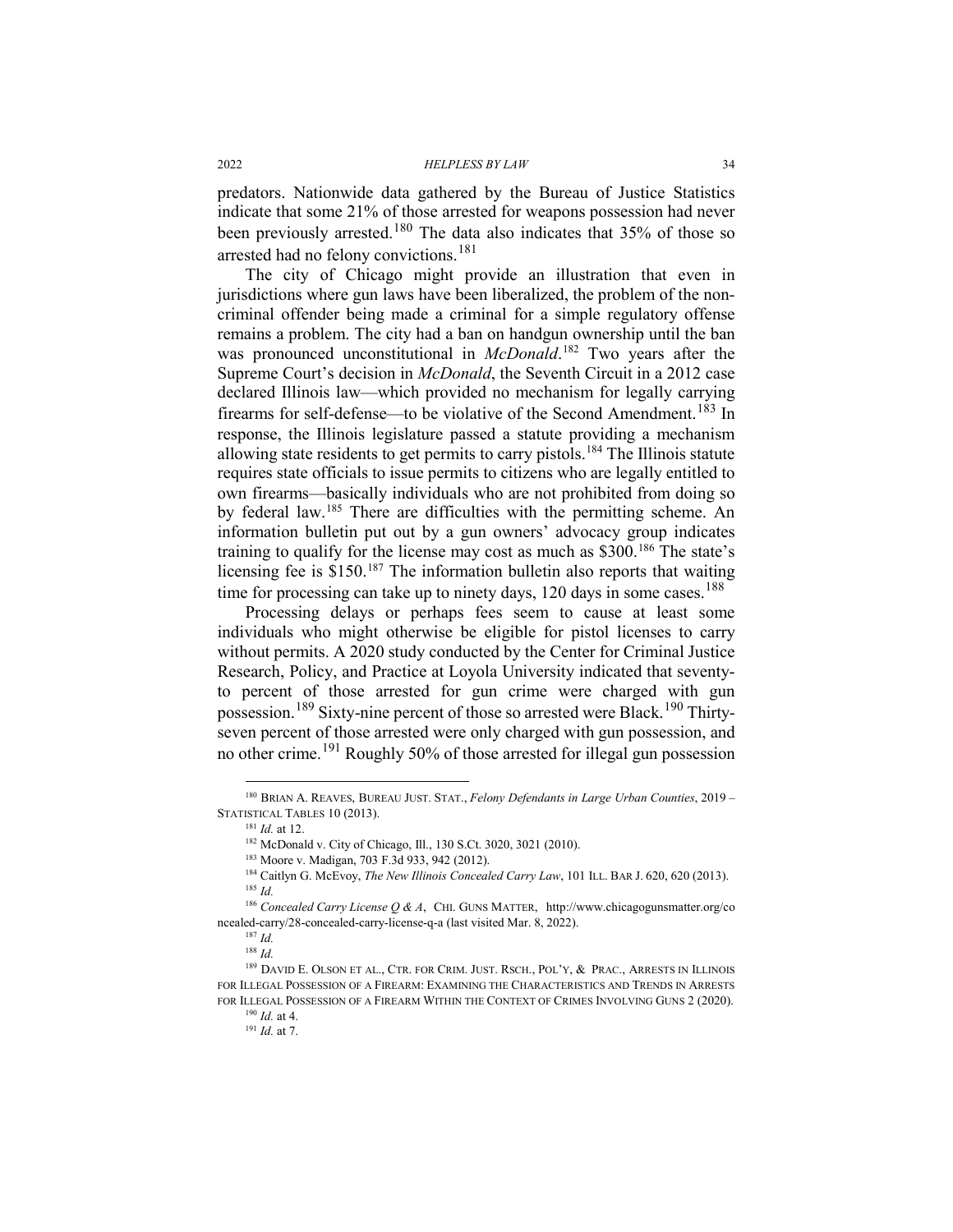had no prior criminal convictions.<sup>[192](#page-34-0)</sup> These figures led Cook County State's Attorney Kim Fox to publicly question whether the Chicago Police Department was in fact arresting the wrong people, people who were not in fact contributing to gun violence.<sup>[193](#page-34-1)</sup> Prior to legislative changes that went into effect on January 1, 2018, an individual convicted of illegal possession of a loaded gun faced a mandatory prison sentence of one to three vears.<sup>[194](#page-34-2)</sup>

The situation we have briefly outlined in our discussions of New York and Chicago are replicated in other jurisdictions. The states of California, Maryland, New Jersey, Massachusetts, among other jurisdictions give broad, indeed unbridled discretion to police officials to determine who can have a license to carry a firearm outside the home for protection.<sup>[195](#page-34-3)</sup> These statutes were enacted and are maintained as public safety measures. Such statutes often find their most rigorous enforcement in crime plagued innercity communities. Supporters of such measures often point to the high crime rates in such communities, noting particularly the high rates of Black-on-Black homicides as justification for these measures and indeed more rigorous steps to stem the tide of violence. And yet the implementation of such measures ignores the fact that even in the most crime-plagued neighborhoods, the perpetrators of violent crime are a very small minority.<sup>[196](#page-34-4)</sup> Measures that seek to render whole populations defenseless in order to stop a criminal minority have had minimal success in disarming the criminal minority, but have often rendered whole communities defenseless.[197](#page-34-5)

The mean and dangerous streets of the South Bronx in New York, West Baltimore in Baltimore, East Garfield Park in Chicago, and similar venues across the nation in 2022 are a long way from the imperiled lives and dashed

 <sup>192</sup> *Id.* at 6.

<span id="page-34-1"></span><span id="page-34-0"></span><sup>193</sup> Chip Mitchell, *Kim Foxx's Office Says CPD is Arresting the Wrong People to Curb Gun Violence*, WBEZ CHI. (June 11, 2021, 2:05 PM), https://www.wbez.org/stories/kim-foxxs-office-sayscpd-is-arresting-the-wrong-people-to-curb-gun-violence/5f78bab4-584e-4188-afc9-9dedfb0565c5.

<sup>194</sup> OLSON ET AL., *supra* not[e 189,](#page-33-12) at 13.

<span id="page-34-3"></span><span id="page-34-2"></span><sup>195</sup> *See generally* Duncan v. Bonta, No. 19-553762021, 2021 U.S. App. LEXIS 35256, at \*19–20 (9th Cir. 2021) (upholding a California law prohibiting possession of large-capacity magazines); Peruta v. Cnty. of San Diego, 824 F.3d 919, 924 (9th Cir. 2016) (upholding California's concealed carry permit system because the Second Amendment "does not preserve or protect a right of a member of the general public to carry concealed firearms in public"); Md. Shall Issue v. Hogan, 963 F.3d 356, 359 (4th Cir. 2020) (holding a Maryland statute banning rapid fire trigger activators on firearms did not violate the Takings Clause provisions in the United States Constitution and the Maryland State Constitution); Rogers v. Grewal, No. 3:18-cv-01544-BRM-DEA, 2018 U.S. Dist. LEXIS 84443, at \*8, \*11 (D. N.J. May 21, 2018) (upholding New Jersey's handgun permit law forbidding possession of any handgun without a permit to carry); Commonwealth v. Harris, 119 N.E.3d 1158, 1163–64 (Mass. 2019) (upholding a Massachusetts law criminalizing knowing possession of a firearm in his or her vehicle).

<span id="page-34-5"></span><span id="page-34-4"></span><sup>196</sup> *See generally* Robert J. Cottrol, *Submission is Not the Answer: Lethal Violence, Microcultures of Criminal Violence and the Right to Self-Defense*, 69 U. COLO. L. REV. 1029, 1032 (1998). Footnote 11 discusses the concept of microcultures and notes that an ultra-violent microculture in urban Black communities plays a disproportionate role in driving inner city homicide rates. *Id.* at 1034 n.11. <sup>197</sup> *Id.* at 1078–79, n.179.